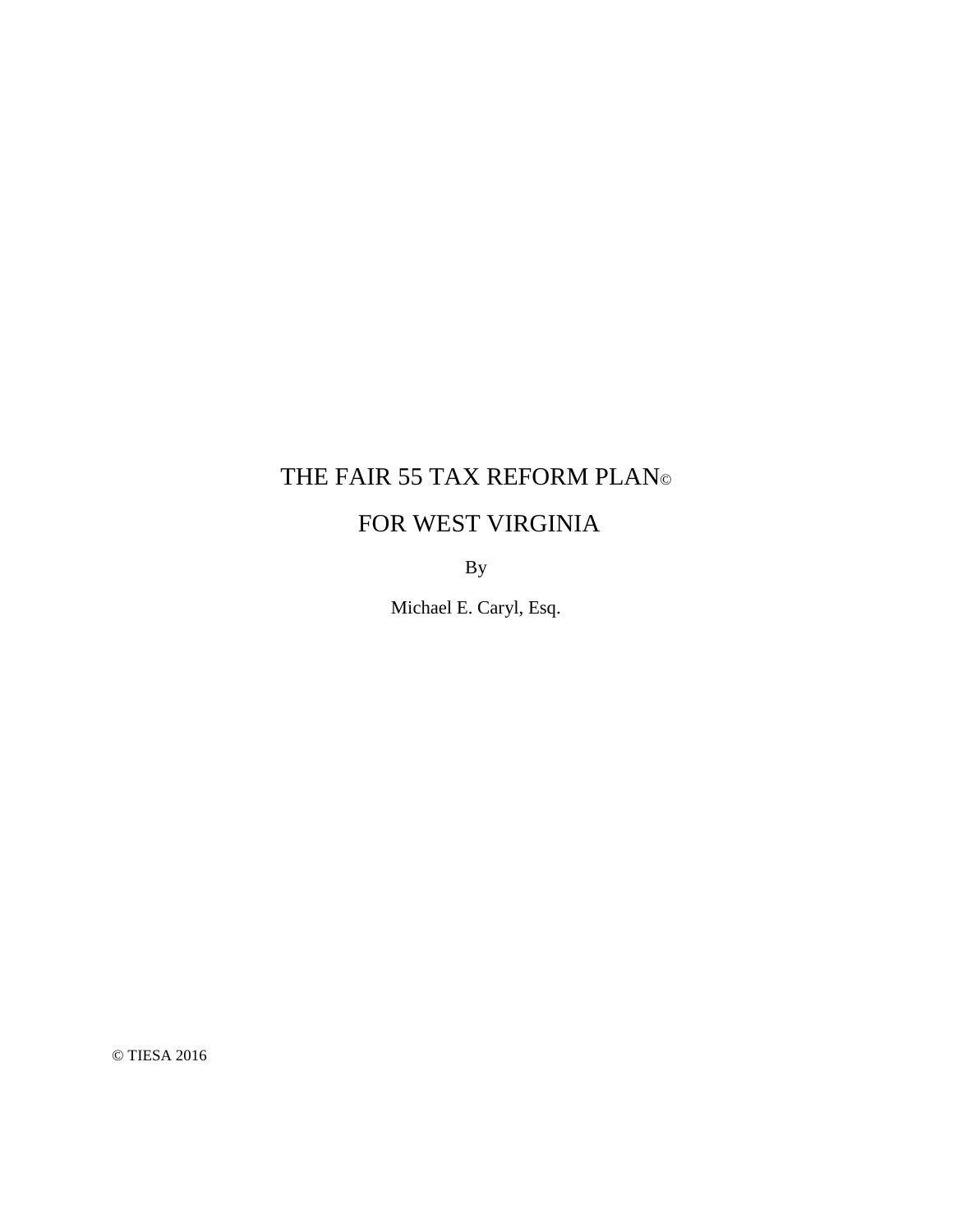## TABLE OF CONTENTS

| A. FAIR 55 TAX REFORM PLAN © FISCAL SCORE                                                          |  |
|----------------------------------------------------------------------------------------------------|--|
| B. KEY TO DATA SOURCES FOR FAIR 55 TAX                                                             |  |
|                                                                                                    |  |
| A. PRIMARY RELIANCE ON CONSUMPTION TAXES AND<br>DECENTRALIZED FISCAL POLICY YIELDS THE BEST        |  |
| B. THE PLAN'S TAX REVENUE NEUTRALITY ILLUSTRATES<br>ITS CAPACITY TO ACHIEVE ULTIMATE FISCAL        |  |
| C. THE PLAN PROVIDES A MORE COMPETITIVE PROPERTY TAX AND<br>RE-ALLOCATED PUBLIC SCHOOL FUNDING AND |  |
|                                                                                                    |  |
|                                                                                                    |  |
| F. TEMPORARY DEFERRED AND PASSIVE INCOME TAX (DPIT)35                                              |  |
| G. REDUCED RELIANCE ON DECLINING AND                                                               |  |
| H. RETAINED SPECIAL CONSUMPTION TAXES: B&O.<br><b>INSURANCE PREMIUMS AND CERTAIN "SIN" EXCISE</b>  |  |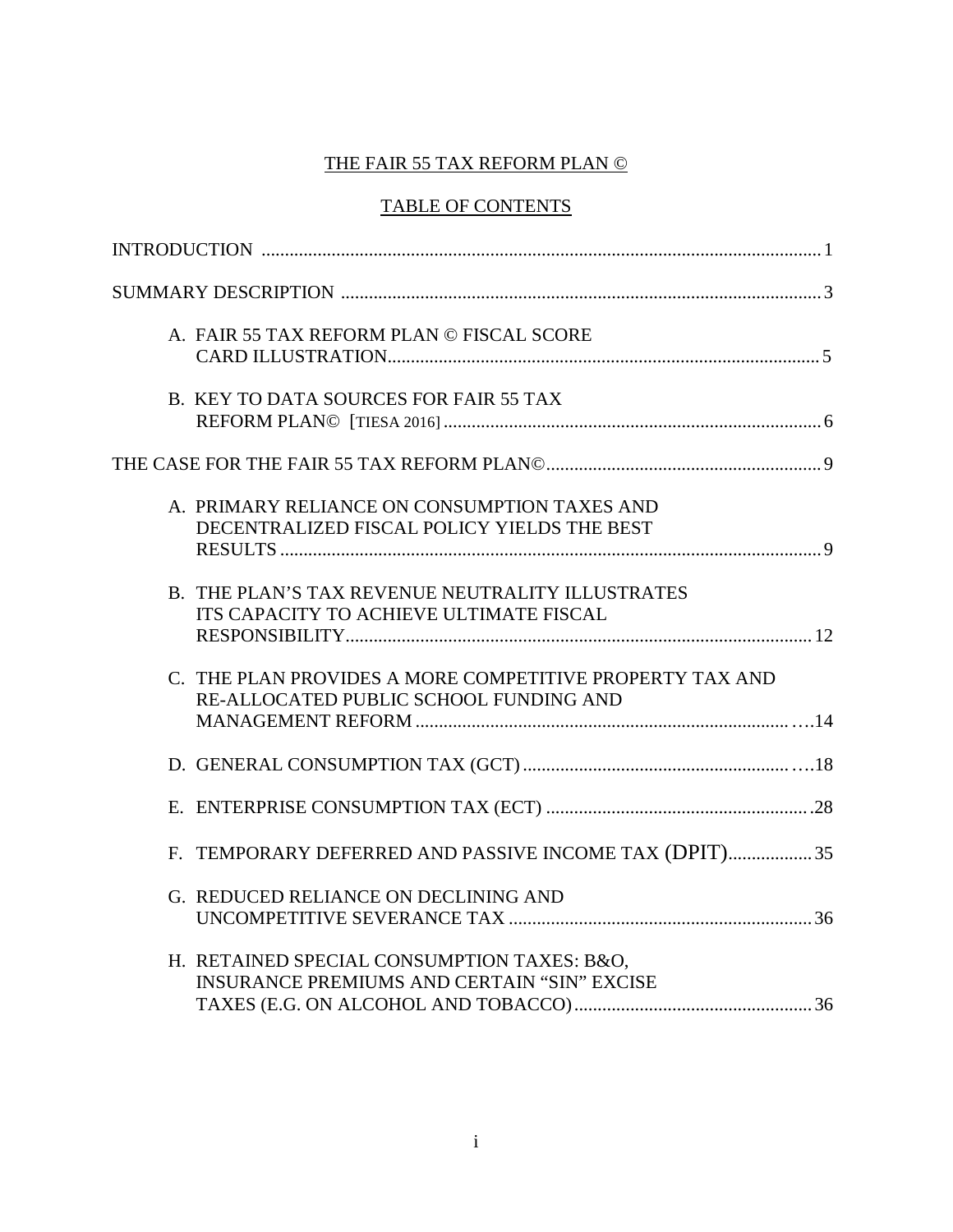|  | I. ENHANCED FISCAL FLEXIBILITY AND VOTER CONTROL |
|--|--------------------------------------------------|
|  | THROUGH EXPANDED LOCAL GOVERNMENT REVENUE-       |
|  |                                                  |
|  |                                                  |
|  | J. AN IMPLEMENTING PROCESS WHICH IS BOTH HIGHLY  |
|  | RESPONSIBLE IN ITS CAUTIOUS RESTRAINT AND        |
|  | TRANSFORMATIONAL IN ITS RETURN OF GOVERNING      |
|  |                                                  |
|  |                                                  |
|  |                                                  |
|  |                                                  |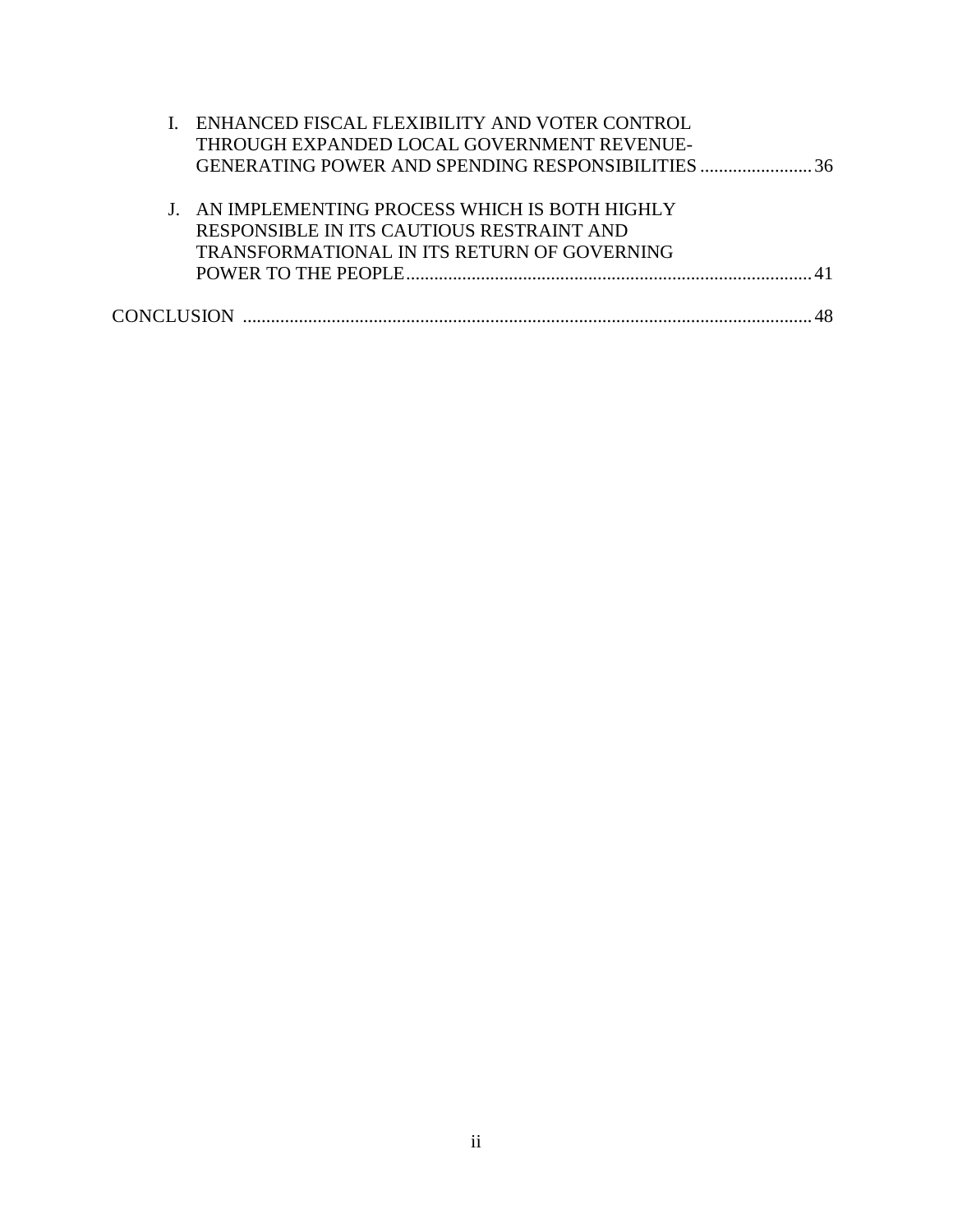By Michael E. Caryl, Esq. $<sup>1</sup>$ </sup>

#### **INTRODUCTION**

By the early 1960s, West Virginia's overall economy had so declined that some commentators described much of the state as an "island of poverty in a sea of US prosperity." There were, doubtless, many causes for these lamentable circumstances, but, certainly, among them were the, at least obsolete and often ill-advised, public policies pursued and imposed by the highly-centralized State government. Chief among such self-defeating policies was the State's tax structure. Prior studies of that structure have unanimously concluded that it is and has been: unfair, designed to punish capital investment, too complex, too reliant on many narrow-based special taxes, burdened by a mushrooming array of special preferences designed to pick winners and losers, unfair to the working poor, too centralized, inflexible and opaque in its operation and uncompetitive in today's global economy.<sup>2</sup>

Thus, comprehensive reform of West Virginia's state and local tax structure must be a major aspect of a multi-faceted effort to revive the State's moribund economy. To that end, it is proposed that major components of that structure, including the taxes on currently earned income and tangible personal property, be replaced by two simple, broad-based consumption taxes which embody all the elements of an ideal tax system. Specifically, the two replacement taxes will not only be broad-based, but they will have low rates and will be: fair, simple in compliance and

<sup>1</sup> B.S. West Virginia University, 1968; J.D. Yale Law School, 1974; Partner, Bowles Rice LLP 1989-present; WV State Tax Commissioner 1985-1988; adjunct lecturer, West Virginia University College of Law, 1991-1992; Co-Vice-Chairman, Governor's Commission on Fair Taxation (GCFT), 1997-1999; Senior Fellow, Tuscarora Institute for Enterprise Studies & Advancement, LLC (TIESA). The author gratefully acknowledges that many of the foundations of the Fair 55 Tax Reform Plan © were inspired by and directly based on the work of the GCFT. Where appropriate here, those points of inspiration from GCFT will be cited and the rationales for building on them explained.

<sup>&</sup>lt;sup>2</sup> E.g. "Recommendations to the Governor" by GCFT, December, 1999.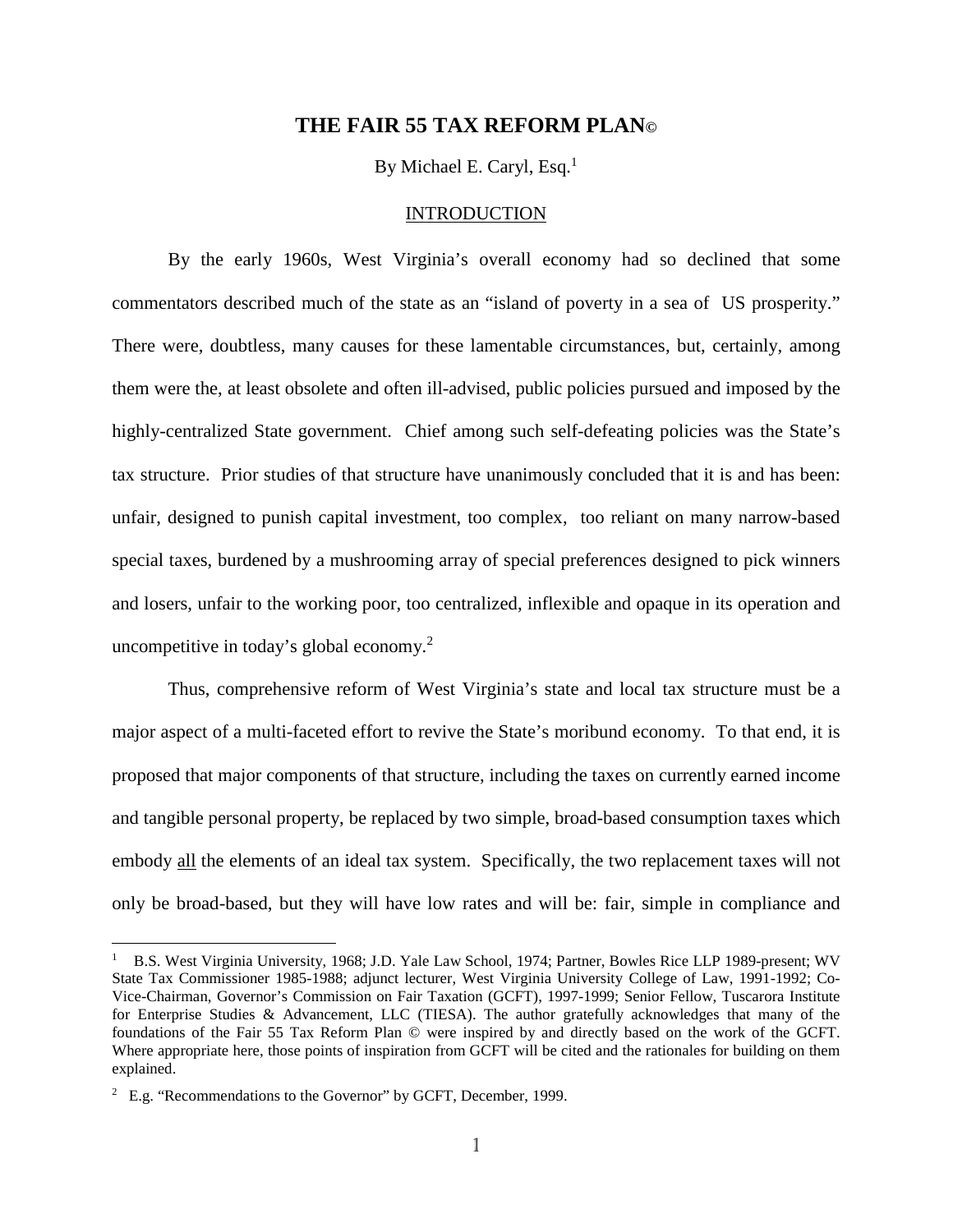administration, stable as to revenue yield, transparent and predictable in their application to taxpayers, neutral as to economic resource allocation and fully adequate to generate revenues sufficient to fund necessary government programs.

This proposal is being offered in full awareness of, and regard for, the State's current severe budget shortfall challenges. Thus, as was explained to the Legislature's Joint Select Committee on Tax Reform, at its meeting on September 20, 2016, by Jared Walczak, policy analyst of the highly respected Tax Foundation, "[s]ales tax reform is not only possible during a budget shortfall - it can help solve the problem."<sup>3</sup>

Indeed, as a comprehensive restructuring of the State's entire tax structure, The Fair 55 Tax Reform Plan© represents one of the key components of a broader plan, to put its fiscal house in order, which involves more than just the revenue side of the budget equation. Specifically, as explained in Sections B. and J. of The Case for the Plan, etc. *infra,* by establishing a far more accountable, stable and efficient revenue system at all levels, the context is provided through which the State can also meaningfully and responsibly address the concomitant expenditure policy issues.

Further, the Fair 55 Tax Reform Plan© also calls for a broad devolution of taxing authority, spending responsibility and public decision-making, from the State to local elected officials and voters. This second aspect of the proposal is designed to avoid any fiscal dislocation which might, otherwise, accompany such a shift, and, instead, it actively promotes voluntary, local inter-governmental cooperation in, and even consolidation of, programs providing both public services and infrastructure. Thus, certain major taxing and spending

<sup>&</sup>lt;sup>3</sup> Ironically, a week after Mr. Walczak's presentation, and on the same day that The Tax Foundation upgraded West Virginia's business tax climate to 18th best in the nation, a second municipal bond rating agency, Fitch's, downgraded the State's bond rating from AA+ to AA, citing, among other things, its narrow-based tax system, specifically, its over- reliance on natural resource production taxes. The Charleston Gazette-Mail, 9/28/2016.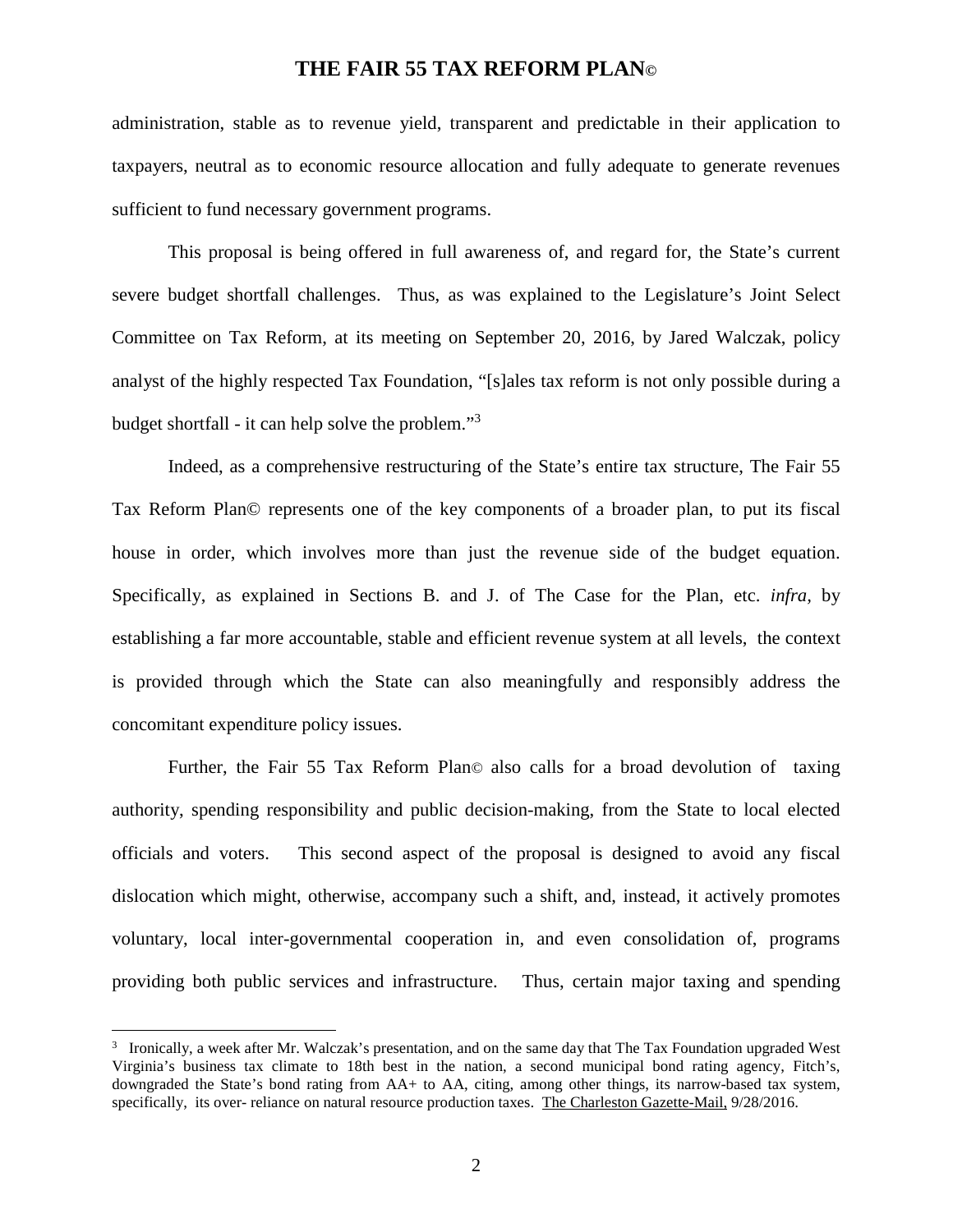decisions will be returned to the levels of government more responsive to the people, instead of leaving it in the hands of the special interests which naturally prefer the one-stop legislative and administrative lobbying that now just takes place at the State Capitol.<sup>4</sup>

Thus, the proposal also calls for an amendment to West Virginia's Constitution which will not only seek the voters' consent to implement the broad tax structure reforms, but will provide a degree of fiscal discipline previously unknown to any state in this nation.

#### SUMMARY DESCRIPTION

The Fair 55 Tax Reform Plan© calls for thinking "outside the box," not by taking uninformed leaps of faith into untested waters, but by re-embracing long-standing principles of public revenue excellence. Thus, to the skeptical question, typically confronting any public policy reform proposal, to-wit: "what do the other states do?", the answer here will be, certainly as to our immediately neighboring states, "nothing this good."

Nevertheless, throughout the detailed "Case For the Fair 55 Tax Reform Plan©", starting at page 9 *infra*, examples of successes enjoyed elsewhere, by employing particular aspects of this comprehensive proposal, are cited. Indeed, one of the greatest virtues of this nation's constitutionally-based system of federalism is its encouragement of the states to be "laboratories of democracy."<sup>5</sup> Implicit in that phrase is the intellectually disciplined use of knowledge, experience and scientific methods to achieve valuable innovation. That is precisely why a proposal of this nature promises to enable West Virginia to reverse generations of economic decline and to, in a careful, thoughtful, orderly and fiscally responsible way, enable it to take its place among the most economically competitive and sustainable jurisdictions here and abroad.

<sup>4</sup> Indeed, the inspiration for the reference to "55" in the name of the Fair 55 Tax Reform Plan© is to evoke the need for greater fairness, not only to the governments of our state's fifty-five counties (and the municipalities within them), but to the particular voters they each specifically serve.

<sup>&</sup>lt;sup>5</sup> Louis Brandeis, J. in <u>New State Ice Co. v. Liebmann,</u> 285 U.S. 262 (1932).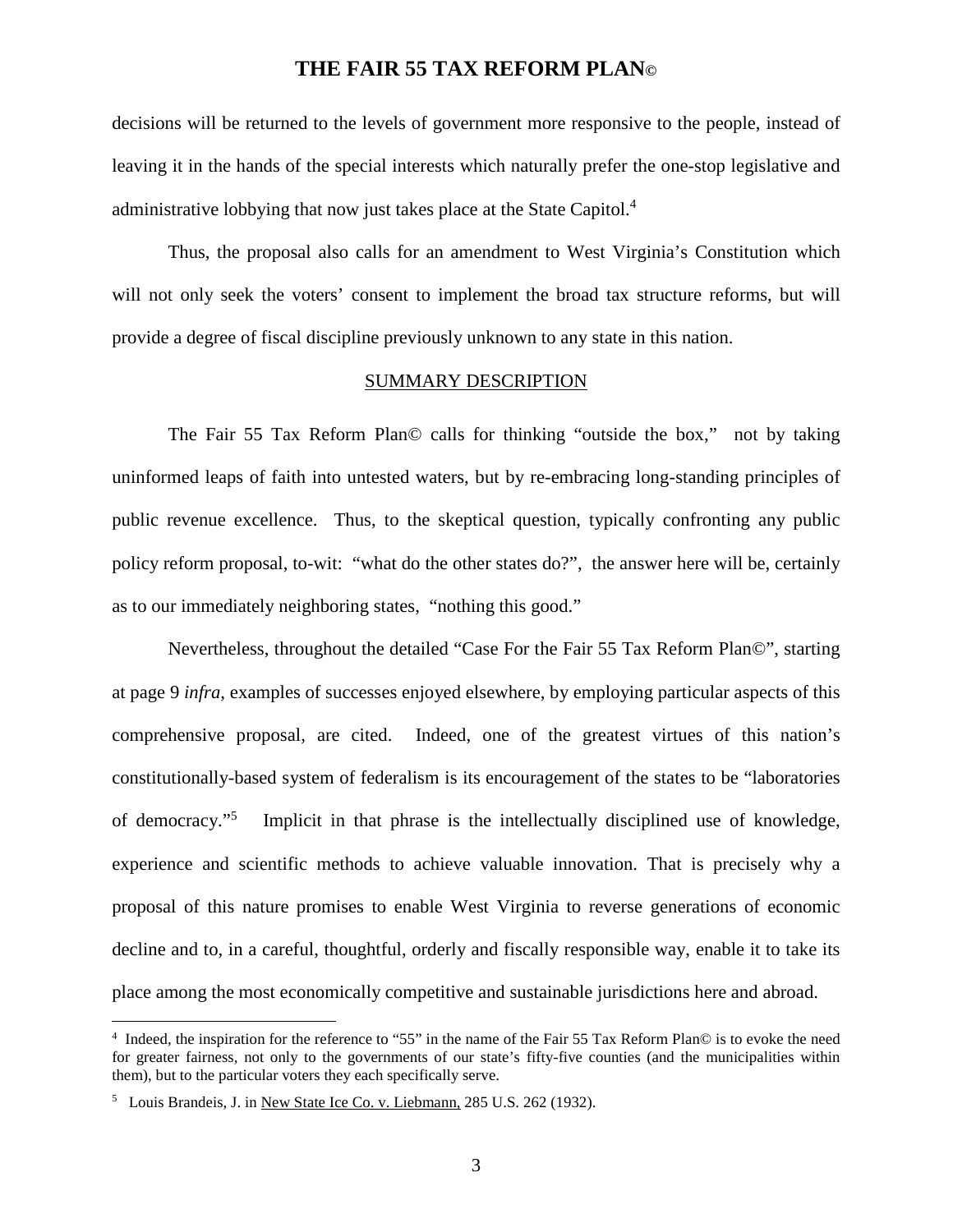The current major taxes the Fair 55 Tax Reform Plan© would eliminate are: the tax on tangible personal property (TPP), the consumers sales and service taxes, the personal income tax (PIT) on the earnings of individuals, all of the corporation net income tax (CNIT) and half of the severance  $tax.^6$  In place of those taxes, two simple, broad-based consumption taxes, being the general consumption tax (GCT) on individual purchases, and the enterprise consumption tax (ECT) on business purchases, would be adopted. In addition, a flat income tax on deferred and passive income (DPIT) would be temporarily imposed at 3%, being the rate now applied in the lowest bracket of the current PIT, but only on taxpayers with adjusted gross income in excess of \$25,000, who receive non-Social Security tax-deferred income and/or dividends and interest.

 Thus, with a willingness to think (and act) "outside the box," West Virginia can be freed from the "box" of poverty in which too many of its people have been trapped for decades. To learn more, one may simply review the following one-page fiscal score card summary illustration of The Fair 55 Tax Reform Plan© and the two-and-one-half-page, line-by-line explanation of the revenue estimating sources and methodology on which the Scorecard data is based.<sup>7</sup> Beyond that, starting on page 9, *infra.*, is the more detailed Case for the Fair 55 Tax Reform Plan© which explains the reasoning and analysis underlying each aspect of the Plan.

<sup>6</sup> Under the Plan, a few special consumption taxes, to-wit: the business and occupation tax, insurance premiums tax, and certain "sin" taxes on purchases of alcohol and tobacco products, would be retained. See, Section H., page 36, *infra.* 

<sup>7</sup> The Fiscal Scorecard illustration [updated here to reflect the budget for the just concluded Fiscal Year 2018 General Fund Budget] does not address any changes in certain excise taxes which are dedicated to special funds separate from the general fund (e.g. the motor fuels taxes). Nor does it attempt to account for special current provisions diverting portions of the current general fund taxes to separate accounts, outside of the general fund budget. Thus, the actual implementation of this proposal, to replace those current general fund taxes would, necessarily, entail adjustments for funding any such special accounts to the extent that good policy so indicates. The proposal also prospectively repeals all existing tax credits, while grandfathering the economic benefit of previously earned credits and of any other objectively demonstrable, good faith and irrevocable reliance on previously granted favorable tax treatment arrangements, e.g. the exemption of municipally-owned or county-owned electric power plants (leased back to for-profit operators) from business and occupation tax. W.Va. Code § 11-13-2o(c)(2).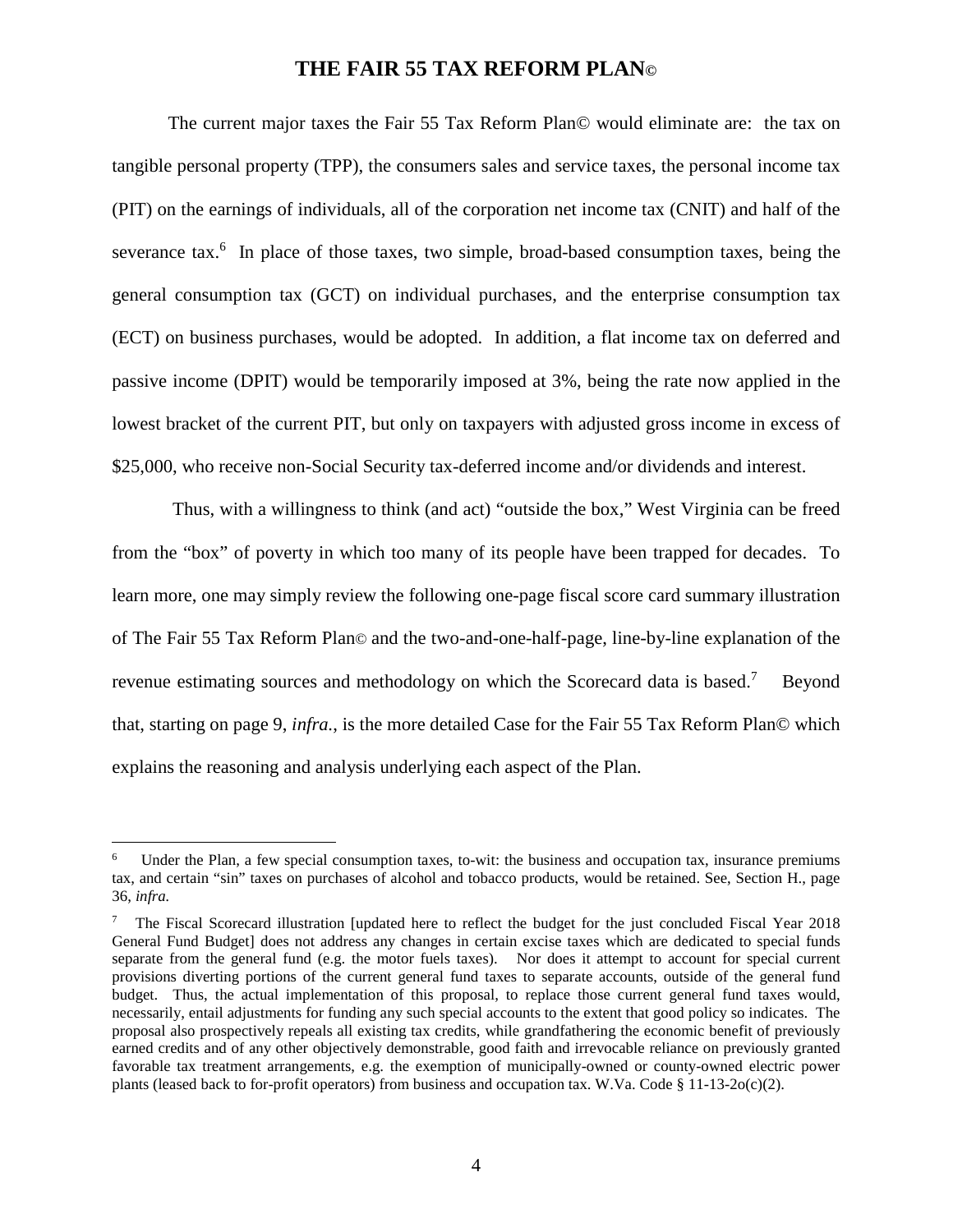#### FAIR 55 TAX REFORM PLAN FOR WEST VIRGINIA © [TIESA 2017] FISCAL SCORE CARD ILLUSTRATION

Proposal: (1) Repeal property tax on all vehicles and newly-acquired tangible personal property EXCEPT chattels real (TPP) and centrally assessed public utility (PU) property, and phase-out tax on existing TPP  $[-\$453$  million in 2017]; (2) Phase-out income taxes  $[=\$2$  billion in FY 2018], keeping only severance (1/2 rate), B&O, property transfer, insurance, beer, liquor profits and tobacco excise taxes, plus two replacement consumption taxes and a temporary, lower rate tax on passive and deferred income of individuals with AGI over \$25,000; (3) Convert sales/use taxes to a General Consumption Tax (GCT) with fewer exemptions; (4) As fiscal milestones are met, phase-in new Enterprise Consumption Tax (ECT); (4) Require Legislature to fund, via per/student block grants to local BOEs, 100% K-12 education regular levy/current expenses to its "thorough and efficient" standard; (5) Except for existing excess/bond levies and future BOE excess/bond levies, give counties/municipalities (local govt.) full tax power over the remaining property tax base consisting of real estate (including chattels real) (RE) and public utility (PU) property; (6) If, despite local govt. units' revenue-raising capacity via all regular RE/PU tax, and enhanced home rule, when, needed to make a particular unit whole for loss of its TPP base, the Legislature would have to enhance that capacity as authorized by local referenda; (7) Fully mitigate any regressive or anti-competitive effects of expanding the consumption tax bases and (8) Show revenue neutrality, while expanding the tax base through economic growth.

|                                                                                        | Amounts in \$1,000s |
|----------------------------------------------------------------------------------------|---------------------|
| 1. FY 2018 GENERAL FUND BUDGET (net of retained non-tax revenues)  4,080,850           |                     |
|                                                                                        |                     |
| 3. Fair Tax Credit Card (for tax on clothing purchases by low-income taxpayers) 15,000 |                     |
|                                                                                        |                     |
|                                                                                        |                     |

Fair 55 Tax Reform Plan Revenue Elements:

6. General Consumption Tax (GCT) @5.5% on sales of all goods and services EXCEPT: wages, sales of licensed medical services, retail sales of prescription appliances/medicines, sales to/by any govt. unit, sales to/by non-profits not competing with private enterprise, SNAP/WIC purchases, purchases of goods for direct use in agriculture, natural resource production, manufacturing or for resale, isolated sales, sales between related entities and day care/babysitting charges (w/o change to local govt. sales/use taxes and special district excise taxes)…. 1,966,483

7. Enterprise Consumption Tax (ECT) (gradually phased up to) 5.5% on privilege of engaging in free market due to state/local govt. infrastructure, protections, etc., imposed on consumption by for-profit and not-for profit entities (w/annual earned receipts  $> $100K$ ), by way of: wages, interest, dividends, rents and royalties paid and profits retained, less cost of new capital assets, plus depreciation of the same, minus credit for payments/donations directly reducing state/local govt. burdens, incl. healthcare provider tax (single sales factor apportionment) … 1,954,378

8. Temporary Passive Income Tax (TPIT) @4%-6.5%(until phase-out) on non-social security, non-pension, deferred income & passive investment income of those w/>\$25K AGI ... 88,298

9. Severance Tax (ST) @ 2.5 % (not including retained 0.35% local ST share) and Other Retained (B&O, RE Transfer, Ins. Prem., Beer, Liquor Tobacco) (same bases/rates) .. + 648,700

Total of replacement/retained tax revenues ………………………………………… 4.657,859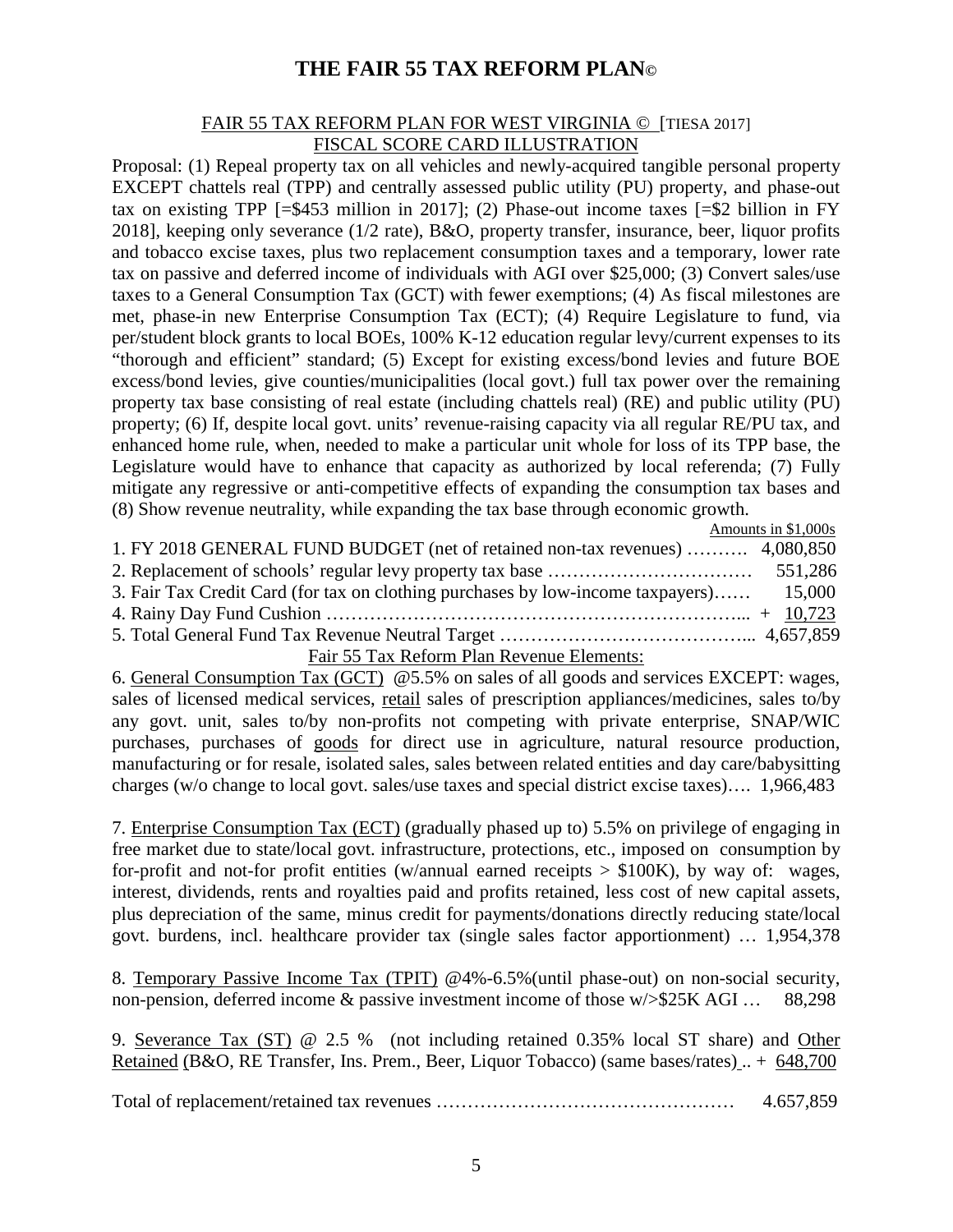Key to Data Sources for Fair 55 Tax Reform Plan for West Virginia© [TIESA 2017]

- Line 1. Source: FY 2018 WV General Fund Budget, (as of 7/1/2017) by WV Budget Office. Non-tax revenue items to be retained, but not included in stated values here, would consist of Departmental Collections, Miscellaneous Receipts, Miscellaneous Transfers, Interest Income, Special Revenue Transfer, HB 102 Lottery Transfers, Liquor License Renewals and Senior Citizen Tax Credit Reimbursements, for a total of \$181 million. NOTE: The State's current share of *ad valorem* property tax revenues of \$7 million and property transfer tax revenues of \$10.2 million are not included in the entered amount for state general revenue target purposes, because the proposal contemplates the reallocation of the former to counties and municipalities and of the latter to counties. See Line 3, below, and Fair 55 Tax Reform Plan © text, pages 14-18, below and Section C. of the Case for the Fair 55 Tax Reform Plan© *infra.* for explanations of how, when combined with the reallocation to them of the entire real and public utility property tax base, such allocations assure no possible revenue loss to counties and municipalities as a result of repeal of tangible personal property tax.
- Line 2. Source: 2017 Classified Assessed Valuations/Taxes Levied, by WV State Tax Dept.
- Line 3. Source: State Tax Commissioner's Fifty-Second Biennial Report (October, 2017, p. 55), listing 2015 Total Resident Personal Income Tax Returns, broken down by Federal Adjusted Gross Income (FAGI) brackets, and showing the number of exemptions taken on returns in each bracket. The amount of credit entered is the total annual amount of General Consumption Tax (GST) the individuals, represented by the number of exemptions in the FAGI brackets falling between \$0 and half of the \$20,000 to \$40,000 bracket (minor dependents included), would otherwise pay if each of them bought an average of \$500 of clothing per year. 50% of the \$20,000 to \$40,000 bracket is used to reflect the phase-out of the contemplated clothing tax credit between those FAGI levels. See Section D. of the Case for the Fair 55 Tax Reform Plan©, *Infra,* pages 24-25, for a full explanation of the rationale for, and efficacy of, this aspect of the proposal.
- Line 4. This is purely a function of the computational interplay of the assumed rates and tax base changes. No policy implication should be drawn from the either the existence, much less the amount, of such surplus beyond the prudence of having a cushion when relying on projections of revenue to fund government expenditures.
- Line 5. Tax revenue neutrality was sought and readily demonstrated (i.e. FY 2018 General Fund Tax Revenue Estimate of \$4.081 billion + \$0.453 billion in Repealed Tangible Personal Property Taxes = \$4.534 billion vs. Fair 55 Tax Reform Plan Fiscal Scorecard Total of \$4.658 billion) simply to answer the question, inherently raised in tax reform discussions, to-wit: "how are you going to pay for that?" As the text of this proposal explains in greater detail, the ultimate goal is to achieve revenue responsibility through a revenue-generating system that is fair, simple, neutral, competitive, transparent, flexible to evolving needs and circumstances, and, most importantly responsive only to broad democratic process a/k/a popular consent.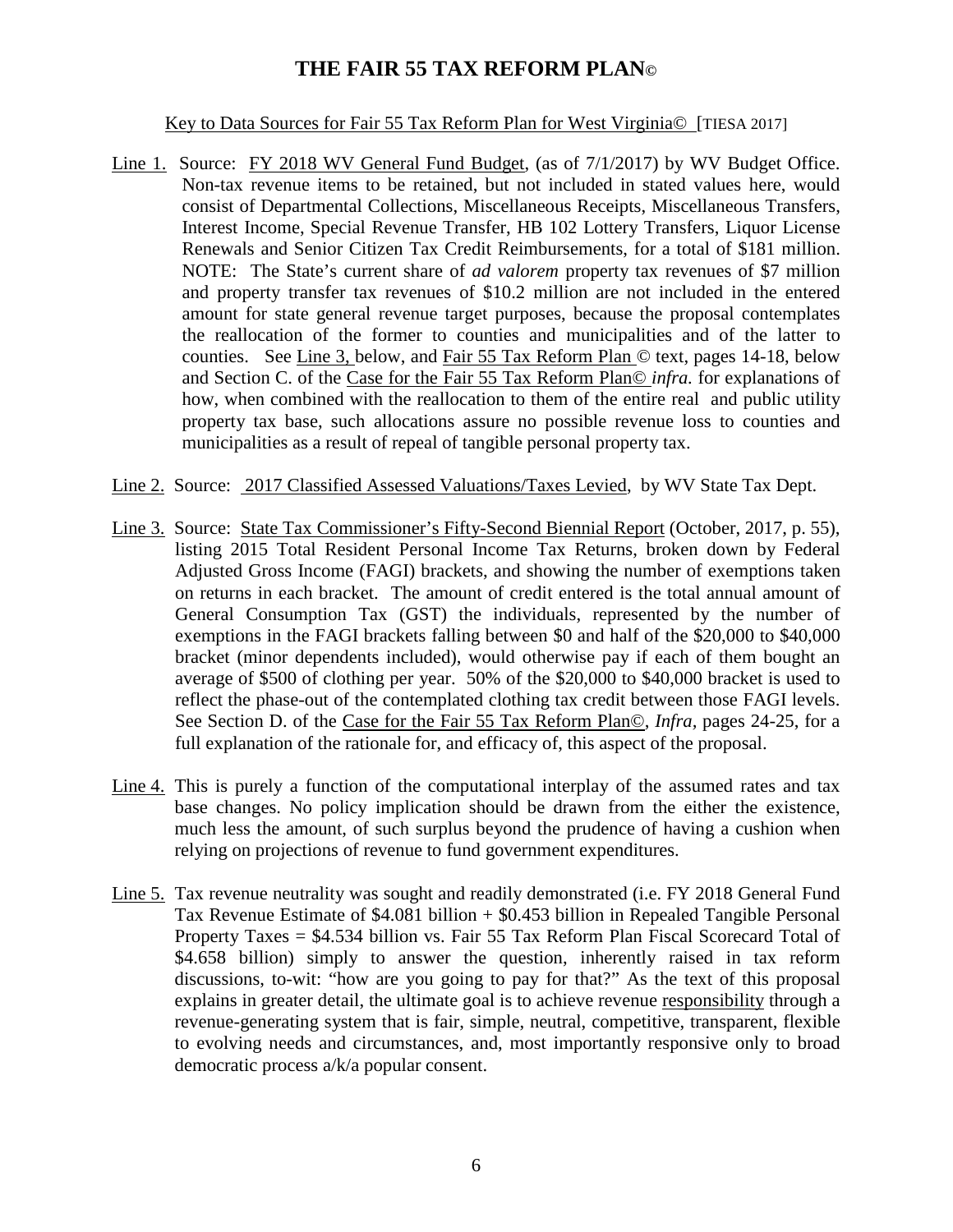- Line 6. Source: FY 2018 WV General Fund Budget, (as of 7/1/2017) by WV Budget Office and 2016 Consumers Sales and Use Tax Expenditure Study by WV State Tax Dept. The entered amount is sum of the budgeted FY 2018 Consumers Sales and Use Tax revenues, and the estimated annual value of the various exemptions selected to be eliminated. That sum was then divided by the current 6% rate, and multiplied by the proposed/test rate of 5.5%, to yield the entered amount. Where possible, the inherent overlapping, of certain exemptions to be eliminated, was considered and duplications eliminated. However, because disaggregation of services (taxable) from goods (exempt) purchased for direct use in production activities, and of contracting services for government (exempt) from all other contracting services (taxable), was not possible, a computational assumption was indulged that those items offset each other. Thus, it was assumed that the lost tax revenue, associated with retaining the exemption of contracting services for government, offset the addition of the tax revenue due to the taxation of services for direct use in various private production activities. The details of the GCT are substantively explained on pages 18-27 of Section D. of the The Case for The Fair 55 Tax Reform Plan ©, *infra.*
- Line 7. Source: 2015 Statistics of Income, by th IRS, showing the breakdown of sources of FAGI for WV taxpayers; and FY 2018 WV General Fund Budget, WV Budget Office for the Corporation Net Income Tax (CNIT) budgeted revenue. The entered amount is a combination of: (a) employee compensation, (b) Form Schedule C and (c) Schedule E pass-through entity income, all multiplied by the assumed/test rate of 5.5 %, plus budgeted CNIT revenues divided by 6.5% and multiplied by 5.5 %, plus 5.5% on an assumed annual average expenditure per reporting entity of \$170,000 for interest, dividends, rents and royalties. The amount for that final group of consumption tax base components had to be assumed due to the absence of direct public data on such expenditures. The amount assumed for those four components is likely to be conservative in light of the fact that, if West Virginia's 35,000 business establishments as of 2012 (See, 2012 Economic Census of the United States, US Census Bureau) just, on average, spent the amount that business firms in the United States (all industry categories and entity forms) averaged spending on rent and interest ALONE, they would have spent more than half the amount assumed here for ALL four of those major items. See, Statistical Abstract of the United States, US Census Bureau. That leaves less than half of the estimated average taxable expenditure amount for not only dividends paid, but, far more importantly, for the disproportionately high amount of royalties paid by West Virginia's dominant natural resource extraction industries. The amount deducted to account for the credit for healthcare provider tax paid was taken from the State Tax Commissioner's 52nd Biennial Report. The exemption for smaller organizations, having less than \$100,000 in annual commercial receipts, would not count public or private grants, gifts or donations against that minimum threshold, thus effectively exempting all religious and other donor-supported charitable organizations. NOTE: There are at least two major reasons why the ECT amount entered is likely to be understated: (a) The ECT would be imposed on federal taxable income before the reducing adjustments are taken to determine WV taxable income for CNIT purposes; and (b) certain other elements of the ECT base (i.e. annual depreciation charged, less capital purchases) have not been directly included in the stated amount due to the lack of easy access to such specific data, and, instead, have been either assumed to cancel each out (depreciation and capital purchases)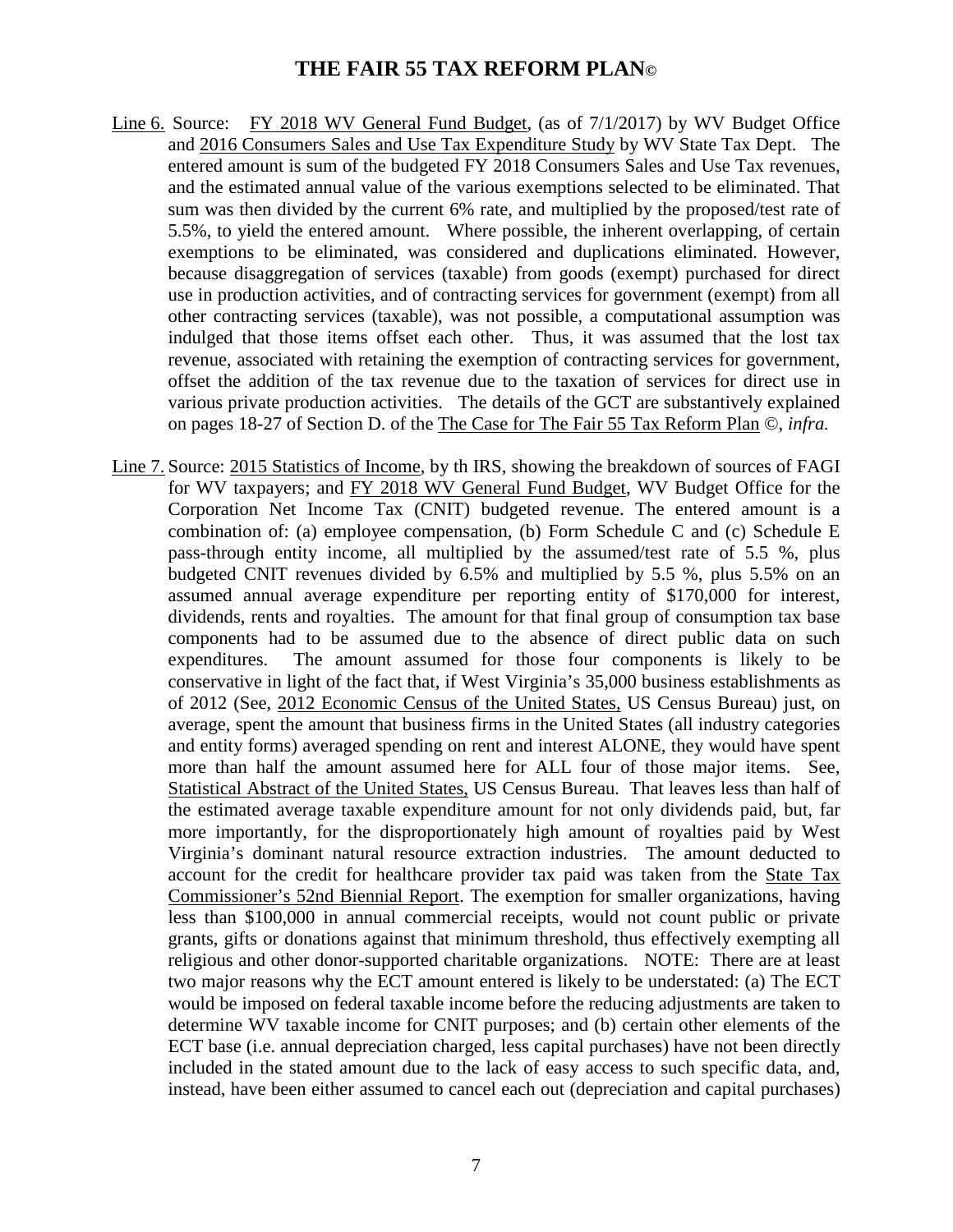or conservatively extrapolated from broader data (rent, royalties, interest and dividends paid as explained above).

- Line 8. Source: 2015 Statistics of Income, by IRS, showing the breakdown of income sources, by FAGI brackets, for WV taxpayers. The entered amount is the result of applying graduated rates of 4%, 5%, 5.5%, 6% and 6.5%, to the combined amounts of the identified deferred and passive income sources (non-social security, non-pension individual retirement benefits, and investment income such as interest and dividends), for taxpayers with FAGI of more than \$25,000, \$50,000, \$75,000, \$100,000 and \$200,000, respectively.
- Line 9. Source: FY 2018 WV General Fund Budget, (as of 7/1/2017) by WV Budget Office. The entered amount for severance tax is the result of dividing the budgeted annual general fund revenues for that tax by 5% and then multiplying the result by 2.5 %. To the extent the general fund budgeted severance tax revenue includes revenues derived from natural resource production which is taxed at less than 5% (e.g. regular state/non-local coal @ 4.65%, the thin seam coal production taxed variously at 2% and 1%), then both the tax base and the entered amount are understated.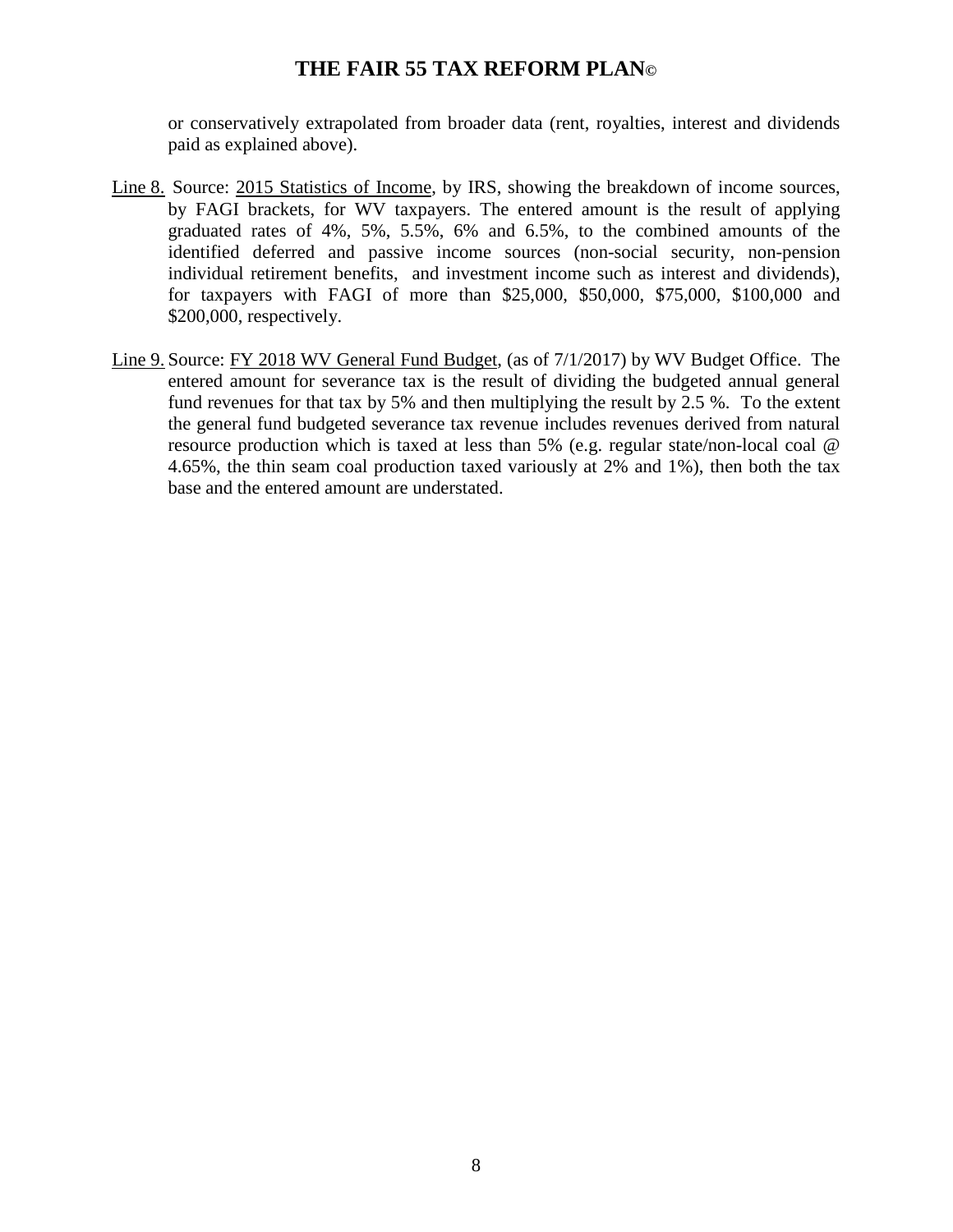### **THE CASE FOR THE FAIR 55 TAX REFORM PLAN ©**

#### **A. PRIMARY RELIANCE ON CONSUMPTION TAXES AND DECENTRALIZED FISCAL POLICY YIELDS THE BEST RESULTS.**

The nation's most respected state public finance policy experts unanimously concur that an ideal state tax structure is one that is: characterized by a broad base and low rates, simple to comply with and to administer, stable as to revenue yield, transparent and predictable in its application to taxpayer and administrator alike, neutral as to economic resource allocation, adequate to generate sufficient revenues to fund necessary government operations and fair to all.<sup>8</sup> That latter principle, in turn, embodies fairness among taxpayers (i.e. neutrality, ability to pay), fairness to the taxpayer community as a whole (i.e. simplicity, transparency, predictability) and fairness to the government acting as the people's instrument to provide necessary public goods (e.g. infrastructure, education, community health, physical safety of persons and property) and to have the capacity to achieve a just and orderly society (e.g. the rule of law, social safety net, etc.). This proposal has been designed to fully honor and advance each of those guiding principles.

At the heart of this proposal is the thesis that, overall, because they promote each of the foregoing tenets of an ideal tax structure, consumption taxes, which are broad-based and free of many exemptions, offer what is, easily, the best approach to generation of public revenues. That is, they are simple to administer and with which to comply, highly stable in revenue yield (particularly compared to taxes on profits and income) and neutral in terms of resource allocation. Moreover, due to its automatic inclusion in the total charged price, a consumption tax is not only easier and much cheaper to administer but, as a further practical matter, is likely

<sup>8</sup> See, e.g. "Principles of Sound Tax Policy," The Tax Foundation, Inc.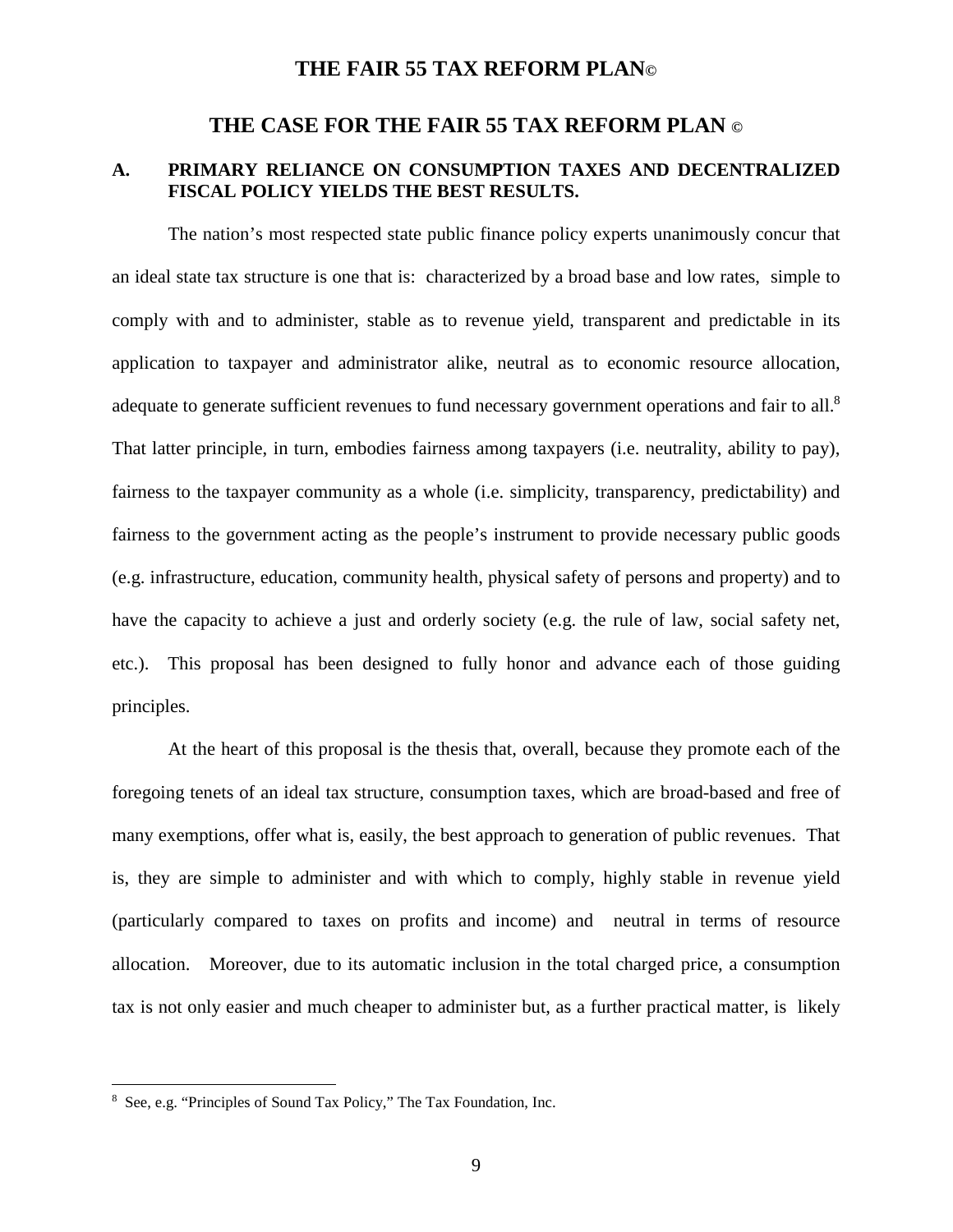to encounter far less taxpayer resistance than a tax where a form has to be filled out and accompanied by a check written and mailed to the government (e.g. the income tax).<sup>9</sup>

As challenges, to the desirability of using a broad-based consumption tax, to achieve those policy ends, there are typically three major objections raised. First, it is argued that broad consumption taxes should not be adopted because they have a highly regressive impact when applied to purchases of life necessities (e.g. food, clothing, medicine, healthcare services, utility and transportation services) by low income persons. Of course, in that undeniable social policy drawback of a consumption tax is also found tacit recognition of two of its intrinsic functional advantages: to-wit, as a transactional excise tax collected by the vendor, it is both immediately transparent and inherently self-assessing in its operation. Thus, the customer's decision to purchase is also his or her decision to be taxed.

However, if we can assume full amelioration of the regressive aspects of a consumption tax, as is the case with the Fair 55 Tax Reform Plan© (see, Section D *infra)*, a principled argument can be made that, as a result of such immediate self-assessment, such a tax is a far more efficient and choice-honoring way to measure and implement the ability-to-pay policy objective than is the convoluted, loop-hole riddled income tax, even with its nominally progressive rate structure. That is, as long as a consumption tax does not apply to purchases of life's necessities by low-income individuals, who better to determine the taxpayer's "ability to pay" than the taxpayer in making his or her own decision to purchase goods and services?

Indeed, in his September 20, 2016 presentation to the Legislature's Joint Select Committee on Tax Reform, Tax Foundation policy analyst, Jared Walczak, indicated that a

<sup>9</sup> Though an entirely reasonable respect for the efficiencies of modern technology, no doubt, largely explains the growing insistence of public revenue agencies that taxpayers submit returns and make remittances electronically, at the least, such a relatively less "painful" procedure also serves to somewhat diminish the acuity of taxpayers' reflection on the high cost in time and money of their own tax compliance.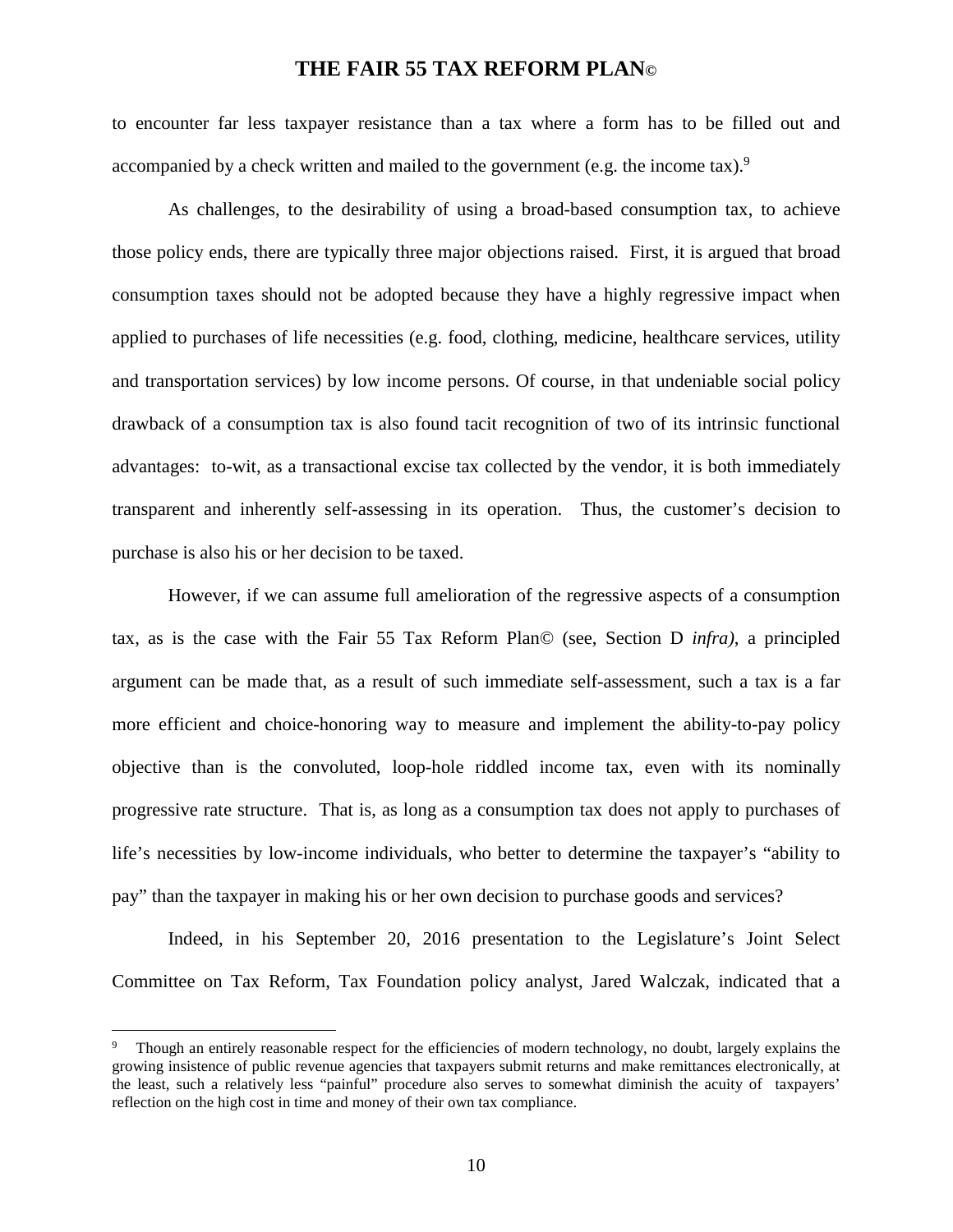consumption tax with a "[b]road base permits lower rates and shifts [the economic burden] toward higher-income individuals even without exemptions for select goods." That is so because, since higher-income individuals have more disposable income to spend, by taxing the purchase of a broader array of goods and services, such individuals will contribute more to the public treasury.<sup>10</sup>

Of course, if, as anticipated, implementation of the Fair 55 Tax Reform Plan© has a broad economic stimulus effect, that will be the primary reason the Plan ultimately provides West Virginia with a larger, more stable tax base. Specifically, as the economic modeling required to precede final adoption of this plan is expected to show, the overall stimulus of its key elements should readily satisfy the goal of promoting economic growth in all business sectors, regardless of any shifts of relative burdens among them to achieve the neutrality which the current system woefully lacks.  $^{11}$ 

In addition to contentions about being inherently regressive, the second, of the typical major policy challenges to a consumption tax, is the practical economic claim of disadvantage to in-state vendors when their competitors across a state border are not required to charge a tax on the same item of consumption if it has been made taxable when sold here. The manner, by which the Fair 55 Tax Reform Plan  $\odot$  not only addresses, but fully mitigates, the effects of both these two purported reasons, not to adopt a broad-based consumption tax, is fully described in Section D., *infra.* Those measures entail both targeted relief, and a simple border-neutralizing use tax enforcement provision.

<sup>&</sup>lt;sup>10</sup> Mr. Walczak's presentation also, somewhat predictably, repeated the mantra that an ideal consumption tax system exempts "business inputs" to avoid tax "pyramiding." However, as discussed below, that point, being always made in the context of overall tax structures also imposing high taxes on income and capital assets, loses much of its practical significance when (as in the Fair 55 Tax Reform Plan©) those other taxes are eliminated, and when the "conduit" nature of all taxes on businesses is fully appreciated. See, Section E. pp. 28-35, *infra.* 

<sup>&</sup>lt;sup>11</sup> See, Section J. pp. 41-47, *infra*., and as found by the GCFT.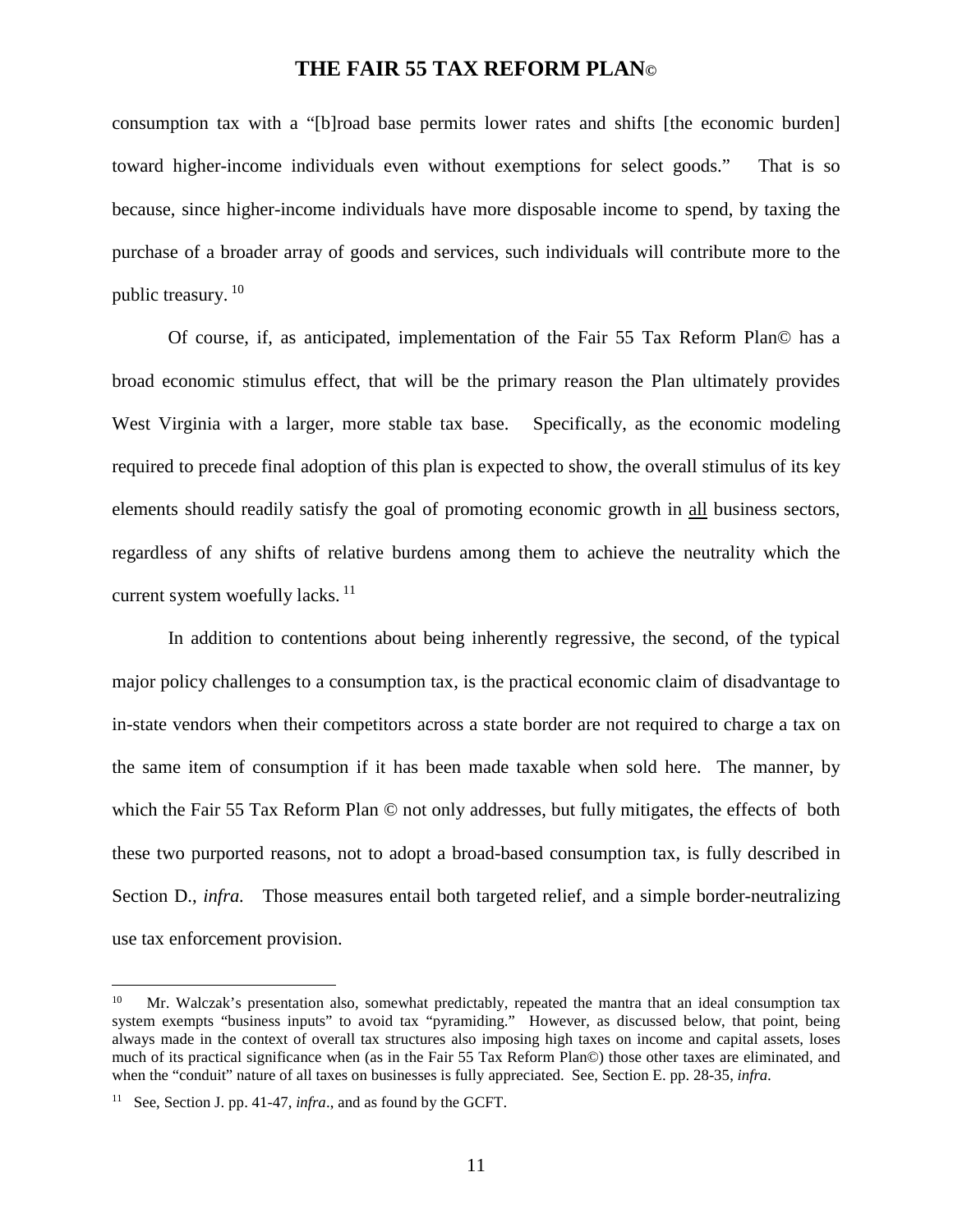Moreover, beyond such remedial provisions, among its other progressive aspects is that adoption of a broad-based consumption tax directly enables the state to eliminate BOTH the highly regressive tax on tangible personal property (TPP) for motor vehicles and the personal income tax on most individuals, all as illustrated on the foregoing Fair 55 Tax Reform Plan's© Fiscal Scorecard and as discussed elsewhere in this paper. At the same time, retention of the current consumption tax exemptions for rent paid for housing, for purchases of professional healthcare services, for retail purchases of prescription medicine, and for consumer purchases of groceries with food stamps and WIC vouchers, all further promote fairness among taxpayers based on ability to pay. Beyond that, the Fair 55 Tax Reform Plan© now contains a unique lowincome clothing purchase tax relief plan (the "Fair Tax Credit Card"), which would make it far less regressive in terms of clothing purchases than the current consumers sales tax.

Third, there is the contention, particularly from business interest groups, that the taxation of the consumption of goods and services used by business (often labeled "inputs" by commentators) is, inherently, bad policy. Beyond the fact, that the Fair 55 Tax Reform Plan© does include the retention of many of the current exemptions for purchases of goods for resale, etc., is the larger point that the criticism of the taxation of business inputs is always raised in the context of tax structures which ALSO impose heavy tax burdens on income and property. As discussed in detail in Sections C., D. and E. *infra*, because the Fair 55 Tax Reform Plan© either eliminates those other taxes (e.g. on TPP) or greatly reduces the scope of such taxes, it, thereby, largely negates the policy assumptions of such criticism.

#### **B. THE PLAN'S TAX REVENUE NEUTRALITY ILLUSTRATES ITS CAPACITY TO ACHIEVE ULTIMATE FISCAL RESPONSIBILITY.**

Precisely because the concept of "tax reform" often means little else than either lower tax rates and revenues to some, or higher tax revenues to support even more government spending to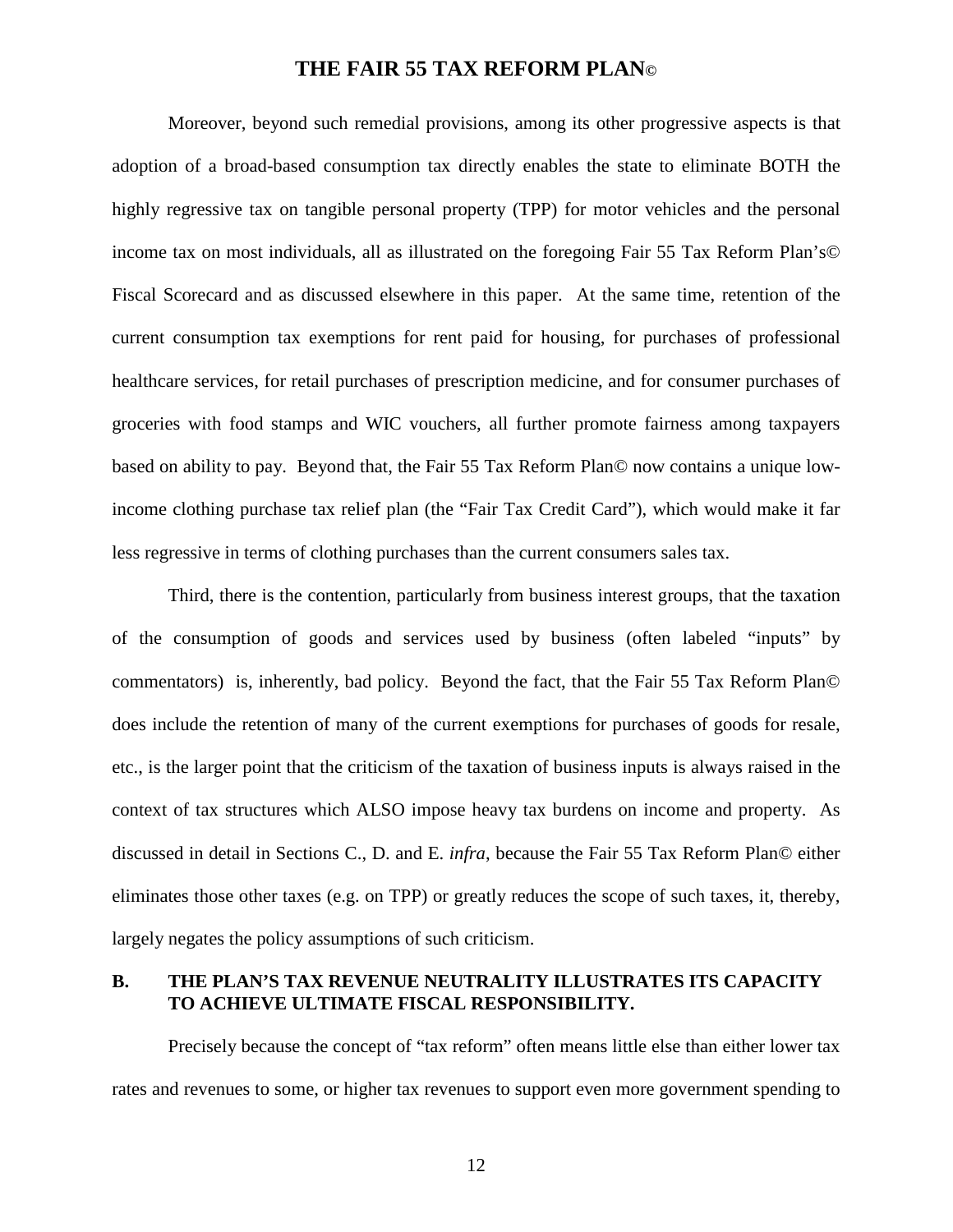others, prudence suggests that any serious and objective effort at comprehensive structural tax reform must present its fundamental concepts in a revenue-neutral setting. Thus, this proposal seeks to avoid the distorting influence of the bigger government vs. smaller government philosophical debate. Indeed, it is only once a fair and efficient tax structure is in place that the deck is cleared for a principled discussion about both the proper general level, and the legitimate objects, of government spending. Thus, the final disposition of those issues can then best be implemented through such a reformed tax structure.

For these reasons, this proposal will be illustrated by a revenue neutral model which is designed to disarm at the onset the other skeptical threshold question typically confronting tax reformers, to-wit: "how are you going to pay for that?" See, the Fiscal Scorecard Illustration (the "Fiscal Scorecard") at page 5, *supra.* By use of specific rates to be applied to a restructured base, the revenue-neutral illustration of the capacity, of the restructured general fund tax base, merely demonstrates that it is consistent with what is, at least, the current political determination of the proper level of spending. That is necessary because, to answer the above-quoted question, by calling for a reduction (or increase) in the current level of government spending is to introduce that fundamentally separate and super-heated issue as a disabling distraction to the objective re-design of the substantive tax structure. Thus, by using a revenue-neutral illustration, the analytical focus can rest solely on the substantive terms of the restructured base needed to validate the legitimacy of its policy rationales.

That, the foregoing Fiscal Scorecard of the Fair 55 Tax Reform Plan© even includes a "rainy day fund" cushion, answers the foregoing question about the adequacy of its revenuegenerating capacity. Therefore, until the necessary modeling and other testing described in Section J. *infra* is completed, the rates illustrated in the plan are simply adopted to enable the

13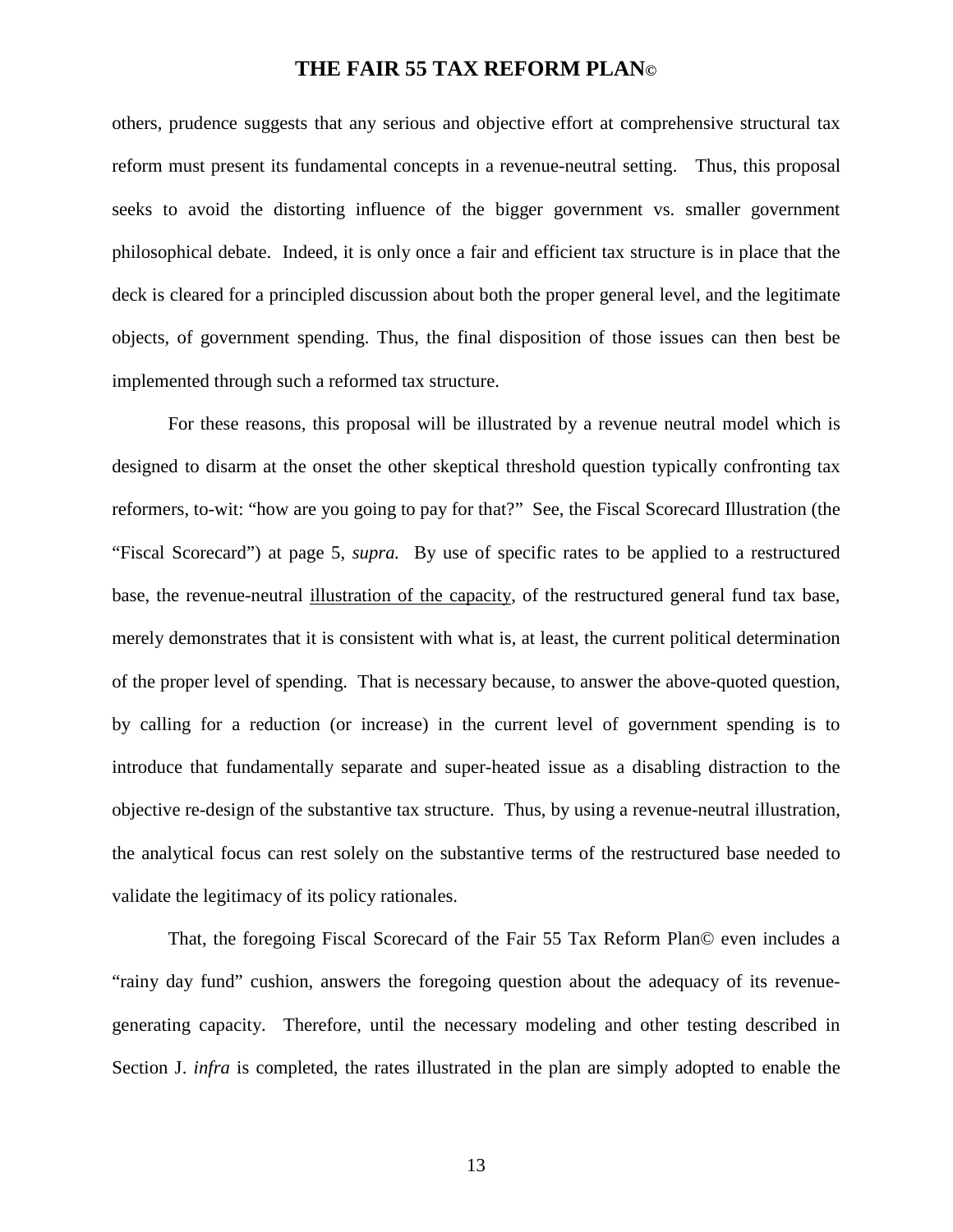process, of designing the restructured substantive tax base, to proceed, through the first critical step in the overall reform process, unencumbered by the ultimately related but initially separate question about the proper level of government spending.

## **C. THE PLAN PROVIDES A MORE COMPETITIVE PROPERTY TAX AND RE-ALLOCATED PUBLIC SCHOOL FUNDING AND MANAGEMENT REFORM.**

The Fair 55 Tax Reform Plan's© proposed repeal of the property tax on motor vehicles, and the multi-year phase-out of the tax on all other types of tangible personal property (TPP), will greatly improve West Virginia's economic competitiveness by removing its unusually heavy tax burden on job-creating capital investment. At the same time, because local governments (counties particularly) heavily depend on property tax revenues for funding their operations, it is essential that those entities (counties and municipalities) be given the entire regular levying authority over real estate (RE) and public utility (PU) property to make up for the loss of the TPP tax revenues.

Then, to replace taxes on RE and PU property as a source of public schools' regular levy funding of their current expense budgets, the Legislature would be required to appropriate sufficient revenues to, effectively, fund 100% of those budgets to the "thorough and efficient" standard in the Constitution.<sup>12</sup> While this represents a significant sum of money, in relative fiscal budgeting process terms, it simply represents a one-third increase (from 75%) of the present state aid structure supporting public education.

What should also change, however, is that all such state appropriations for public education should take the form of block grants to local schools, thus assuring equal per student funding of programs designed and implemented by local educators, while promoting improved outcomes due to the benefits of local control, choice, competitiion and flexibility. Those

<sup>12</sup> See, Line Item 2 in Fiscal Scorecard , *supra* at p. 5.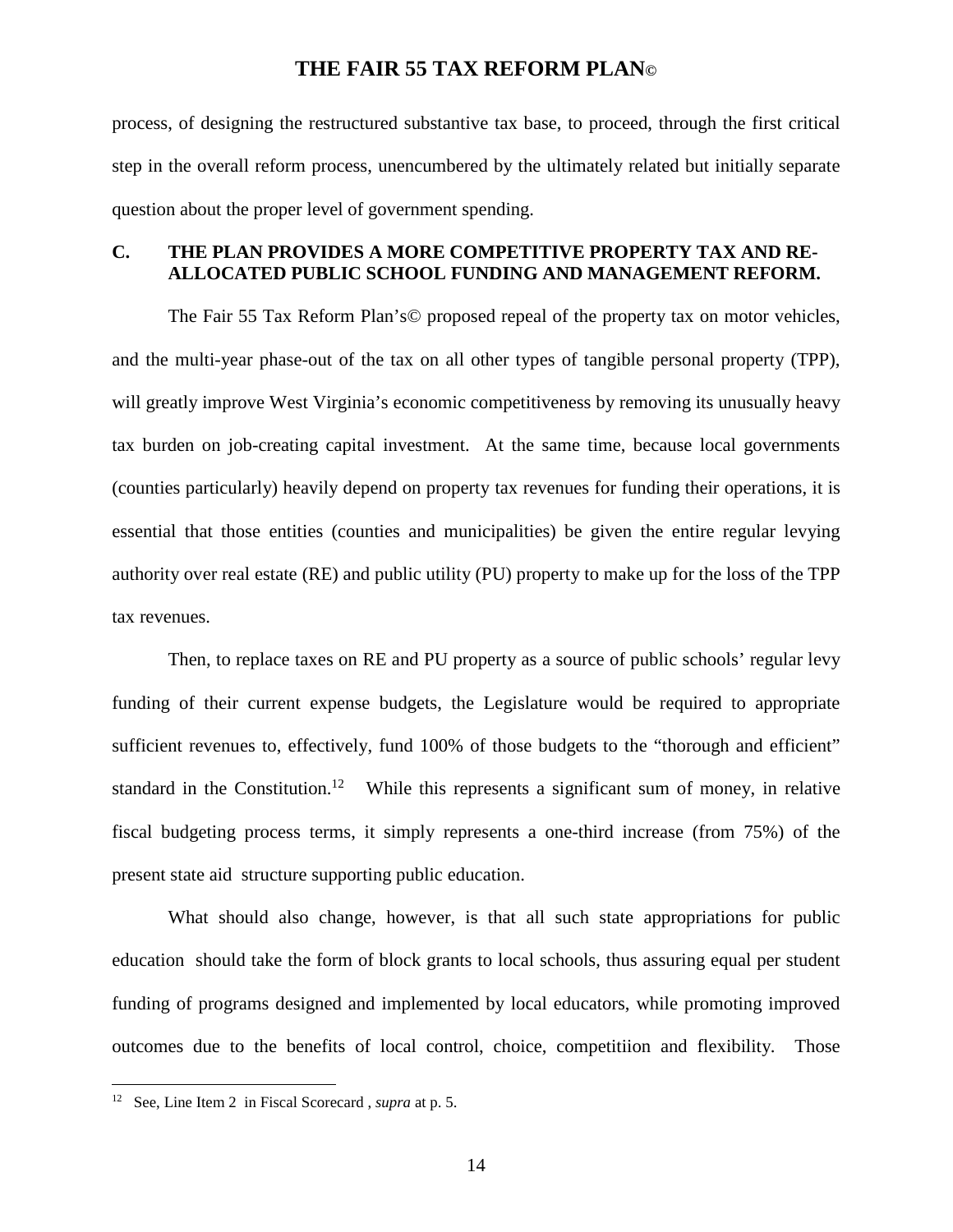involved in that endeavor would ideally include individual school level players such as principals, teachers and students' parents. Indeed, vouchers to students' families would promote school choice and the improved results which such competition has proven to foster. As long as statewide funding is equalized, achievement, though measured by high statewide standards, can be best attained when local educators and students' families have the discretion as to how to use that funding. That conclusion flows from the fact that, based on long experience, detailed mandates, about educational methods from a bloated, top-heavy central bureaucracy in Charleston, do not fit all (or, maybe, any) local educational settings. For the same reasons, Section J, *infra* of the Fair 55 Tax Reform Plan©, also calls for significant reforms to provide greater flexibility and decision-making at the local government and local voter level.

To avoid any potential dislocation of local government funding capacity, resulting from elimination of the tax on TPP, the Legislature should be constitutionally required to underwrite the revenue capacity of any county or municipality in the highly unlikely, but theoretically conceivable, circumstances that the expansion of their levying authority, with respect to both RE and PU property, is not fully sufficient to make them whole. This theoretical possibility could only occur where, in a given county, the taxable value of its tangible personal property is greater than the taxable values of both RE located there and of PU property allocated to that county by the Board of Public Works.

That conclusion is based on the simple logic which would tell us that, due to the current statutory allocation of levying authority among the levying bodies (the Boards of Education having well more than half of it), if the assessed value of TPP in any given county is less than one-half of the total assessed value of all property in that county (i.e. TPP, RE and PU property), then, the proposed elimination of the *ad valorem* tax on TPP for all levying bodies, combined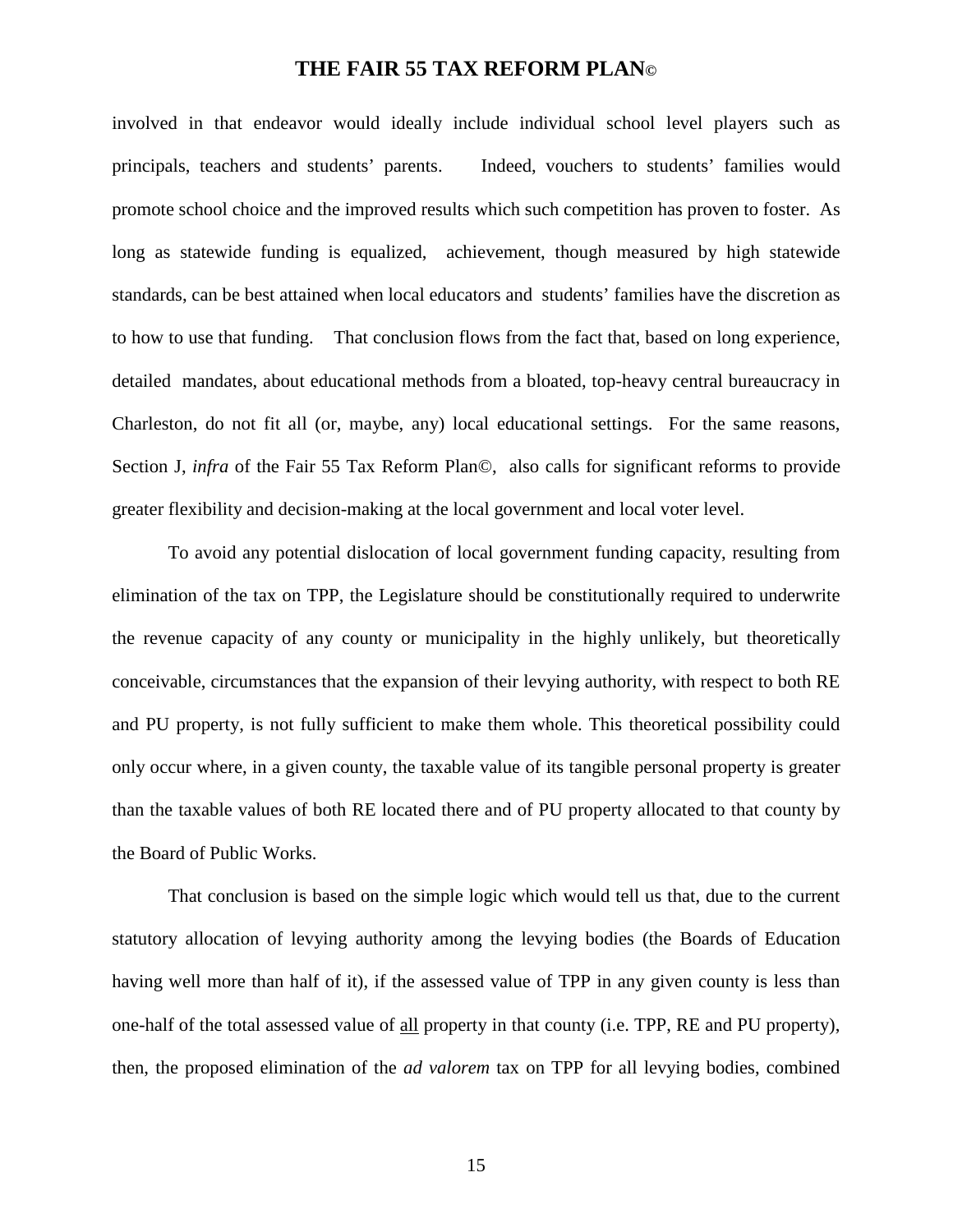with the reallocation to the County Commissions and Municipal Councils of the Board of Education's/Legislature's large majority regular/current expense levying authority as to RE and PU property, will not result in a net reduction of the base of the former bodies' taxing capacity in terms of assessed values.

However, due to limits of the published data, the portion of the taxes levied on the subcategory of TPP, consisting of "chattels real" (i.e leasehold interests in mineral estates) but arbitrarily classified as TPP for assessment purposes per WV Code §11-3-7a, could not be ascertained and eliminated from the computation. Thus, without eliminating such chattels real, though they are intended to remain fully taxable, the assessed value for FY 2016, of the TPP (including such fully taxable chattels real) in the counties of Brooke, Doddridge, Marshall, Roane, Tyler and Wetzel, does, on the face of it, exceed more than 50% of all assessed values.<sup>13</sup> However, given the extraordinary recent escalation of the value of active mineral leasehold estates in each of those six counties, it is virtually certain that, if the assessed value of TPP in those counties excluded the value of those leaseholds, the value of the remaining TPP, to be exempted in each of those counties (after excluding the still-to-be-taxed leaseholds), would, also, be well below the assumed 50% threshold for triggering such a tax base subsidy. Moreover, the other aspects of the Fair 55 Tax Reform Plan©, reallocating the State's share of the remaining property tax on RE and PU property to the counties and the municipalities, and encumbering the State's share of the property transfer tax, to cover even the theoretical shortfall in those six counties, does so by more than tenfold.<sup>14</sup>

<sup>&</sup>lt;sup>13</sup> FY 2016 Classified Assessed Valuations/Taxes Levied, published by the WV State Tax Department.

<sup>&</sup>lt;sup>14</sup> To quantitatively test the 50% thesis, one would take the excess of twice the assessed value of TPP in each of the six counties over the assessed value of all property (TPP, RE and PU property) for tax year 2015 was (in million dollars): Brooke =  $$3.48$ ; Doddridge =  $$12.72$ ; Marshall =  $$8.0$ ; Ritche:  $$0.88$ ; Tyler:  $$1.68$  and Wetzel =  $$14.22$ , for a total assessed value of \$40.98 million. Assuming an average levy rate of 3%, that represents a theoretical revenue loss of \$1.23 million. (Extrapolated from FY 2016 Classified Assessed Valuations/Taxes Levied, published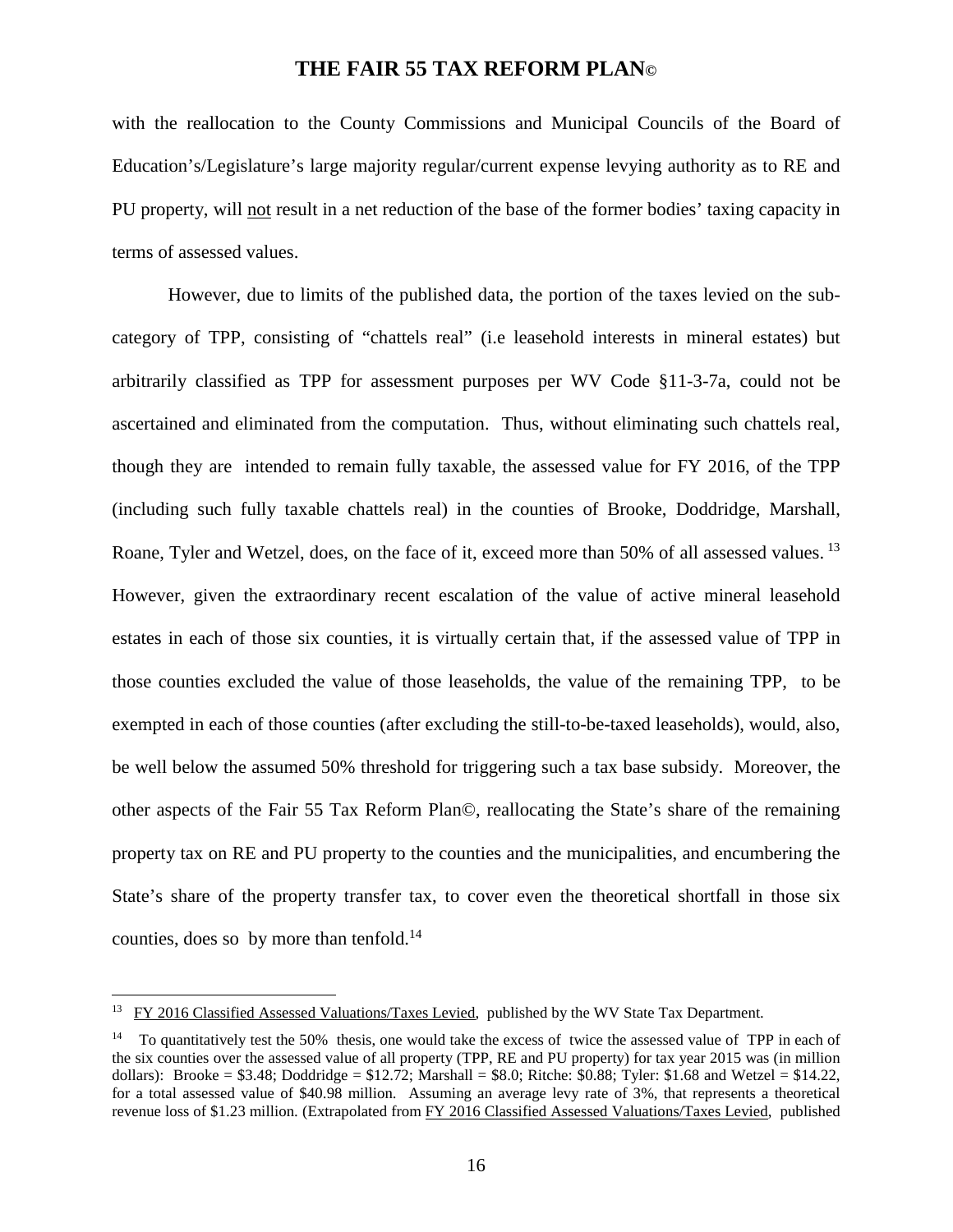Nevertheless, to expect them to responsibly support repeal of the constitutionallyimposed tax on all other TPP (while still taxing the chattels real/mineral leaseholds aforesaid), county and municipal authorities can readily be given a binding legal assurance that their overall tax bases will not decline. That is because their greatly expanded authority to tax RE and PU property, as further underwritten by the mandatory encumbrance of the State's share of the property transfer tax, is fully sufficient to offset the revenue lost due to that repeal. In addition to a mandatory property tax base subsidy to insure against such a loss, other steps, which will not only preclude it but will significantly expand revenue-generating capacity for local governments, are discussed in Section I. *infra*. 15

Finally, as a part of this major reform, it will be necessary to permanently retain local school boards' current levying authority over RE to the extent it is legally bound to support payment of their existing bond and excess levy commitments. In addition, under the constitutional amendment discussed in Section J. *infra*, all levying bodies' authority, to tax RE in connection with any local voter-approved bond or special levies, would be preserved. Thus, in

by the WV State Tax Department.) By comparison, the State's budgeted share of the real property transfer tax in FY 2016 is \$13.4 million or more than 10 times the collective theoretical shortfall in those six counties. See, 2016 WV General Fund Budget (as of 6/1/2016).

<sup>&</sup>lt;sup>15</sup> Of course, some might contend that, if such assurances were still not enough to persuade local officials to support the constitutional amendment repealing and replacing all of the tax on TPP, general legislation could be enacted to simply reallocate the authority to tax all of TPP to the local, non-school government bodies, subject, of course, to the constitution's "equal and uniform" principle enforced on a county-wide basis. However, to the extent such bodies actually exercised that authority, both the political support for the other aspects of the constitutional amendment, accruing from exemption of motor vehicles, and the economic stimulus, from the certainty of exemptions for business inventories, machinery and equipment, would be significantly undermined. The first aspect of those negatives could be mitigated by constitutionally mandating the exemption of motor vehicles while still allowing the non-school local bodies the option of taxing the non-vehicle components of TPP. However, in all of this, sight should not be lost of the simple fact that the ubiquitous, but politically critical, West Virginians "in the little white houses" already enjoy what are among the lowest residential property taxes in the U.S. It is for these reasons, that the author of the Fair 55 Tax Reform Plan© does not support such local tax subsidy overkill. Surely, even the traditionally change-resistant local officials advocacy groups will recognize that insisting on such utterly unnecessary protections from such objectively non-existent threats will not be in the best interests of their constituents when it so radically undermines the full stimulus benefit of this aspect of the Fair 55 Tax Reform Plan©.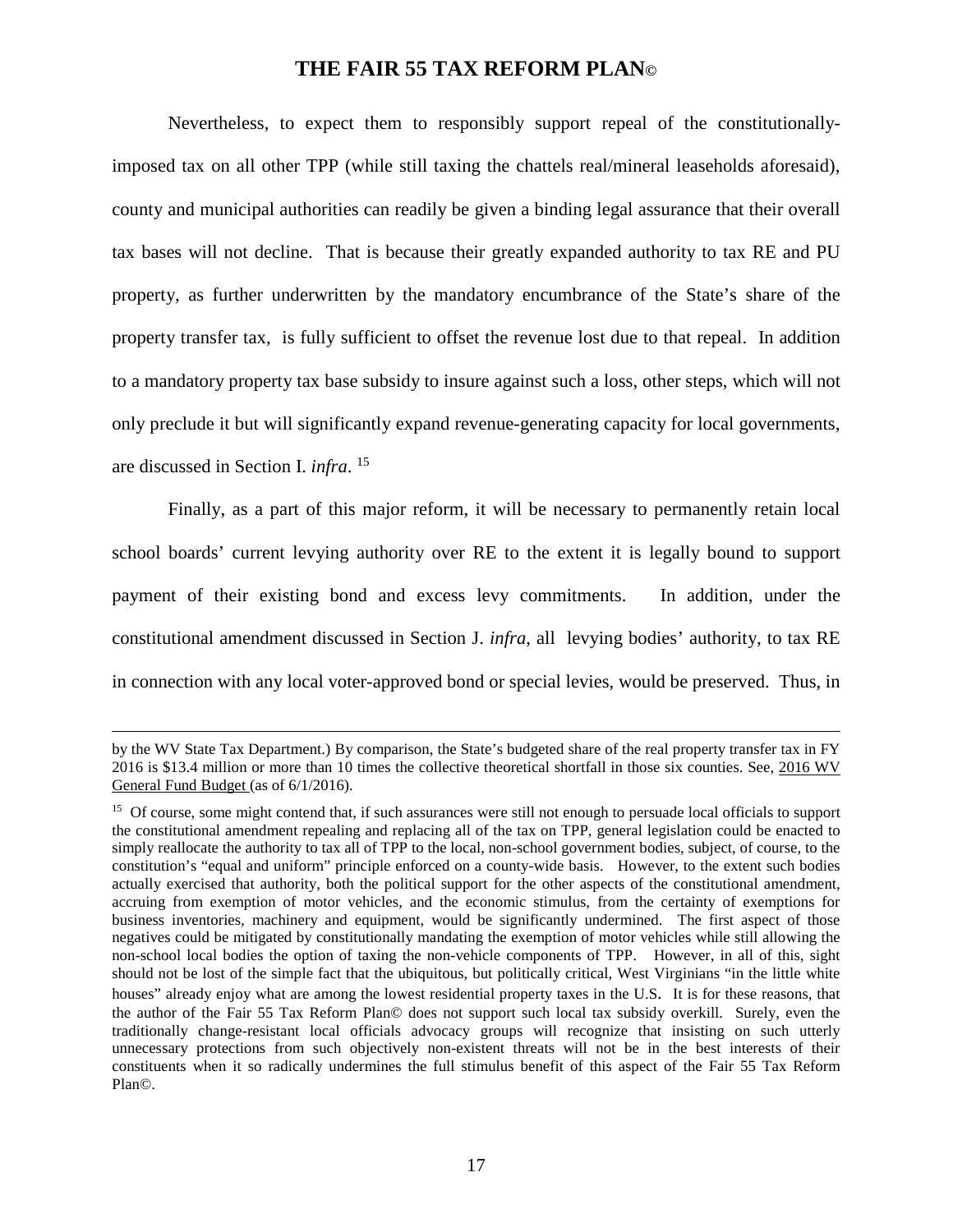such circumstances, if still in effect, the current constitutional caps on combined levy rates would be lifted when the local voters agree to impose greater taxes on themselves for such purposes.<sup>16</sup>

#### **D. GENERAL CONSUMPTION TAX (GCT).**

It is proposed that West Virginia significantly expand its reliance on consumption taxes by enacting a very broad-based consumer purchase excise tax entitled the General Consumption Tax (GCT). The GCT (illustrated in the Fiscal Scorecard with a 5.5% rate) would replace the current 6% consumers sales and service and use taxes by adopting those taxes' current base and administration, and then by greatly expanding that base through the elimination of the majority of the presently mushrooming array of narrow, special interest exemptions. The long history of broad-based sales taxes in West Virginia is most instructive in considering this proposal.

West Virginia first imposed, temporarily in 1934, and permanently in 1937, what was one of the nation's earliest general consumers sales taxes, and unlike most other states then or now, has, from its inception, imposed it generally on services as well as on the sale of goods. Thus, in a completely opposite fashion compared to other states, in West Virginia all services are taxable unless an express exception or exemption is provided in governing statute. The natural result of such an approach is that, as the service sector has become a larger and larger component of the overall economy, more and more specific exemptions have been enacted once the realization of automatic taxability confronts each new subsector participant of the service industry. This happens particularly if they initially emerge from out-of-state, and, thus, when entering the West Virginia market, are unused to its taxation of services as the general default treatment.

Today, the amount of tax revenue foregone due to those exemptions nearly equals the entire budgeted collections of the sales tax and the complimentary use tax to which they apply.

<sup>&</sup>lt;sup>16</sup> See, Section I., *infra*, advocating the abolition of the constitutional property tax rate classifications and limits.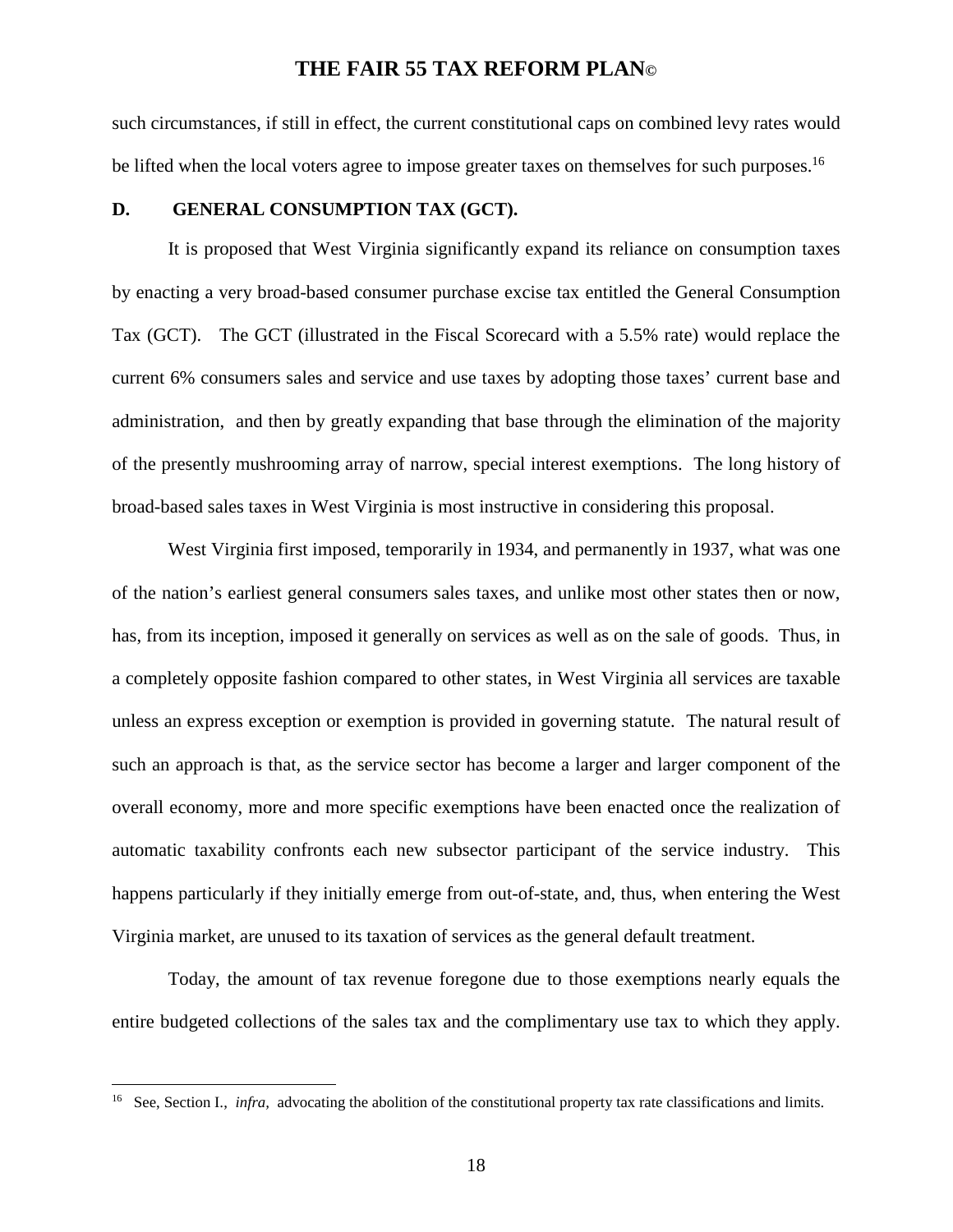More importantly, even with retention of the few categories of exemptions, which implement important fiscal and social policies, the resulting revenue yield of the sales/use taxes could be nearly doubled without any phase-in period for repeal of the rest of the current exemptions selected for elimination.

The exemptions, to be eliminated, and the revenues estimated to be realized by their repeal (stated in millions of dollars based on the illustrated 5.5 % rate) are: food (\$153.45); wholesale prescription drugs/appliances (\$52.25); computer hardware/software and other digital goods (\$15.583); PSC regulated services not including gas, water & electricity (\$101.475); sales of gas, steam, water, and electricity (\$191.86); personal services (e.g. haircuts and dance lessons) (\$23.47); non-medical professional services (\$132.92); advertising services (\$24.75); electronic data processing services (\$4.583); tourism development credit (\$2.75); loan broker fees (\$2.75); opinion research services (\$0.513); travel agency commissions (\$0.0275); technical evaluations (\$1.375); lodging franchise fees (\$3.39); vendor incentives (\$1.925); sales by public and private schools (\$16.13); exhibitor motion picture rentals (\$1.375); aircraft repairs (\$3.575); charges for opening burial lots (\$0.458); fitness club dues (\$1.83); artistic performance fees (\$0.385); delivered newspapers (\$0.407) and contracting (construction) services (\$150.33). Total revenue, to be gained from elimination of the listed exemptions (using the proposed 5.5% rate) is \$887,566,167. <sup>17</sup>

<sup>&</sup>lt;sup>17</sup> 2016 Consumers Sales and Use Tax Expenditure Study by WV State Tax Dept. Using the current 6% rate, the amount of revenue presently lost due to such exemptions is nearly one billion dollars (\$968,254,000). Note, as to the final, listed exemption item, it was not possible to disaggregate, and eliminate from the tax exemption value total, contracting (construction) services for governmental units, which would remain exempt, or to disaggregate, and add to the total tax exemption value, contract services directly used in various private production enterprises (e.g. manufacturing, mining, etc.), which would become taxable. Therefore, in estimating the revenue gain from eliminating the identified exemptions (net of those exemptions retained), a computational assumption was indulged that those two particular items offset each other.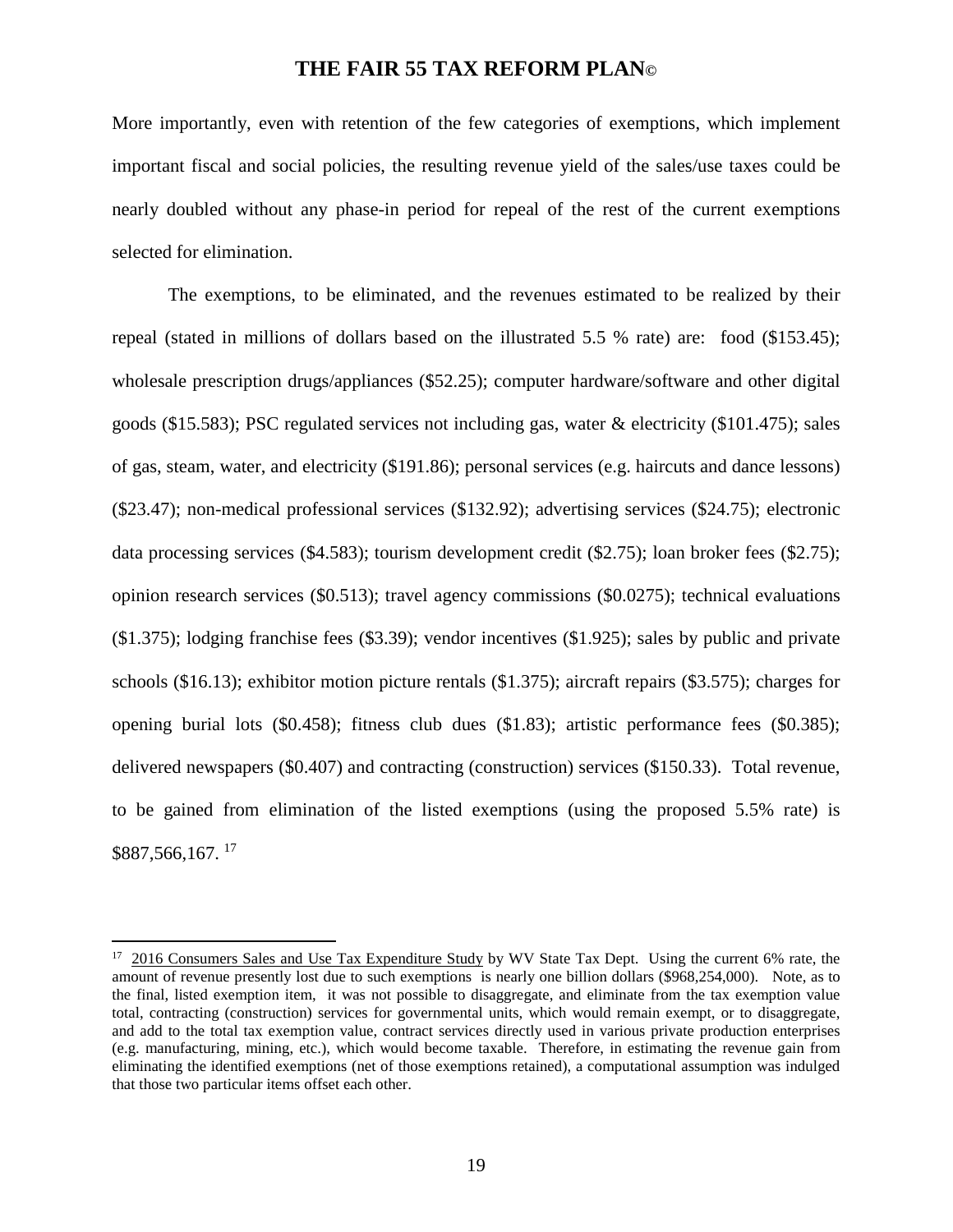The choices of exemptions to be retained are based, in part, on the fact that both transparency and sound tax policy recommend the avoidance of buried, double or pyramiding tax on tax, which the proposal recognizes by calling for the retention of the exemptions for those certain business inputs that are directly passed through in taxable sales of goods to ultimate customers (e.g. purchases of goods for resale, or of raw materials and equipment for direct use in manufacturing and certain other "costs of goods sold" etc.). Such exempt purchases would expressly not include services or goods which are merely used and consumed internally by the commercial purchaser in its own operations and which cannot be directly traced on a clear line of tangible possession to ultimate customers (e.g. marketing, general administrative overhead costs, etc.).

Beyond that, the proposed taxability of outside contract services, even for direct use in manufacturing or other production activities (mining, agriculture, etc.), is a significant departure from the current tax structure. In addition to the explanations, provided elsewhere in this proposal, for why the general opposition to taxation of business inputs is at once myopic in its analysis and overstated as to its claimed adverse impact, exemption of non-employee services from the GCT is inappropriate because it would create an incentive for replacing employees with outsourced contract labor. That is the case, because, as explained in Section E. *infra,* the other primary component of the Fair 55 Tax Reform Plan's© replacement tax structure is the Enterprise Consumption Tax (ECT) which will include employees' wages as a major element of the measure of an organization's base for that tax. Correspondingly, to honor the principle of tax neutrality and to avoid distortion in such a fundamental economic resource allocation decision, wages would remain exempt from GCT.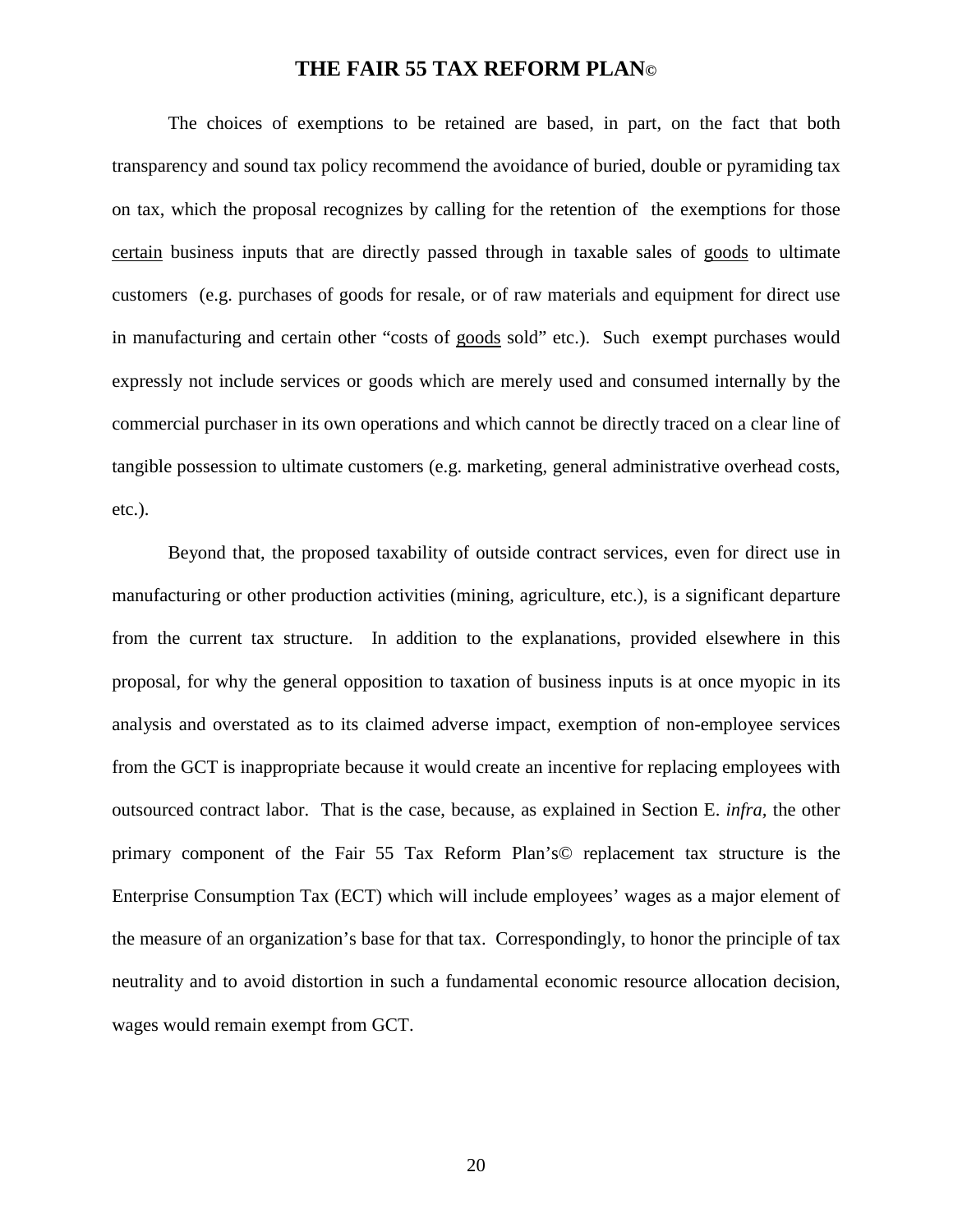Further, all sales by those who are not selling goods or services to third parties as a formal business endeavor (e.g. yard sales) would remain exempt, and, to avoid pyramiding, so would sales of goods and services among members of controlled groups of business entities. Moreover, to encourage gainful employment in the face of West Virginia's nationally lowest work force participation rate, the current sales tax exemption for day care and babysitting services would be retained in the GCT.

At the same time, because the charges for the great bulk of healthcare services are paid by third parties (including federal and state government), the exemption for such services should be retained to avoid the administrative problems inherent with such indirect transactions, not to mention the lack of transparency and violation of the self-assessment principle otherwise expected with consumption tax like the GCT, as explained in Section A. *supra*. Likewise, to avoid the inefficiency of having state government tax itself or other governments, the exemption for government purchases and sales by governmental units (if not made in direct competition with private commercial entities) should also retain their current exemption. In addition, it would defeat the purpose of the sales tax increment financing (STIF) program to make transactions, already subject to the special district excise taxes, also subject to the GCT.

Further, to more precisely and efficiently address the acknowledged regressive nature of a tax on the consumption of food, purchases of food with food stamps and WIC vouchers, would, by federal statutory mandate, remain exempt. Likewise, all retail purchases of healthcare necessities, such as medical services and retail purchases of medicines, would remain exempt under the GCT. Beyond such specific and direct relief measures, designed to mitigate the inherently regressive nature of consumption taxes applied to purchases of the necessities of life,

21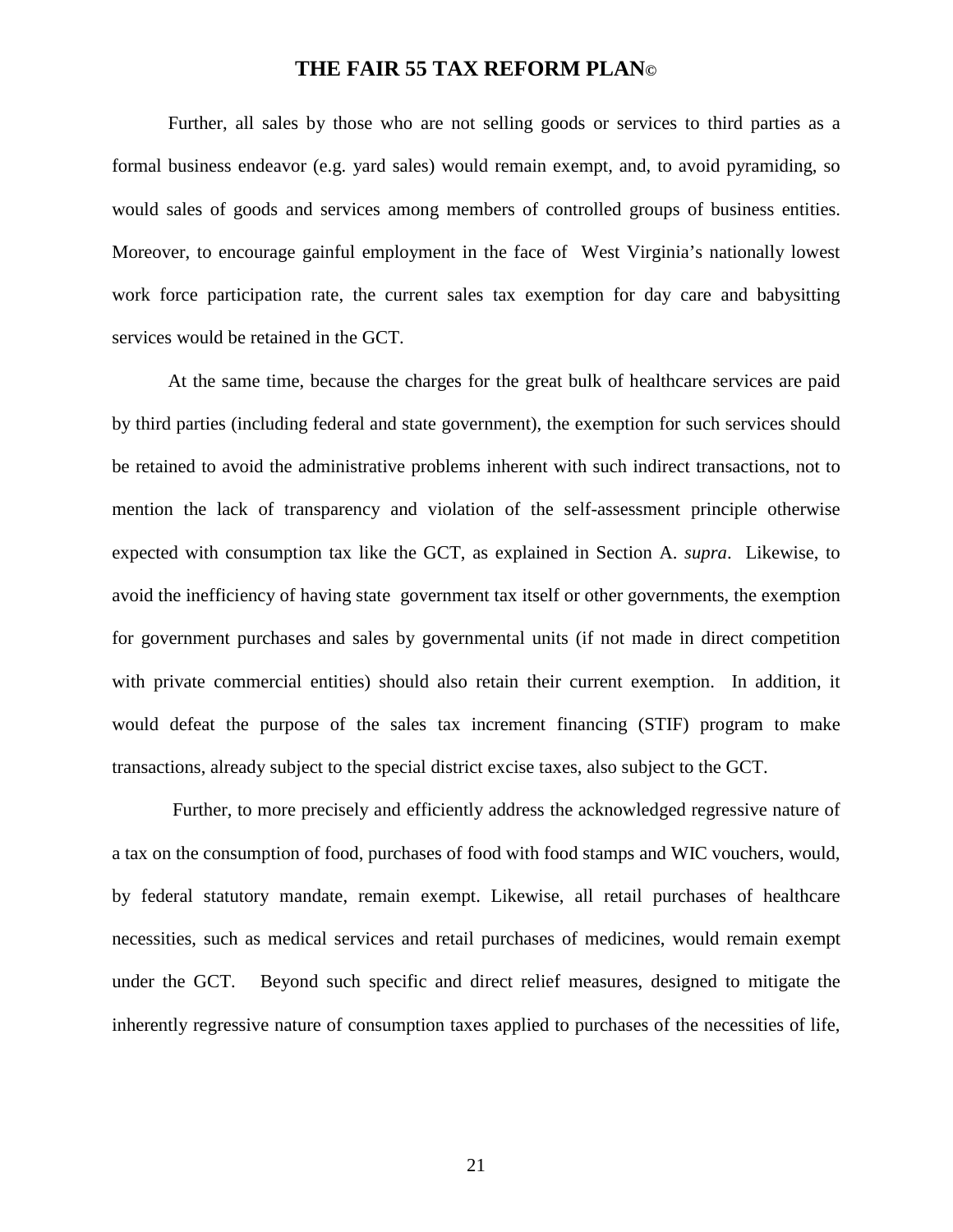when it is fully understood, an even broader appreciation of the non-regressive nature of the Fair 55 Tax Reform Plan© emerges.

Thus, it is recognized that, chief among those life necessities are food, medical care, shelter, transportation and utility services and clothing. Of those, purchases of the first three (only by low-income people in the case of home consumed food) will be expressly exempt from the GCT. Although some states, which generally tax purchases of food for home consumption, provide further relief through income tax credits or refund mechanisms,<sup>18</sup> any comparison of the United States Department of Agriculture (USDA) surveys of food purchase patterns, by lowincome individuals, with West Virginia's food stamp eligibility and benefit system or SNAP (Supplemental Nutrition Assistance Program), confirms that the exemption of such purchases with food stamps and WIC vouchers is entirely adequate to mitigate the regressive nature of a general tax on food consumption.<sup>19</sup>

The experience of those other states not only confirms that conclusion but also shows how fiscally ill-conceived (though well meaning) was West Virginia's general reduction and ultimate repeal of its sales tax on groceries. Particularly instructive is the history of food tax relief in South Dakota. There, faced with the prospect of completely exempting the sale of food from sales tax, a full two-thirds of the voters prudently rejected such a fiscally irresponsible proposal in a state-wide referendum. Then, as a presumably better targeted alternative, the

<sup>&</sup>lt;sup>18</sup> Hawaii (refundable income tax credit of a flat amount per exemption which declines as income rises up to \$30 K AGI); Idaho (flat \$100/person refund regardless of income); Kansas (income tax credit for low income taxpayers, replacing a sales tax paid rebate program for low income taxpayers); Oklahoma (flat \$40/person credit against income tax for low income persons) and South Dakota (now repealed an inflation-adjusted quarterly refund amount based on family size for incomes up to 150% of federal poverty level).

 $19$  In a recently published study of the matter, using data from Alabama and Louisiana, its authors concluded that "[u]sing SNAP participation rates from studies commissioned by the [USDA], we recalculate the effective incidence of the sales tax (using both income and consumption as bases) to highlight the effect of the nontaxability of benefits. Because SNAP effectively reaches a high percentage of the poor, we find that the sales tax is substantially less regressive once that feature of SNAP is considered." "Rethinking the Sales Tax Food Exclusion with SNAP Benefits." by Anna L. Johnson and Steven M. Sheffrin, Special Report in State Tax Notes, January 11, 2016.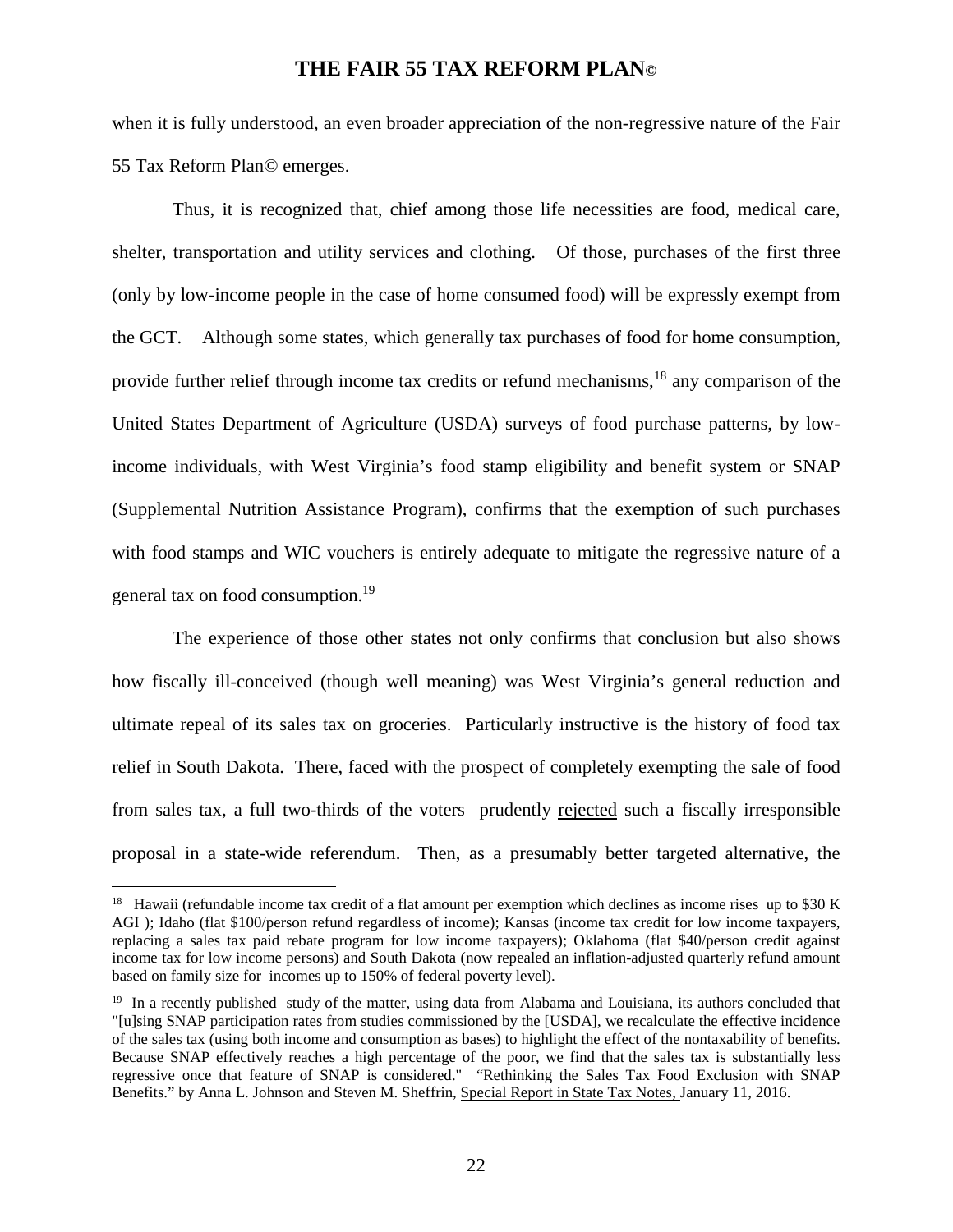legislature enacted a direct food tax relief program for low income taxpayers. However, almost certainly because virtually all of the eligible taxpayers also received automatically exempt food stamps and, thus did not qualify, the separate relief program remained almost entirely unused.<sup>20</sup>

This real world example well confirms the foregoing conclusion that the automatic exemption of food stamp purchases fully addresses the regressive effect of a general consumption tax on grocery purchases. In doing so, it also confirms the fiscal irresponsibility of providing a blanket exemption for such purchases. Thus, the Fair 55 Tax Reform Plan© will not repeat that mistake, and, will, as result, enable the state to give more than \$150 million in truly meaningful tax relief where it will help the most (e.g. toward repeal of the income tax on most individuals and of the regressive and non-competitive tax on TPP).

Though, as explained above, the exemption from GCT for medical services and medicine is primarily based on a separate rationale of administrative necessity and applies to patients of all income levels, it also serves the goal of eliminating another potentially regressive aspect of a broadly applied consumption tax. Finally, since the payment of rent is, by far, the most prevalent way by which low income families secure their personal shelter, retention of the existing exemption for rentals of RE avoids any regressive impact in terms of that life necessity.<sup>21</sup> In addition, the existing reduced rate for purchases of mobile homes would also continue to reduce the otherwise potential regressive nature of GCT as a broad tax on consumption.

<sup>&</sup>lt;sup>20</sup> Only \$100,000 of benefits claimed against an annual appropriation of \$5 million. http://articles.aberdeennews.com/2011-02-05/news/27102932

<sup>&</sup>lt;sup>21</sup> One of the most regressive aspects of West Virginia's current tax structure is the constitutionally embedded property tax rate differential between owner-occupied homes and rental housing whereby those who can afford to own their own homes pay one-half the rate of property tax that those who, cannot afford to buy a home, have to pay (through their rent). An even more-sweeping reform of our tax structure would amend the constitution to do away with both the nationally unique property tax rate differentials and the rate caps altogether. See, Section J. *infra.*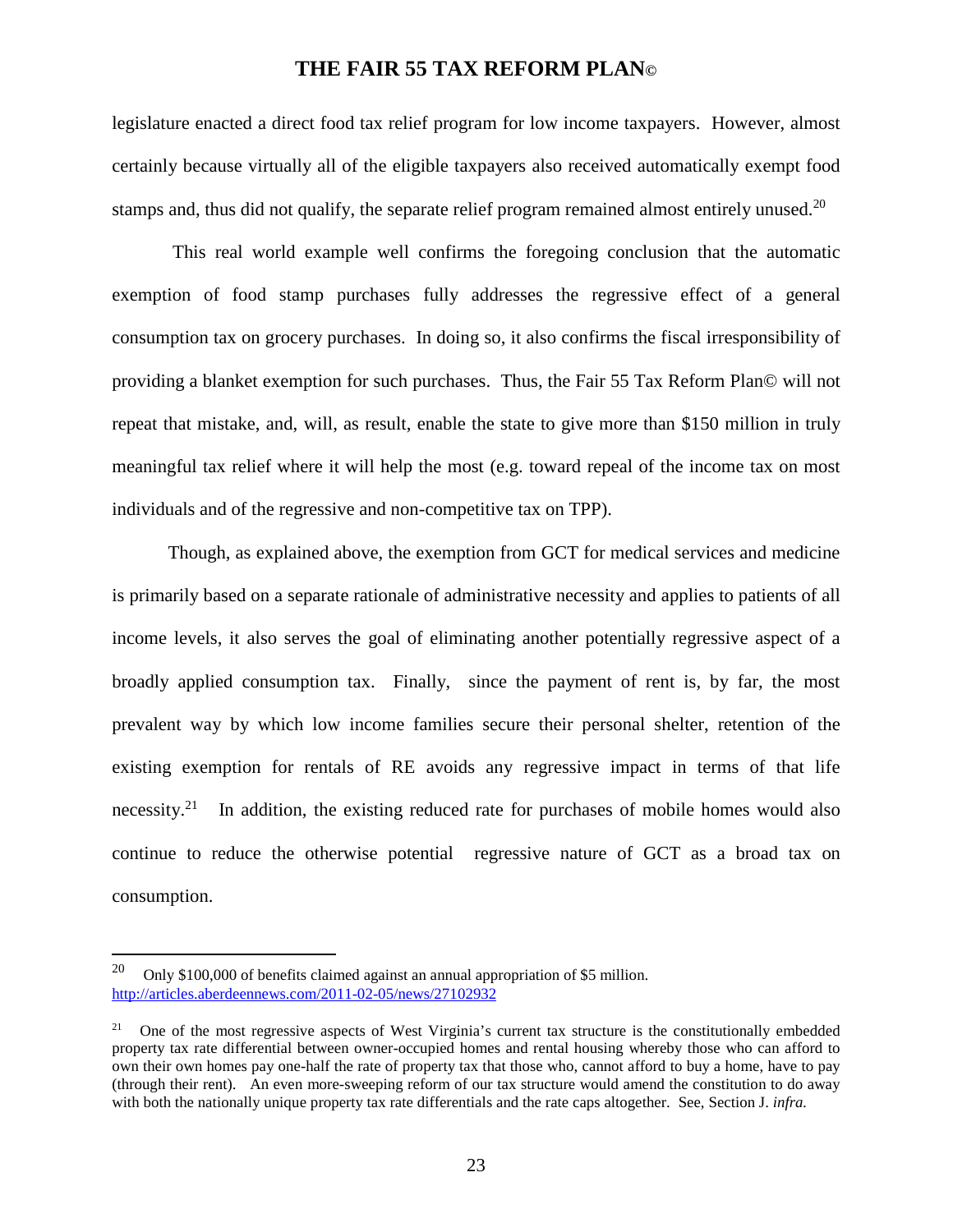In terms of transportation costs, in a rural state like West Virginia, the exemption of the TPP tax on motor vehicles goes a long way to reduce the regressive impact of the current overall tax structure, despite this proposal's retention of the existing consumption tax on vehicle purchases.<sup>22</sup> In addition, to the extent public transportation is directly provided by governmental units, that necessity of life would also remain free of the GCT. Likewise, though the current sales tax exemption, for services rendered by for-profit transportation and other public utility companies subject to Public Service Commission regulation, would not be retained for GCT purposes, the special credit in WV Code §11-13-3f, against certain utilities' pre-credit Business and Occupation Tax liability for lowering utility rates for low-income customers, would remain. Moreover, with appropriate structuring, that credit represents a model which could be expanded to use the same customer eligibility system to identify those low-income individuals who would be entitled to a narrowly targeted GCT exemption on their consumption of certain utility services.

Nevertheless, to make the GCT even less regressive than the current sales and use tax, when it comes to purchasing the life necessity of clothing by low income people, a special Fair Tax Credit Card would be authorized and issued to essentially exempt up to \$500 of annual clothing purchases for each person in households with Federal Adjusted Gross Income (AGI) below \$30,000, with the exemption fully phased out at the \$40,000 AGI level.<sup>23</sup> The estimated

<sup>&</sup>lt;sup>22</sup> Example: If a taxpayer buys a \$20,000 vehicle, is credited with \$2,000 trade-in and keeps it for 5 years, his/her savings from repeal of the TPP tax will fully offset the 5% excise tax paid on the purchase. (\$20,000 - \$2,000 = \$18,000 X  $.05 =$  \$900 vs. \$20,000 X 60% assessment ratio X 50% average depreciation X 3% tax rate X 5 years = \$900.)

<sup>&</sup>lt;sup>23</sup> To avoid essentially arbitrary abrupt loss of all benefit eligibility, conceivably due to receiving a single additional dollar of AGI, better tax policy favors phase-outs of benefits over a range of AGI levels. E.g. the Oklahoma Policy Institute's 2008 call for a phase-out of that state's food tax relief benefit as a part of proposed reforms. ("Giving Credit Where Credit is Due: Boosting the Grocery Tax Credit Would Provide Targeted Help for Struggling Families," October 2008.)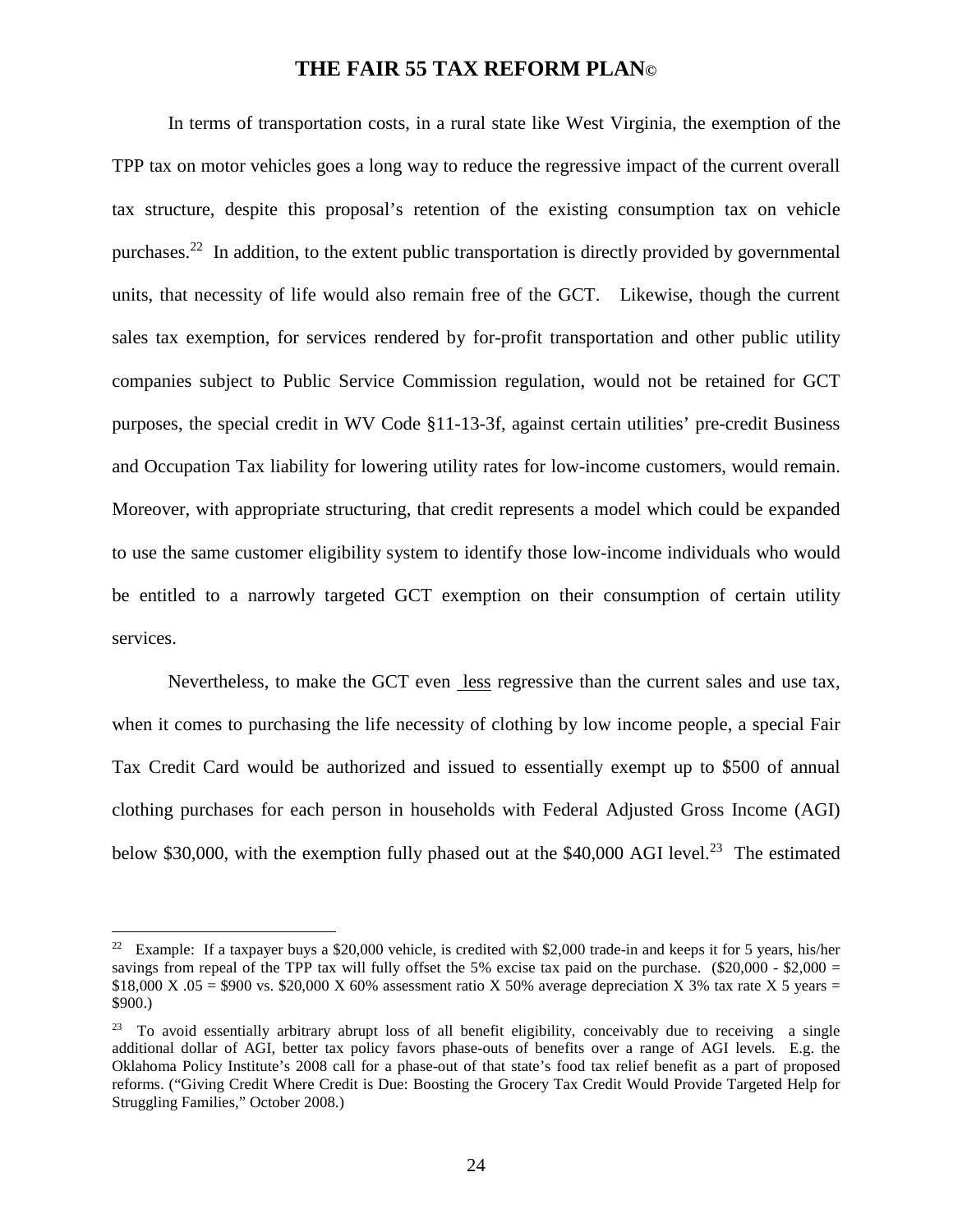\$20 million cost of this tax fairness measure is expressly provided for as Item 3 in the Fiscal Scorecard illustrating the revenue neutrality of the Fair 55 Tax Reform Plan©.

Specifically, the Fair Tax Credit Card program would require applicants to annually submit a copy of their federal income tax returns to establish/confirm both eligibility and the number of individuals in their household, and would employ the same electronic benefit transfer system technology that is presently used for West Virginia's SNAP.

Portions of the proposal may also be reflexively met with opposition based on state border competition from jurisdictions whose sales/use tax regimes do not have nearly as broad a base as we have now, much less, as we would have with the GCT. This opposition, to greater reliance on a consumption tax, was particularly acute in the context of the debate over West Virginia's tax on groceries. Specifically, it was said, in support of a broad exemption of groceries (even for the overwhelming number of us who do not need a coupon-less 6% discount on our food purchases), West Virginia residents would drive into a neighboring state just to buy their food exempt of tax, and, thus, it was argued, our grocery stores would lose business.

Lost in such a debate is the completely unrecognized policy implications of this State's long experience with a far broader sales tax base than any of its neighboring states. Thus, as explained above, from its inception (and long before its current, extended economic decline began), West Virginia was imposing its consumption tax on the bulk of all services while few, if any, other states tax them at all. Yet, if anyone really believes that fundamental tax policy difference explains why West Virginia, decades later, became chronically uncompetitive for the last half century, they have not ever been heard to say so, let alone, objectively demonstrate the merit of such a conclusion. Indeed, given the utter absence of even claims, much less offers of proof, of such an effect, it is apparent that it is more than "OK" to be different when it comes to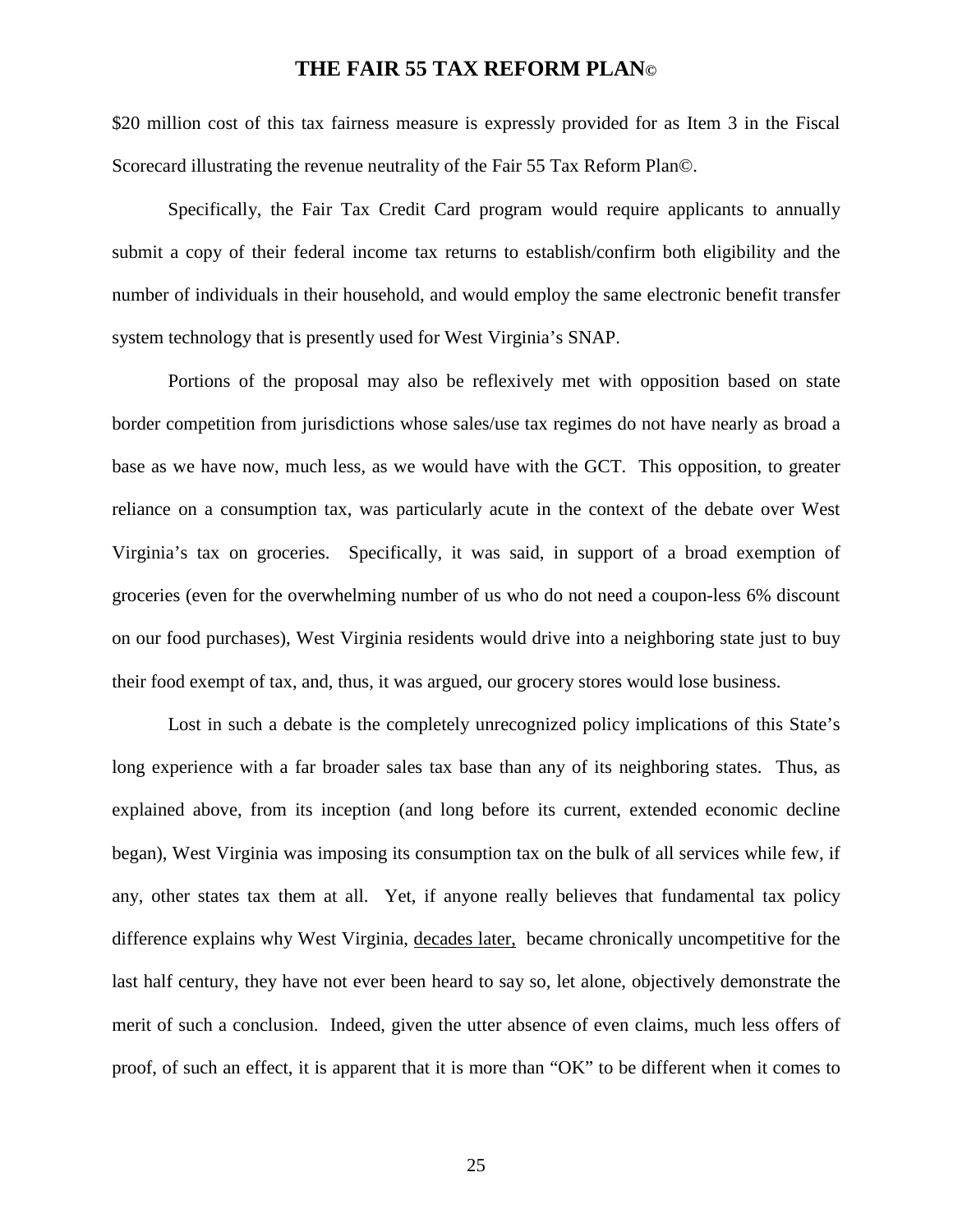well-conceived tax policy. Thus, if well-designed, different policy can lead to improved competitiveness.

Indeed, by recognizing the actual nature of the purported "border competition" threat, the Fair 55 Tax Reform Plan© includes a creative provision which promises to virtually eliminate the problem. First, since businesses will continue to be subject to regular audits of their purchases for consumption tax compliance under the GCT, it must be recognized that the border competition threat is strictly a retail customer level issue. Moreover, in light of the specific provisions included, either in the form of overt exemptions or those which tie GCT relief for low income taxpayers to in-state programs (e.g. food stamps, the Fair Tax Credit Card), it should be clear that the only real source of the threat of border competition in our tax law on retail purchases, lies in our state's less than competitive rates of tax on retail purchases of tobacco and fuel, not on anything introduced by the Fair 55 Tax Reform Plan $\odot$ <sup>24</sup>

Nevertheless, to help mitigate that existing retail border competition threat, the Fair 55 Tax Reform Plan© would also include a provision imposing a creditable (but not refundable) GCT use tax on individuals, whose income is above the level of those eligible for food stamps or for the Fair Tax Credit Card for clothing purchases. The amount of creditable use tax, applicable to all non-exempt purchases, would be based on twenty percent (20%) of the amounts in the state-specific sales tax tables, now used for itemized federal income tax deductions, for the 41% of West Virginia income taxpayers with reported AGI over \$40,000.

Thus, on simple GCT use tax returns, after entering the appropriate AGI, number of federal income tax exemptions and the resulting tentative 20% creditable use tax, those

<sup>&</sup>lt;sup>24</sup> Though they certainly could use much scrutiny and a parallel effort at major reforms, the Fair 55 Tax Reform Plan© does not address the various special revenue taxes dedicated to any use other than the State's General Fund (e.g. the excise taxes on gasoline, etc. flowing into the Highway Fund, or the broad-based healthcare provider tax imposed on institutional healthcare providers to yield revenues to attract matching federal Medicare funding).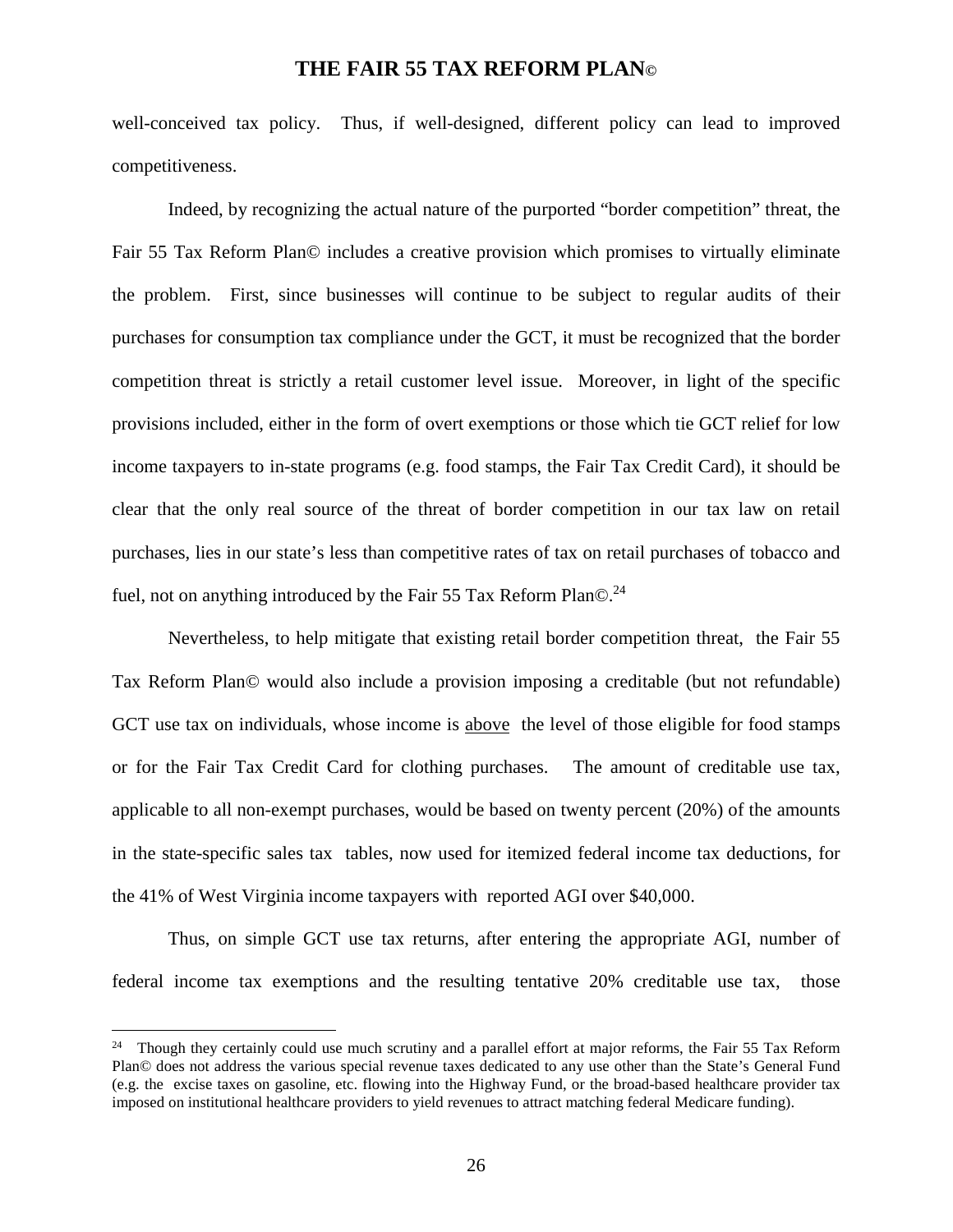reporting taxpayers could then offset the tax dollar-for-dollar, up the full amount of its pre-credit liability, by simply providing documented proof of having paid that amount of sales or use tax to any jurisdiction during the preceding tax year. Whether taxable purchases, for which use tax credit is claimed, have been made with cash or credit cards, by simply retaining and submitting the automatically generated paper sales receipts showing the tax payment, the process will be seen as a far simpler tax return compliance obligation for most taxpayers in the middle and upper income brackets than is the current (but to-be-repealed by the Fair 55 Tax Reform Plan©) personal income tax return process with W-2s, various credit schedules, etc.

For those, to whom it is still too much trouble to provide enough sales receipts, the maximum annual liability for the GCT use tax for a family of four in the \$40,000 AGI bracket, without any credit for GCT actually paid, would still be less than \$130. However, if the Legislature, in its wisdom, decided that using an even smaller portion of the federal table amounts (i.e. < 20%) was sufficient to overcome the currently existing border competition threat (already caused by our uncompetitively high retail gasoline and tobacco taxes), the cost of not reporting and claiming taxable sales for credit would be even less. Nevertheless, because of the ease of compliance with the tax paid credit claim process under its creditable GCT use tax provision, no revenue "windfall," from non-compliance with the credit claim procedure is included in the Fair 55 Tax Reform Plan's© Fiscal Scorecard accompanying this proposal, *supra,* page 5.

Finally, unlike the gradual repeal of the tax on non-vehicle TPP, and the gradual replacement of the personal and corporate income taxes with the ECT, described in the next section, the positive revenue flow from the broader consumption tax in the form of the GCT can be achieved as soon after its enactment as the administrative mechanics can be implemented.

27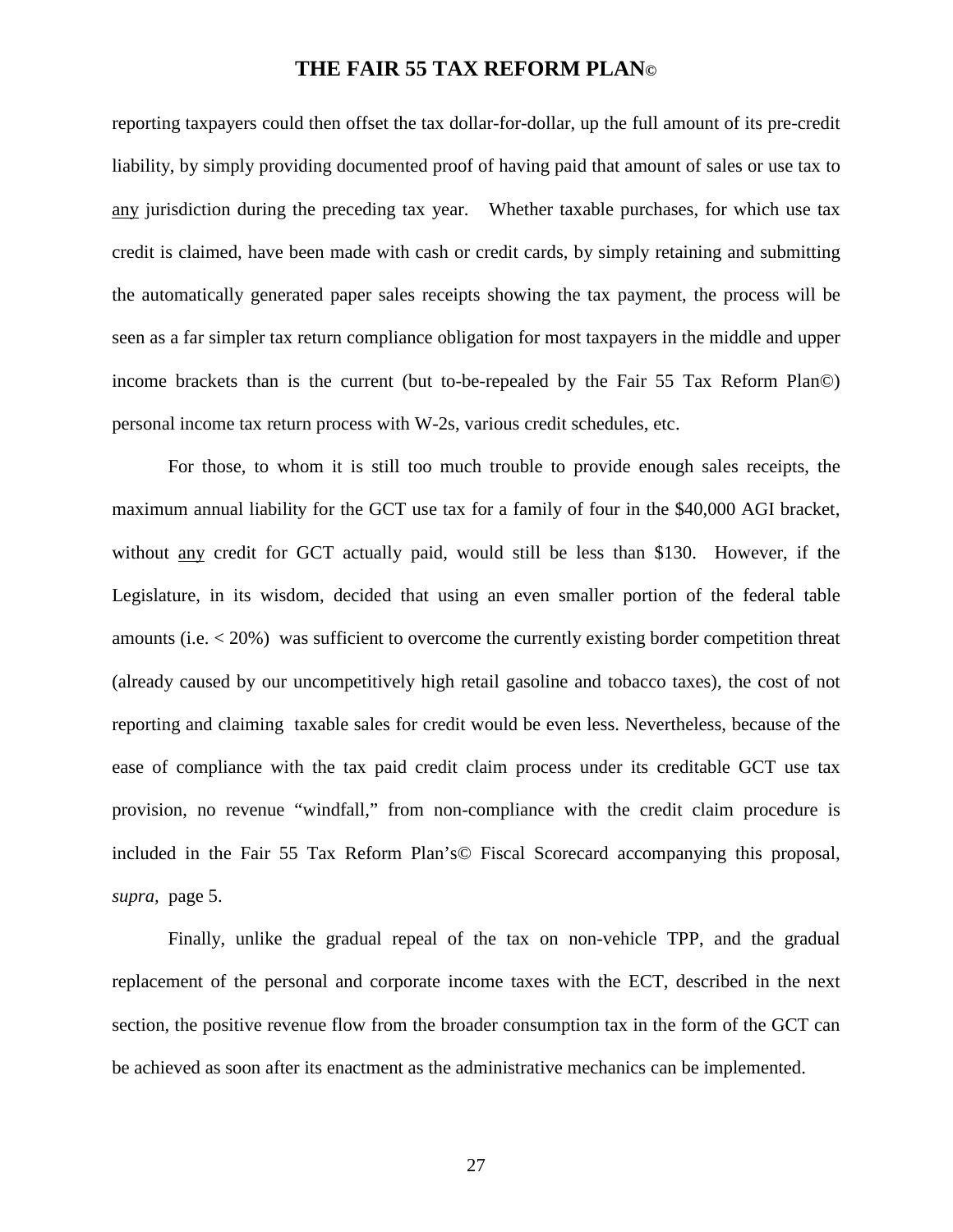#### **E. ENTERPRISE CONSUMPTION TAX (ECT).**

In what, to some, may be the boldest aspect of the Fair 55 Tax Reform Plan©, it is proposed that, in an orderly and fiscally responsible manner, both the current Personal Income Tax (PIT) on individuals' currently earned income, and the Corporation Net Income Tax (CNIT) on C corporations' profits, would be repealed and replaced by the addition-method Enterprise Consumption Tax (ECT), imposed at the illustrated rate of  $5.5\%$ .<sup>25</sup> The proposal does provide for the temporary imposition of a limited Deferred and Passive Income Tax (DPIT), to be applied only to non-social security/non-public employee retirement benefits such as deferred income, interest and dividends, received by higher-income individuals, but at the flat rate of 3%, which is the rate for the lowest bracket of the current state personal income tax. See, Section F., *infra* at page 35.

This new consumption tax, on private for-profit and not-for-profit organizations engaged in economic activity would, in effect, function as a user fee for participation in the free enterprise system. Specifically, the substantive policy foundation of the ECT is that all private, nongovernment organizations with commercial receipts in excess of \$100,000 (including larger nonprofits), which use and enjoy the benefits of the free enterprise system, should contribute, through a simple and principled tax structure, the funds to help defray the government's burden of providing the public goods and services on which the efficacy of that system fundamentally

<sup>&</sup>lt;sup>25</sup> Though inspired by the Single Business Tax, recommended by the GCFT to be imposed at a 2% rate in order to replace a large number of narrow-based, high rate business taxes and the tax on TPP, the ECT builds on (rather than simply emulates) the intrinsic merits of such a business consumption tax and would, thus, be imposed at a 5.5% rate to enable extension of the reach of such reforms by helping to achieve FULL REPEAL of the income tax on the current earnings of individuals, which was to remain under the GCFT proposal (though at lower and flatter rates than the current PIT).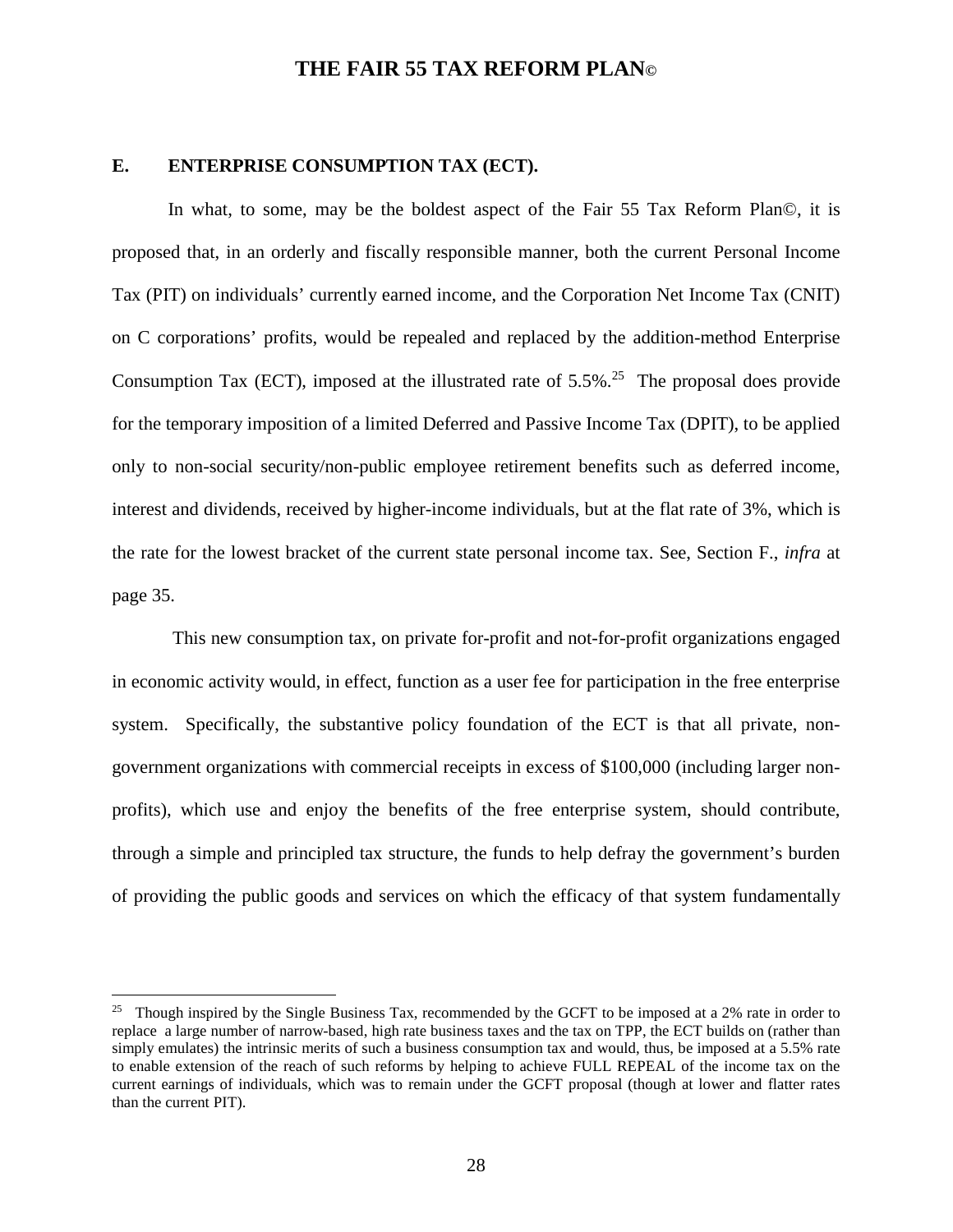depends. Those public goods and services are public infrastructure, safety, education, health and the rule of law.

Reflecting the measure of the extent of an organization's use of, and benefit from, the system, the base of the ECT would be the value of the labor and capital resources the organization devotes to that use, to-wit: compensation to employees, rents, royalties, interest and dividends paid, and profits retained.<sup>26</sup> In addition, the annual use of capital assets (i.e. depreciation) would be included in the tax base, after allowing a deduction for the amount of their purchase in the year of acquisition (i.e. the reverse of the current income tax concept of periodically recovering, through annual tax base deductions for depreciation, the investment in such assets as they are used).

Because the underlying rationale of the tax is to defray the burdens of government expenditures, any direct donations (cash or in kind) or other expenditures, which are duly certified as directly relieving those burdens, would be credited, dollar-for-dollar against the donor organization's pre-credit ECT liability. Those creditable expenditures would include payments of the healthcare provider tax, which is proposed to be retained due to the necessity of using it as a source of revenue to attract federal matching funds for the state's Medicaid program.<sup>27</sup>

Further, regular operational expenditures by an organization, which are certified as directly providing, in a manner subject to free market, private-sector discipline and efficiency, any particular public good, would be deductible by that organization from its ECT base. To

<sup>26</sup> As was the case of the SBT proposed by the GCFT, when they are acting as financial intermediaries, interest paid by banks, etc. on deposits, would not be part of their ECT base.

 $^{27}$  Though this tax has been narrowed over time to just apply to institutional providers, its retention, with its current scope, is a point of departure of the Fair 55 Tax Reform Plan© from the GCFT's proposal, the latter of which would have phased the entire tax out over 5 years.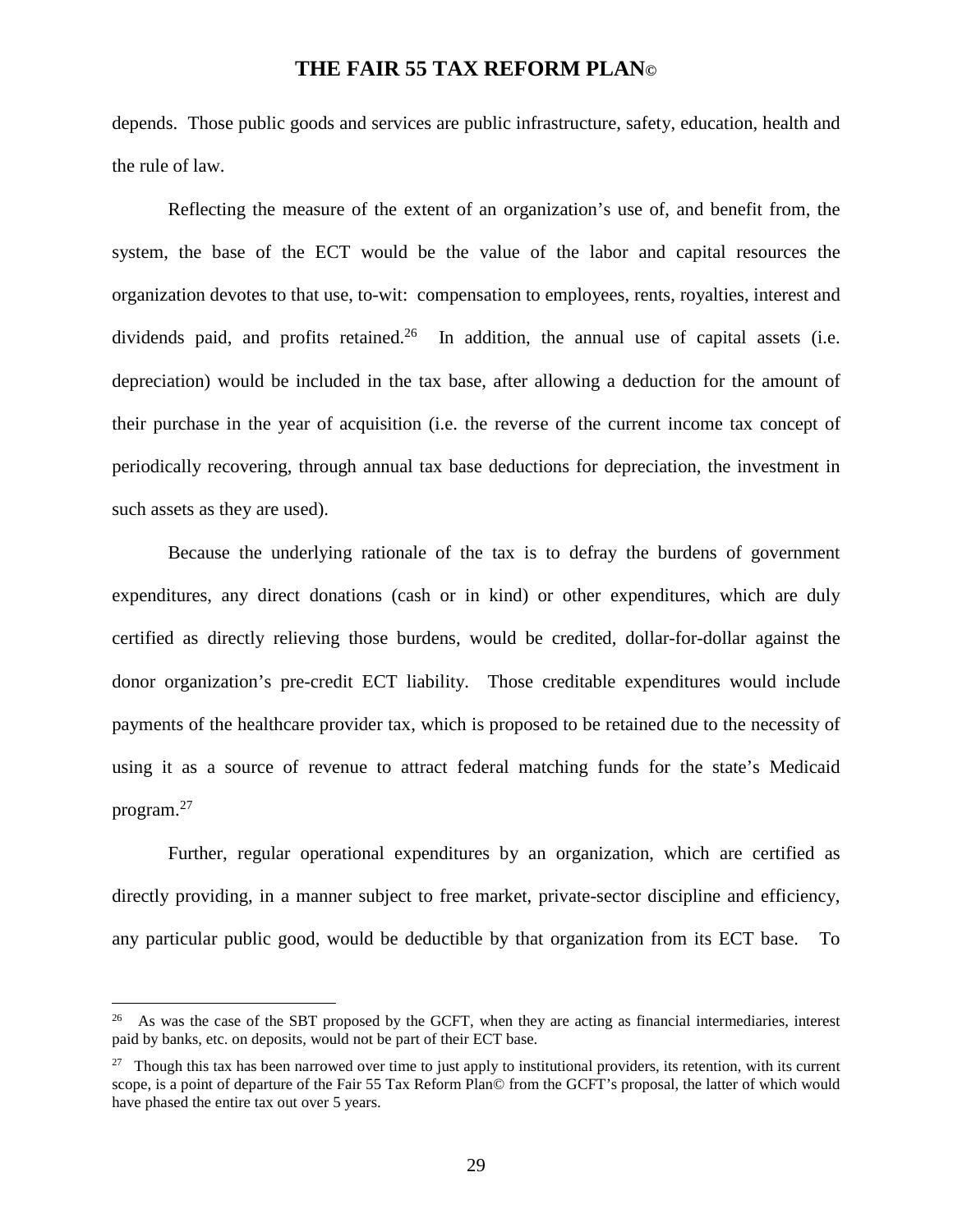illustrate the breadth of such a deduction, consider all the payroll of a private (profit or nonprofit) accredited, degree-granting institution of higher education. To the full extent such an entity is providing one of the fundamental public goods, to-wit: higher education, it would be allowed to deduct all of the compensation paid its employees, and the other elements of its ECT directly employed for that purpose, thus, making it effectively exempt from the tax by having a zero tax base The same would be true of a hospital (for profit or not-for-profit) to the extent it directly renders in-kind charity healthcare.

In addition, the proposal will encourage expanded use of "public-private partnerships" whereby an organization, subject to the ECT, will apply for State government certification of a proposed infrastructure project as being "in the public interest." An example would be a public access road to a new industrial site. If the project is so certified, the organization would then receive a credit against its ECT for a stated large percentage of its expenditures which are within the proposed cost of the project as certified. At the same time, by not giving a full dollar-fordollar (100%) credit, the private benefit to the organization from the project is accounted for while the economic efficiencies and free market discipline will be leveraged to achieve important public infrastructure improvements. In other words, a far greater scale of useful infrastructure can be realized if the improvements are directly funded with private dollars and not with tax revenues, the value of the latter of which, due to bureaucratic inefficiency and the inherent "handling" cost of spending "someone else's money," is thus heavily discounted before the remainder of those funds are actually applied to the desired improvement.

When viewed as a revenue-generating replacement for much of the present income taxes on most individuals and C corporations, the ECT's most extraordinary feature is that, due to the deductibility of ECT tax paid by any employer entity subject to federal income taxes, the net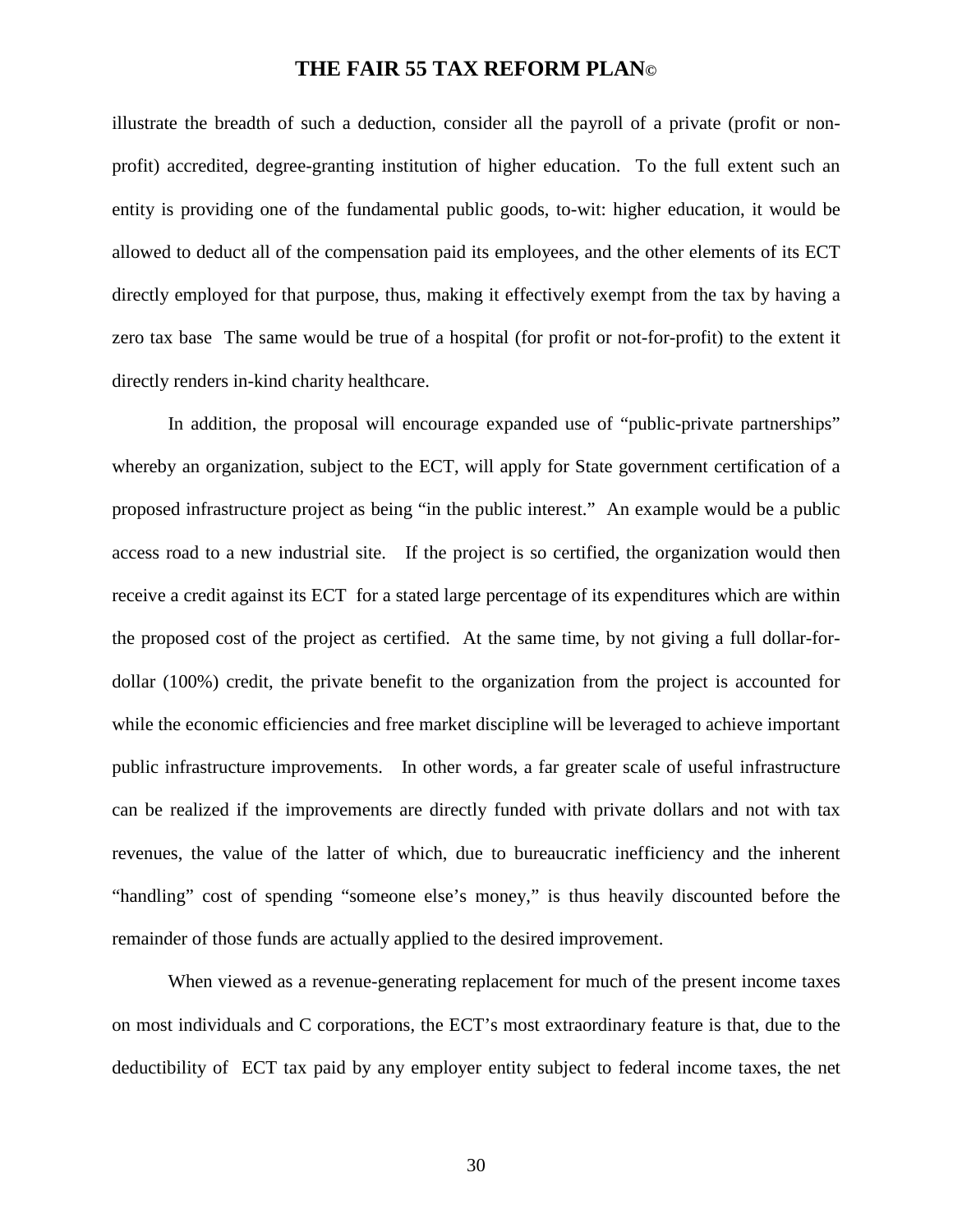cost to the employer of the ECT (after the benefit of the employer's federal income tax deduction) is such that, even if the employer took the truly unprecedented (and, ideally, illegal) step of shifting to its employees, by a wage reduction, the economic incidence of the net cost of the ECT on wages, the employees would still be economically better off due to their no longer having to pay the PIT on their compensation pursuant to its repeal under the Plan.

That is because, as long as the employee's current effective state income tax rate is more than 3.575% (e.g. any married couple with taxable income over \$25,000 or single person with taxable income over \$12,500), the net, after-federal-tax cost of the ECT to the employer will (assuming the 5.5 % ECT rate in the accompanying Fair 55 Tax Reform Plan© Fiscal Scorecard) always be less than the current income tax otherwise payable by the employee.<sup>28</sup> Moreover, if we can impose a minimum wage, regardless of its level, we can design effective prohibitions against any such pass-through of the ECT on wages to employees, particularly for the very low income wage earners in the bottom 3% bracket of our current income tax structure.

To be certain, this uniquely beneficial consequence, of the interplay of the proposed ECT with federal income tax deductibility, will not help entities (or, indirectly, protect their employees) which have no federal income tax exposure due either to the absence of taxable profits or to exempt status. Admittedly, there is no tax disincentive for a non-income tax paying entity to not lower one otherwise deductible expenditure (wages) due to the added cost of another otherwise income tax deductible expenditure (the ECT on wages). However, the overall economic stimulus, expected to be demonstrated by the dynamic modeling necessarily preceding implementation of the Fair 55 Tax Reform Plan©, should go far to reduce the incidence of non-

Assumed federal corporate income tax rate of 35% and ECT rate of  $5.5\%$  = effective, after-tax cost of ECT =  $3.575\%$  (1 - .35 X .055 = .03575.)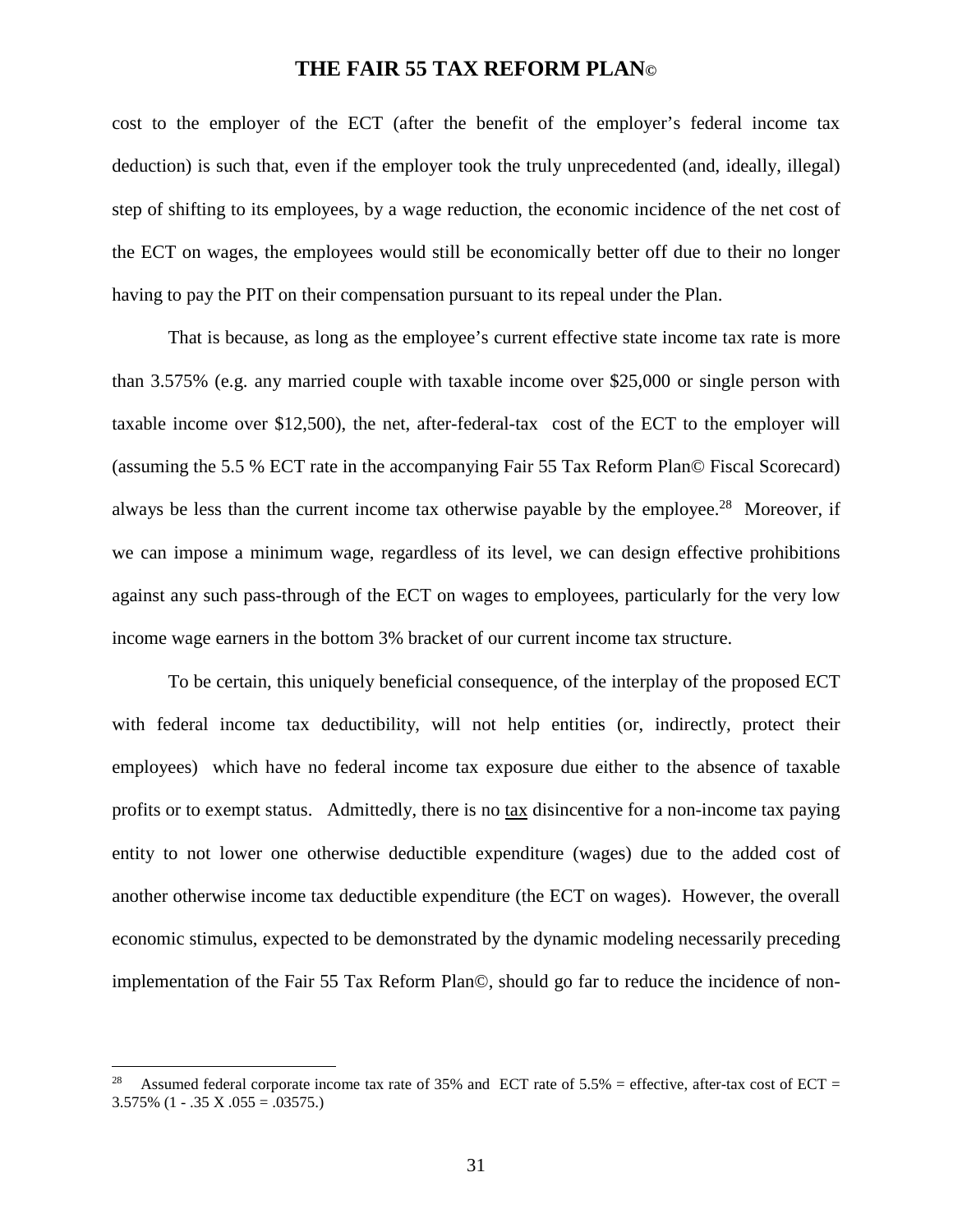profitability in the for-profit organization community.<sup>29</sup> Moreover, the significant credits and deductions for ECT purposes, available to the non-profit community for directly relieving the burdens of government, including, particularly for non-profit institutional healthcare providers, their payment of the healthcare provider tax, all should greatly mitigate the actual economic impact of the ECT on such entities.

Further, a small organization exemption from the ECT is proposed for independent entities with less than \$100,000 of annual commercial receipts. By not counting any public or private grants, gifts or donations toward that taxable threshold, all religious and other primarily donor-supported charitable organizations will also avoid exposure to the ECT. Typical relatedparty rules, found in other business tax schemes, will then become necessary to prevent abuse of the small organization exemption by groups of related and commonly controlled economic interests.

Although, as explained in Section D. *supra*, in terms of avoiding taxation of many business inputs, the GCT would contain many of the typical exemption provisions (sale for resale, direct use in manufacturing, etc.), the same contentions about the folly of taxing those inputs can be expected to be raised against the ECT. However, just as with the taxation of contract labor under the GCT, the taxation of employee labor under the ECT still comports with well-known public finance principles. Thus, it cannot be disputed that, when it comes to the taxation of a business organization, it operates purely as a conduit to shift the ultimate economic incidence of the tax burden to one, two or each of three constituencies, to-wit: its customers, its employees or its equity owners. Thus, when the certain truth of that principle is recognized, the typical lamentations about taxing business inputs succumb to their own superficiality.

<sup>29</sup> See, Section J. *infra.*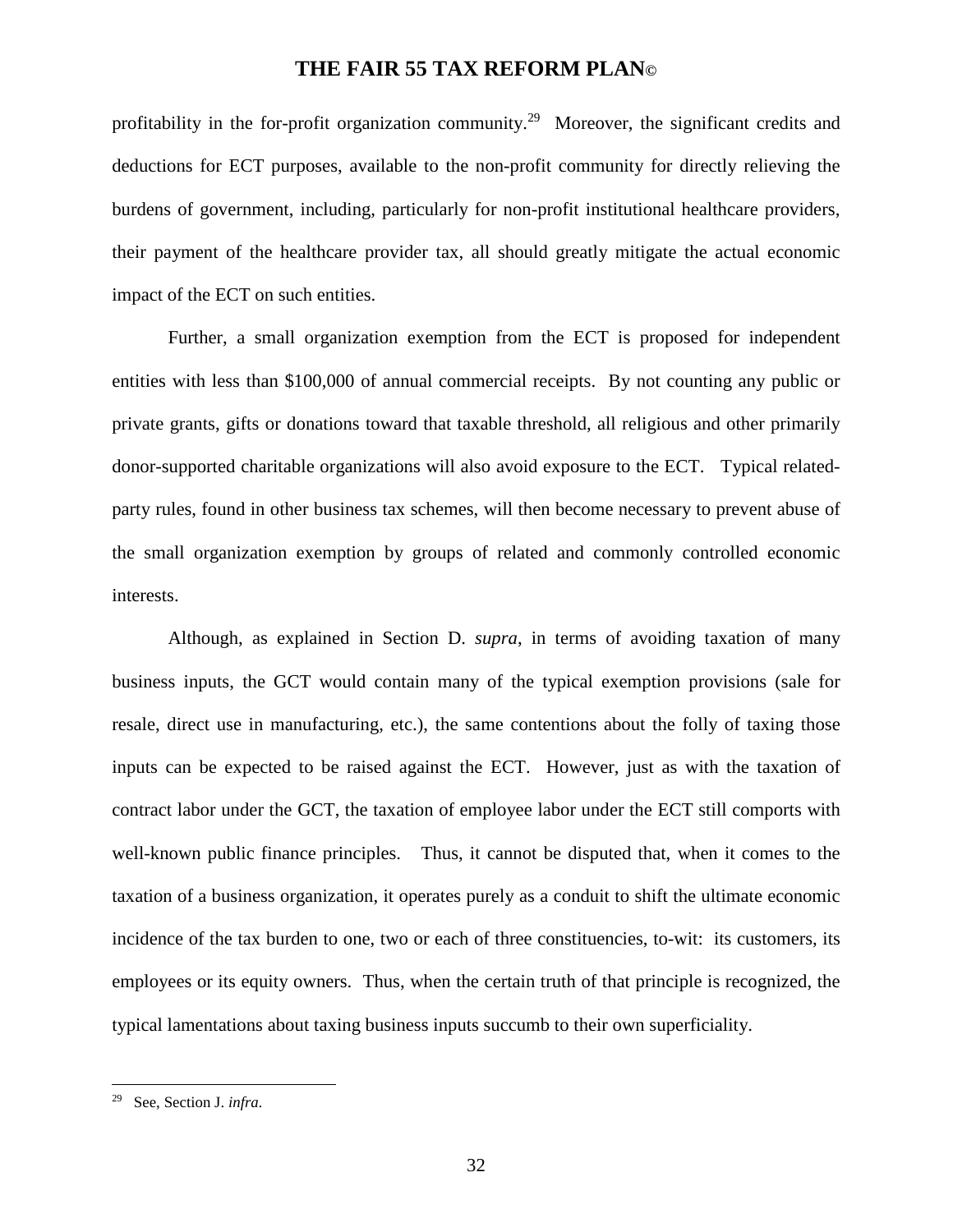To be certain, a "pass-through" of the tax burden to customers is the essence of the design of broad-based consumption taxes like the current consumers sales tax or the proposed GCT. At the same time, it must be acknowledged that, when taxes are buried in higher prices to customers, lowered wages to employees or lower profits for owners, the aspirational goal of maximum transparency of taxation is compromised. Of course, either voluntary disclosure or a legal mandate requiring the listing of otherwise buried taxes would be one remedy.<sup>30</sup> However, a far more meaningful way to honor the principle of transparency in taxation is to have the people, at its onset, to actually vote on the fairness of a simple, consumption tax system which expressly states how the immediate incidence of its burden is allocated. Then, any shifting to consumers will be apparent to each of them in each purchase they make. That is precisely what is contemplated for the Fair 55 Tax Reform Plan© as described in Section J. *infra.*

Finally, in the case of multi-state organizations, to more precisely align their liability for the ECT, with the extent of their actual exploitation of the West Virginia market, and to stop penalizing such entities based on the extent of their employment and property investment in West Virginia, the proposal calls for a change of the method for apportionment of the base of the ECT from the present three-factor method (property, payroll and sales) to a single sales factor method.

To address the typical question, raised in response to any policy proposal, to-wit: "what do the other states do?" the ECT would be modeled in its structure, to an extent, on New

<sup>30</sup> Presumably, such disclosure of effectively absorbed tax burdens by a business already occurs in the case of financial reports given its owners. Less obvious to the naïve, but well-intended advocates of labor price fixing  $(a/k/a)$  minimum wage laws) is that such laws operate to effectively impose a tax that impairs employment opportunities (again, via the employer conduit) by arbitrarily raising the cost of labor above its productive value.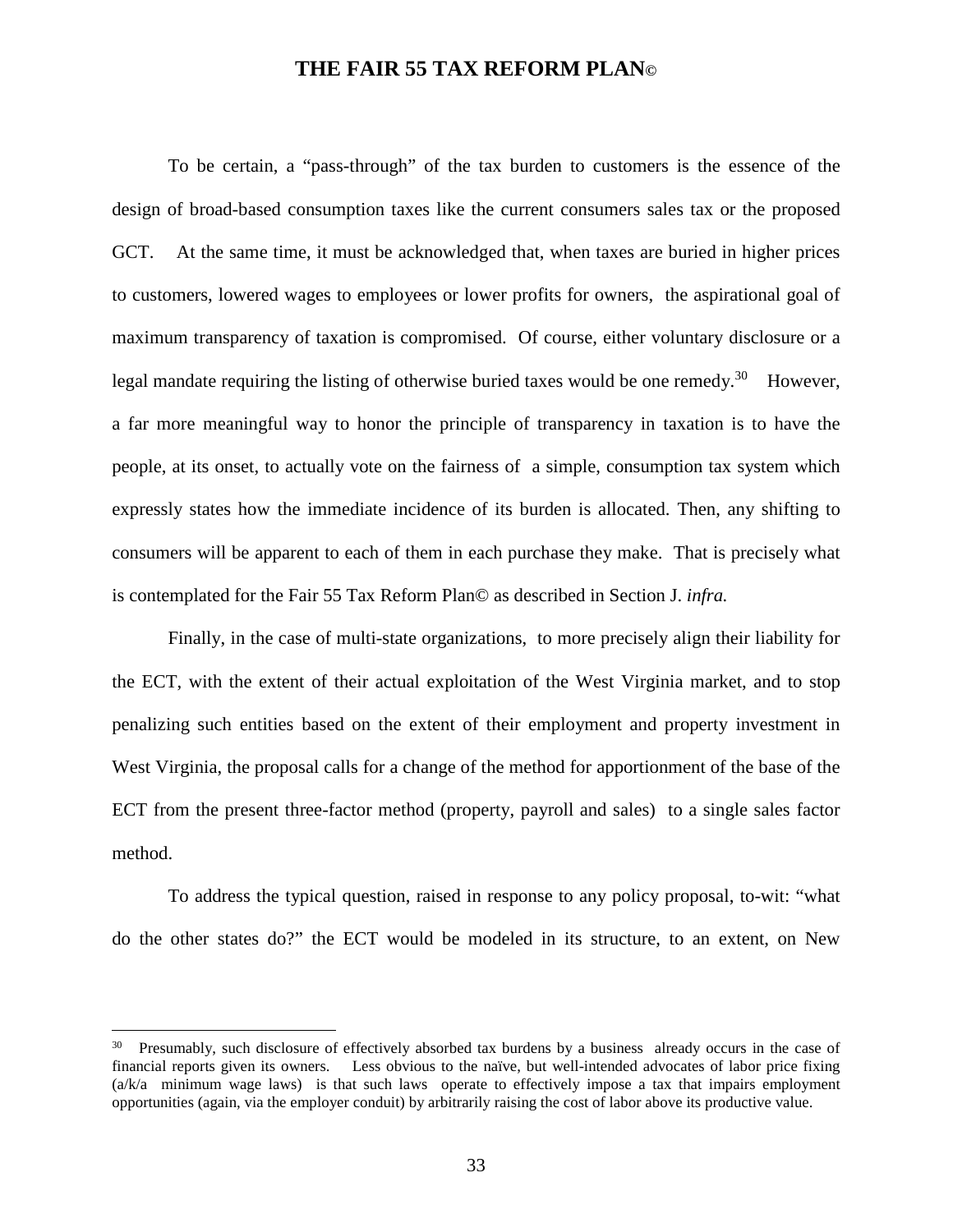Hampshire's Business Enterprise Tax.<sup>31</sup> However, unlike the Fair 55 Tax Reform Plan©, that state still also imposes, on a parallel track, a Business Profits Tax which is similar in structure to West Virginia's present CNIT, the latter of which would be repealed here.

Despite its obvious merits, there will be those who reflexively oppose the ECT on the grounds that it would be labeled, by tax policy wonks, as being an addition-method value-added tax (VAT). A traditional VAT uses a subtraction-method impost whereby each party in the chain of commerce charges the tax to his or her customer measured by the sold merchandise's selling price, less its cost to the selling merchant, and, thus, on the "value added" by the selling merchant via his or her mark-up over the cost of the resold item to him or her.<sup>32</sup>.

Nevertheless, "VAT" is the tax category to which its opponents will readily relegate the ECT, because of (not, as you would assume, in spite of) the fact that traditional VATs are, by far, the most prevalent primary tax employed throughout the global economy. Before we go down that road of economic xenophobia, however, it should be remembered that nineteen (19) years after Michigan adopted its SBT (an addition-method VAT), and twenty-five (25) years before New Hampshire adopted its BET, West Virginia's Legislature, in 1970, enacted its own VAT,

<sup>&</sup>lt;sup>31</sup> Before it was repealed in 2008, Michigan had a similar addition-method business consumption tax, also designated the Single Business Tax. However, over its half century of operation, that tax's simplicity was undermined by virtually unending legislative tinkering in the form of special provisions, etc. Michigan's SBT was ironically replaced with the MBT (Michigan Business Tax), but, as a practical matter, the "M" really stood for "Multiple" Business Tax, because that latter impost involved not only a net income tax AND a gross receipts tax BUT ALSO a surtax levied on the total of the first two. Understandably, in 2012, the MBT was, itself, replaced with a new, simple, flat rate (6%) tax on corporate income. The ECT, under the Fair 55 Tax Reform Plan© would avoid such undoing of its simple design by virtue of expressly embedding its base and limited exemptions in the State's constitution. See Section J, *infra.*

<sup>&</sup>lt;sup>32</sup> For that reason, the very concept of an addition-method VAT, whereby various business inputs (wages, profits retained, dividends, interest, rents, royalties, etc.) are added together to measure the tax's base, might seem, , when compared to the subtraction of costs of goods sold in a traditional (subtraction-method) VAT, at least somewhat of a semantical contradiction.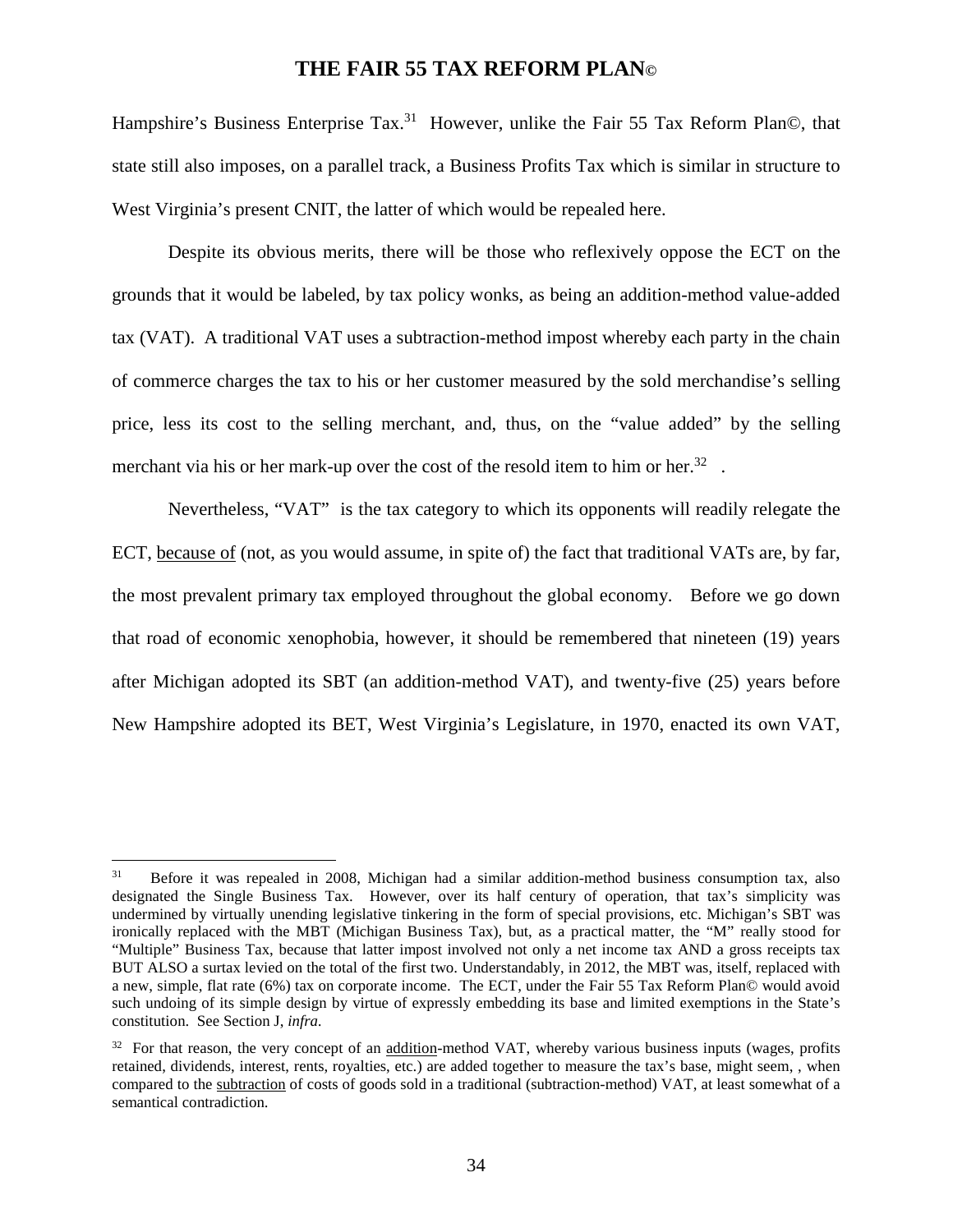based on what was then referred to as the "Papke Plan" developed by James Papke, an economist from Purdue University who the Legislature had hired for that purpose.  $33$ 

However, due to doubts about whether the new tax would have the same revenuegenerating capacity as the business and occupation tax it was to replace, then-Governor Arch Moore vetoed the bill too late in the 1970 session for the Legislature to override his action. Today, however, nearly half a century later, as explained in Section J. *infra,* we have and will employ far superior economic modeling tools and time-tested methods, than those available to the Legislature and Governor Moore in 1970. As a result, we will be able to confidently predict (and cautiously phase in) the revenue-generating capacity of the ECT and of the entire Fair 55 Tax Reform Plan© until they can be fully implemented. Indeed, that was also true of the SBT and the rest of the 1999 tax reform proposal of the GCFT.

#### **F. TEMPORARY DEFERRED AND PASSIVE INCOME TAX (DPIT).**

Largely to assure revenue neutrality, by initially using the least objectionable, narrow aspect of a general individual income tax, it is proposed that a low-rate (3%) flat rate tax be temporarily imposed on income that was deferred (and not taxed) before repeal of the current PIT and on interest and dividends. Thus, the deferred income, to be taxed (for the first and only time), would only consist of distributions from tax-deferred private qualified plans such as IRAs 401Ks, etc. The tax would not apply to an individual's receipt of social security retirement benefits or public (federal, state or local) retirement plan benefits. Moreover, a provision would be included which required this tax to phase out as certain fiscal milestones are reached and, in all events, as the funds in each individual's pre-reform private deferred income plan account are fully withdrawn.

<sup>33</sup> Robin C. Capehart, Real Tax Reform for West Virginia, Public Policy Foundation of West Virginia, 2009.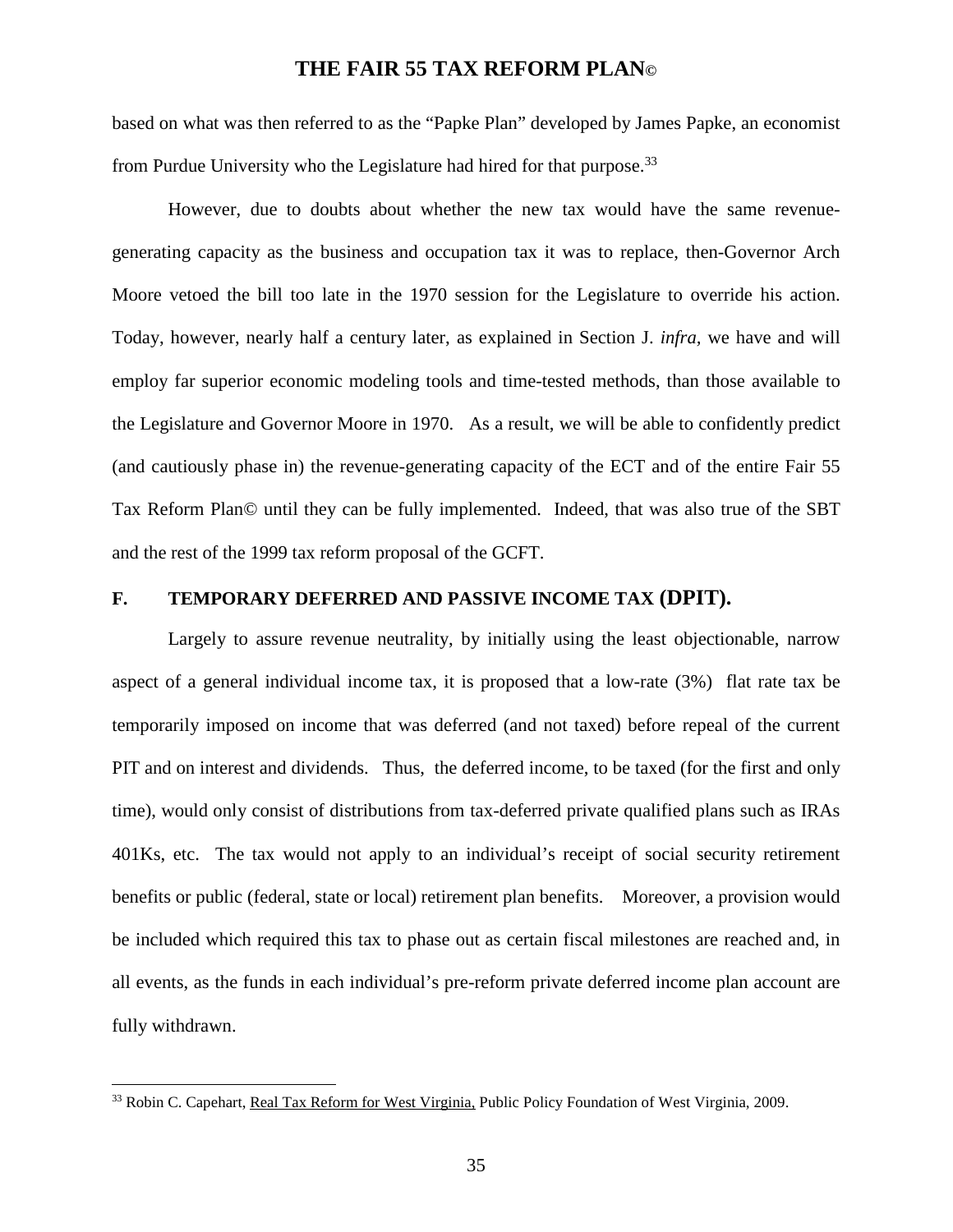#### **G. REDUCED RELIANCE ON DECLINING AND UNCOMPETITIVE SEVERANCE TAX.**

Both to reduce fiscal reliance on the declining market for coal, and to extend muchneeded relief to the nation's most heavily-taxed extractive industries, it is proposed that the severance tax rate for coal, oil and gas, be reduced by half from 5% to 2.5%, which would include and retain, in the case of coal, the 0.35% portion of the tax rate dedicated to local governments. It is further proposed that the recently reinstated severance tax on timber production be permanently and immediately repealed as it represents a major outlier in the taxation of timber in the mid-Atlantic region which, in turn, causes West Virginia's timber industry to be uniquely uncompetitive in that commodity market.

#### **H. RETAINED SPECIAL CONSUMPTION TAXES: B&O, INSURANCE PREMIUMS AND CERTAIN "SIN" EXCISE TAXES (E.G. ON ALCOHOL AND TOBACCO).**

It is proposed that certain of the existing special consumption taxes, paid by purchasers and collected by vendors, be retained for their efficiency and capacity to shift the incidence of tax to the beneficiaries of the service or product using them. For example, because the economic incidence of the business and occupation tax on electric power generation falls, in large part, on out-of-state utility customers, that is an arrangement which, good policy dictates, ought to be retained. However, the infamous "pop tax" on purchases of soft drinks should be eliminated.

### **I. ENHANCED FISCAL FLEXIBILITY AND VOTER CONTROL THROUGH EXPANDED LOCAL GOVERNMENT REVENUE-GENERATING POWER AND SPENDING RESPONSIBILITIES.**

To achieve optimum efficiency and transparency in the use of tax revenues, a major decentralization of state government fiscal control and a restructuring of local government, including the long-term possibility of significant consolidation, will be necessary. However

36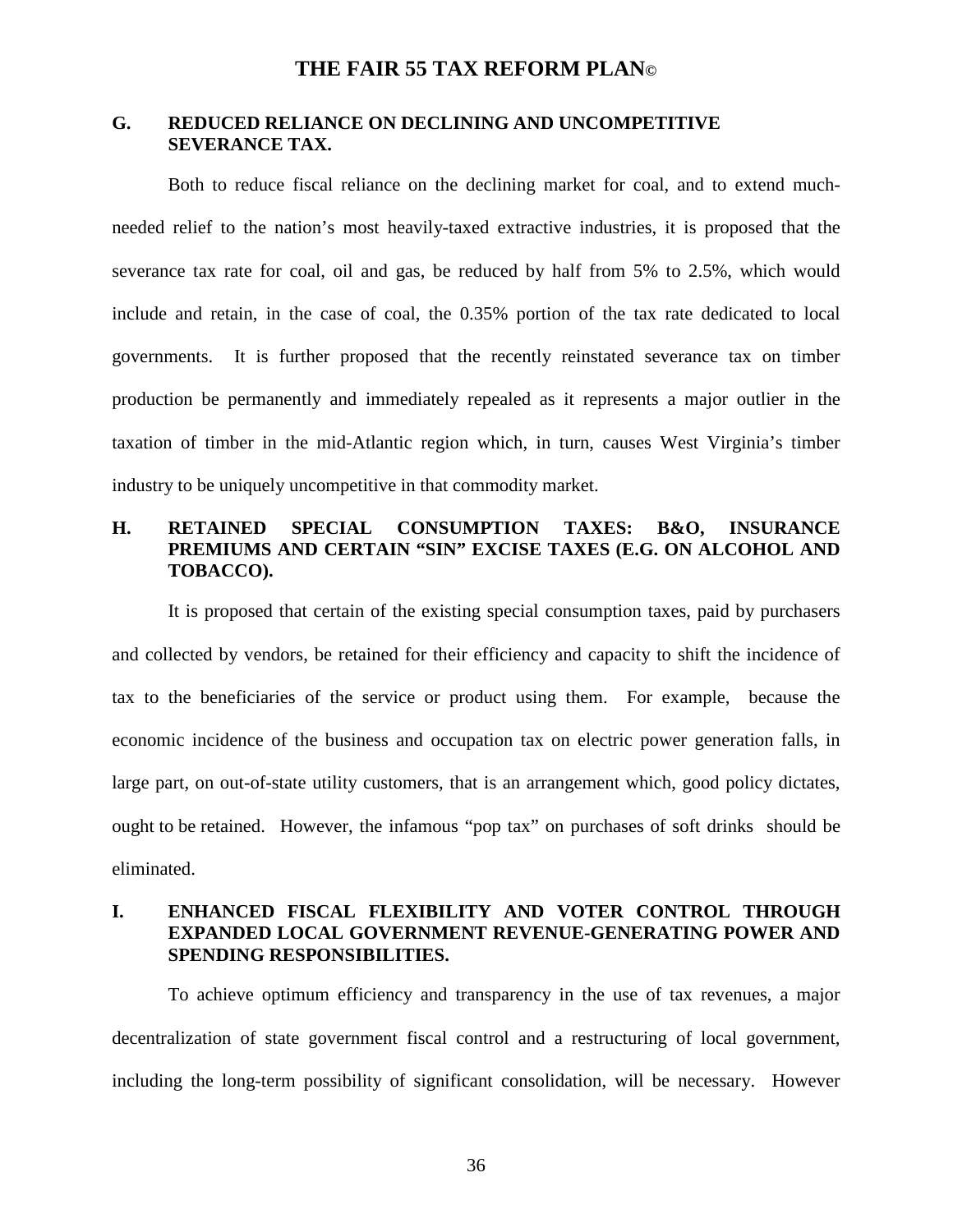much that a full treatment of that endeavor remains well beyond the scope of this proposal, there are reforms of the state and local tax structure which can play a major role in facilitating achievement of those even broader reforms.

As explained in section C. *supra*, one important reform would be the use of block grants whereby the Legislature funds all public schools, on an equal per student basis to satisfy the constitutional "thorough and efficient" standard, but leaves specific school expenditure and management decisions to local educators, and parents, guided primarily by the need to achieve objectively measured educational attainment outcomes. Beyond that, there are other steps that should be taken in the direction of expanding local governments' revenue-generating options and capacity. These would include the reallocation of the entire regular levy tax authority over RE and PU property, and encumbrance of the State's current share of the property transfer tax, to or for the benefit of counties and municipalities.

Under the Fair 55 Tax Reform Plan©, even greater flexibility in local taxing and expenditure decision-making would be the result of a ballot initiative repealing both the property tax rate limits and rate classifications now embedded in the State's Constitution.<sup>34</sup> This would yield many progressive government reforms which include: (a) enabling local levying bodies (including school boards seeking voters' consent for excess levies on RE) to actually coordinate tax rates with spending plans; (b) imposing the extraordinary fiscal discipline resulting from linking the relative level of tax rates on all taxpayer groups as described in detail in Section J. *infra* and (c) removing the highly regressive effect of the double tax rate paid (via their landlords' rent) by typically lower income occupants of rental residential property when compared to the rate paid by the relatively more affluent owners of their own residences. At the

<sup>34</sup> Optimally, such a reform would be part of the constitutional amendment described in Section J. *infra.*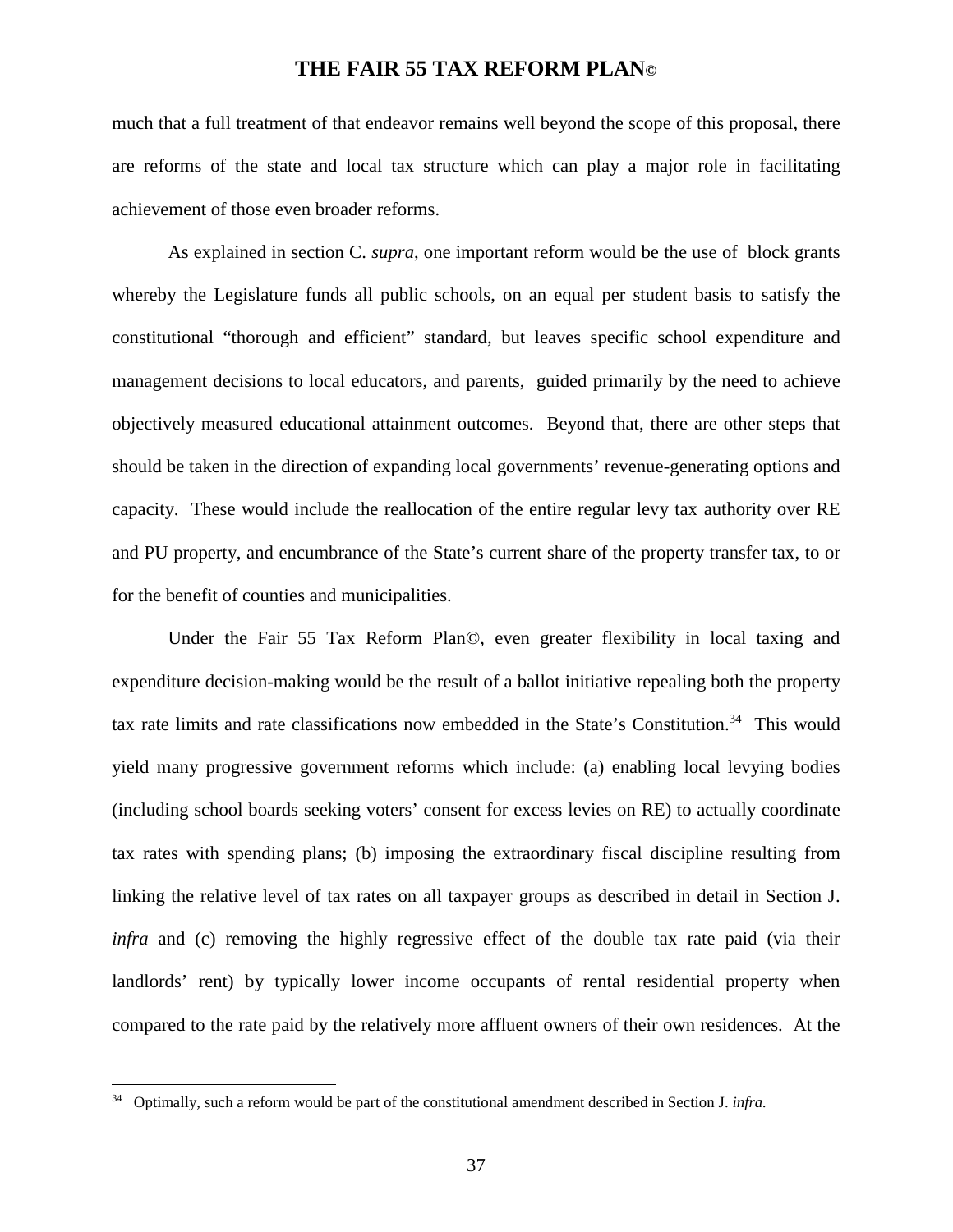same time, the more targeted relief intended by the Constitutional requirement, that farm land be valued based on its use as such (and not on its highest and best use), would be retained, along with the long-term, income-method, currently used to set taxable values of managed timberland, and adopted pursuant to the Constitution's separate Forestry Amendment.<sup>35</sup>

Then, with a reformed structure in place, to address the fundamental political question of the proper levels of taxation and spending, the corollary regime, for reviewing disputes as to the measurement of the base of the property tax (i.e. determining taxable value), must also be reformed. The current system, whereby such disputes are decided by elected officials (assessors and county commissioners) whose primary public duty it is to assure the availability of adequate tax revenues, whose personal political interests lie with favoring voting residents to the extreme prejudice of non-voting business entities and non-residents and whose raises in their personal compensation are statutorily tied to increased taxable values, has been sarcastically referred to as "… perhaps not a scheme whose design would prompt nomination for the Nobel Prize …"<sup>36</sup>

Indeed, because of the previously criticized constitutional tax rate limitations, when combined with the growing need for revenue, the actual rates, imposed by most levying units, are often at or near the maximum levels, making the other side of the tax liability equation, to-wit: the taxable value of property, the only place to which revenue-starved local officials have to turn for fiscal relief. At the same time, the county assessors cannot explain often enough (with both

<sup>35</sup> WV Const., Art. VI, Sec. 53.

<sup>36</sup> Neely, Richard J.'s Dissent in Rawl Sales & Processing Co. v. County Commission, 443 S.E.2d 595 (W.Va. 1994). See, also, Caryl, "The Illusion of Due Process in West Virginia's Property Tax Appeals System: Making the Constitution's Promise a Realty," 98 W. Va. L. Rev. 301 (1995) and Broadwater, "The Illusion of Due Process in West Virginia's Property Tax Appeals System: What Illusion?" 113 W.Va. L. Rev. 791 (2011).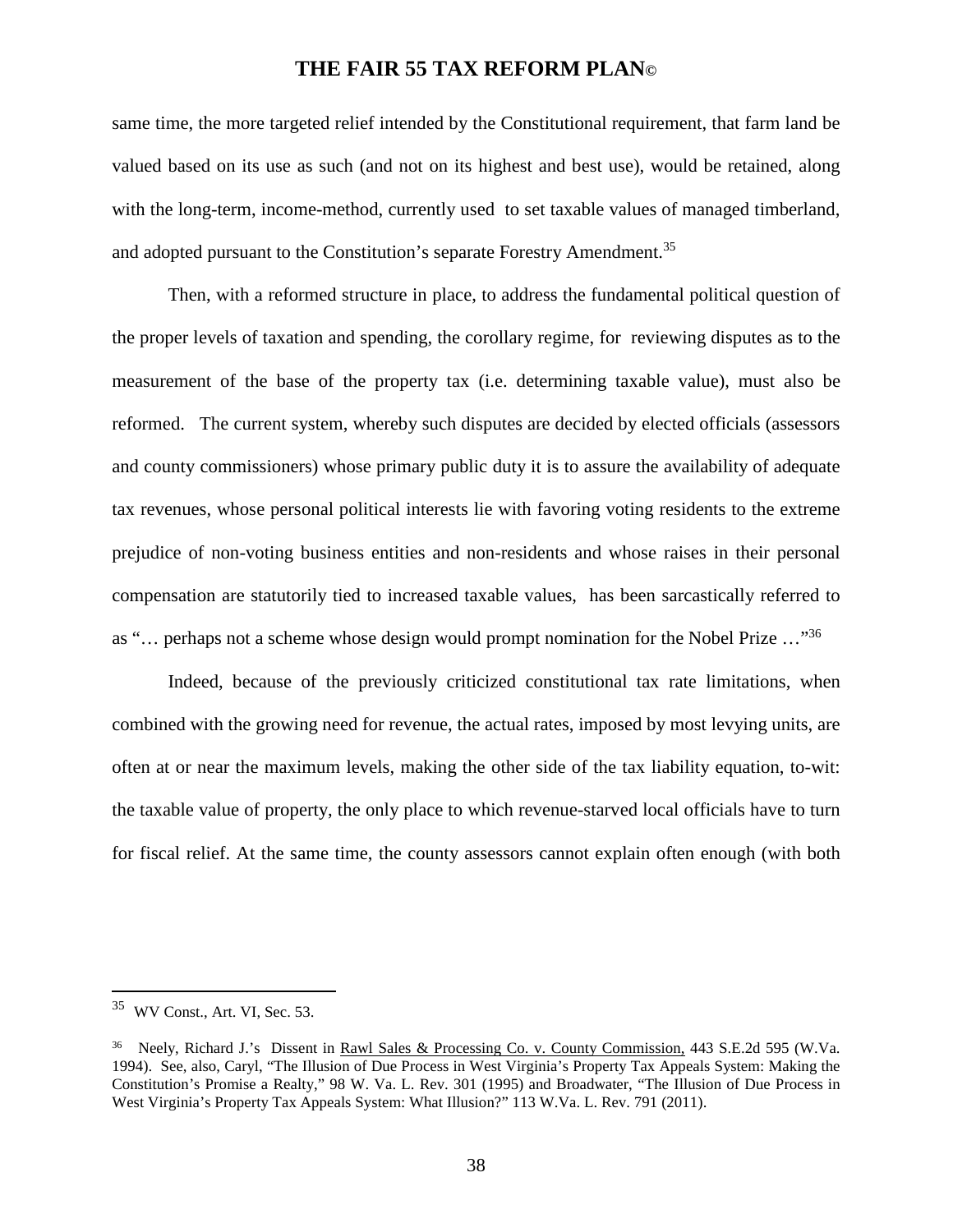straight faces but only superficial accuracy) that they just set values and do not determine tax burdens.<sup>37</sup>

Toward the end of a more straightforward, transparent and accountable system for determining levels of taxation, it would be a significant improvement in terms of fairness and independence, if we simply returned to the arrangements in place in this State between 1909 and 1933, whereby taxable value matters were reviewed by independent officials who had property valuation knowledge and who were appointed by the state-level Board of Public Works.<sup>38</sup> Further, to minimize the volume of disputes by improving objectivity and accuracy of proposed values in the first instance, a property valuation system modeled on Maryland's approach is recommended. Specifically, in that neighboring state, trained professionals, who are entirely independent of elected local taxing bodies, do both the work of initial valuation and of reviews.<sup>39</sup>

Beyond reforming the administration of the property tax, in addition to the authority to impose a piggy-back GCT, both counties and municipalities should also have the same power with respect to ECT, and certain of the other consumption taxes, such as the various sin taxes (e.g. on sales of alcohol and tobacco). In that manner, depending on their location, they can balance their specific concerns about retail border competition with revenue-generating and expenditure objectives.

<sup>&</sup>lt;sup>37</sup> Perversely, this county assessors' mantra is only exceeded in its frequency of repetition by the one disclaiming any true responsibility for the values they place on commercial property when they say "the Tax Department in Charleston requires us to do it that way." Indeed, this, in turn, exposes the dark side of the purportedly superior accountability of elected (vs. appointed) local government officials. See, Note 40, *infra.*

<sup>38</sup> Id., Caryl at 331-332.

<sup>&</sup>lt;sup>39</sup> See, Maryland Department of Assessments and Taxation @ www.dat.state.md.gov.us Should such a reform be adopted, and it remains desirable to retain the office of county assessor (elected or appointed), it could take over the current property tax collection duties of the county sheriff who (again, whether elected or appointed) could then be freed up to concentrate on local law enforcement in coordination with both the State Police and the law enforcement agencies of municipalities within their counties (absent consolidation of such local law enforcement services.)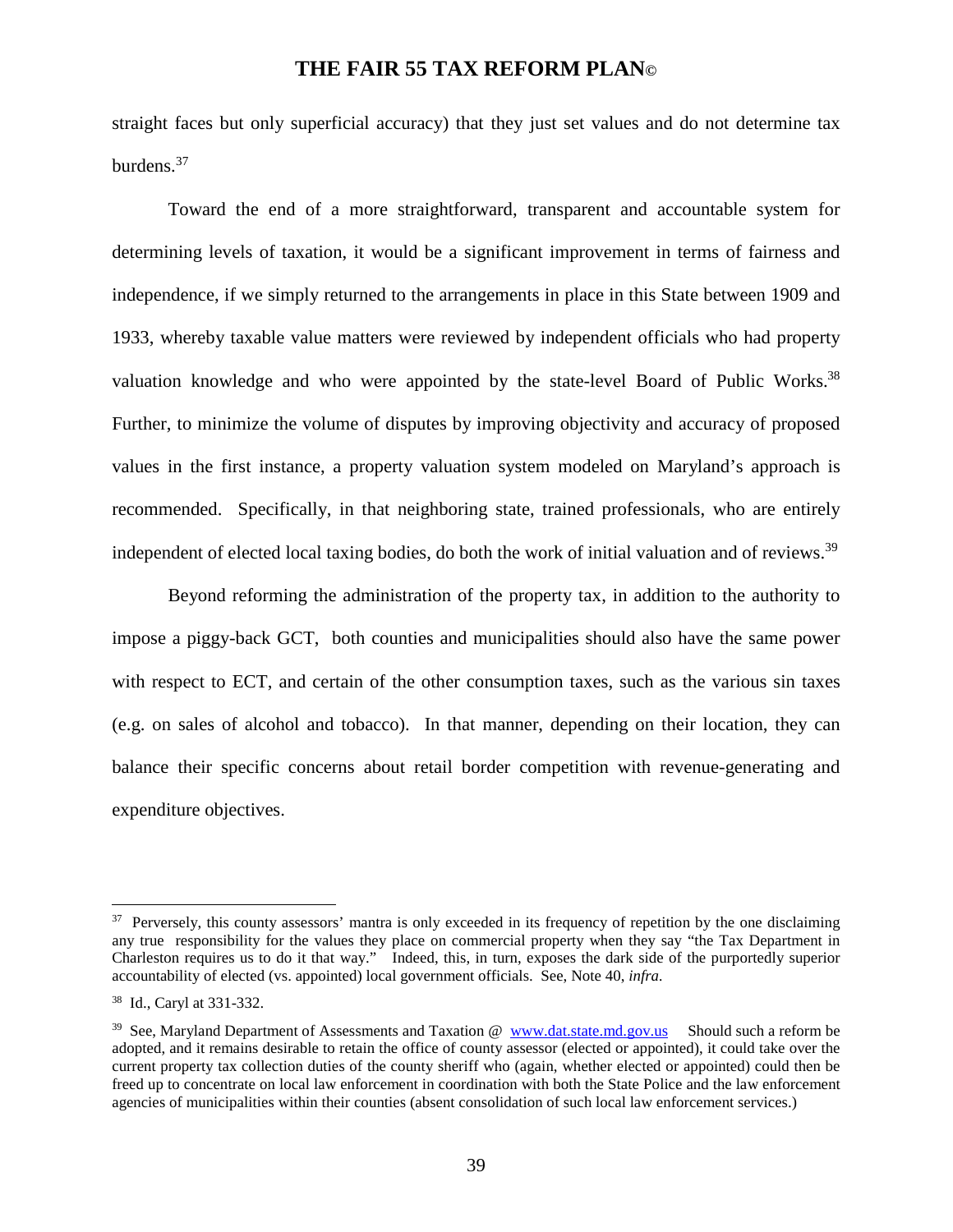Further, it is proposed that, instead of forcing municipalities to eschew their local business and occupation tax as a trade-off if they want to adopt a piggy-back GCT, they should be given greater options to tailor their tax system to local circumstances by eliminating not only that mandatory trade-off, as imposed under the current tepid version of "Home Rule" now allowed, but by repealing the obsolete rate limits, and by eliminating the industry-specific rate differentials, in the former tax as well. Moreover, extending business and occupation tax authority to counties, allowing them, to impose it on business activities outside municipal limits, would not only immediately expand their revenue-generating capacity, but would eliminate the inherent revenue leakage otherwise suffered by the municipalities due to the "tax free" zone that the surrounding unincorporated parts of the county now represent.

Finally, in time, such more balanced taxing authority, between municipalities and counties, should foster greater interest in coordinated fiscal policies, and government service expenditure programs, between and among contiguous jurisdictions. This, in turn, could be an important first step promoting voluntary cooperative public service agreements, and, ultimately, could encourage mutually agreed (not forced) consolidation based on local referendum votes. That is, the State should not (and, politically, probably cannot) try to mandate any such consolidation, but it should act not only to remove any and all barriers to enabling local governments, and local voters, to adopt it as they see it being to their mutual advantage, but to pro-actively foster such progressive initiatives.<sup>40</sup>

<sup>&</sup>lt;sup>40</sup> Though it is well beyond the scope of this paper, another, less-explored avenue to improved local government efficiency would be to allow the voters in each county to decide, by referenda, whether the county assessor, sheriff, clerks, prosecuting attorney and circuit court clerks should be appointed (by the popularly elected county commission) or remain separate elected offices, burdened with their inherently greater operating costs and political biases, but rarely providing (due to specific centralized state law mandates governing the operation of their offices) the independent public accountability on which political science theory rests it case for their popular election.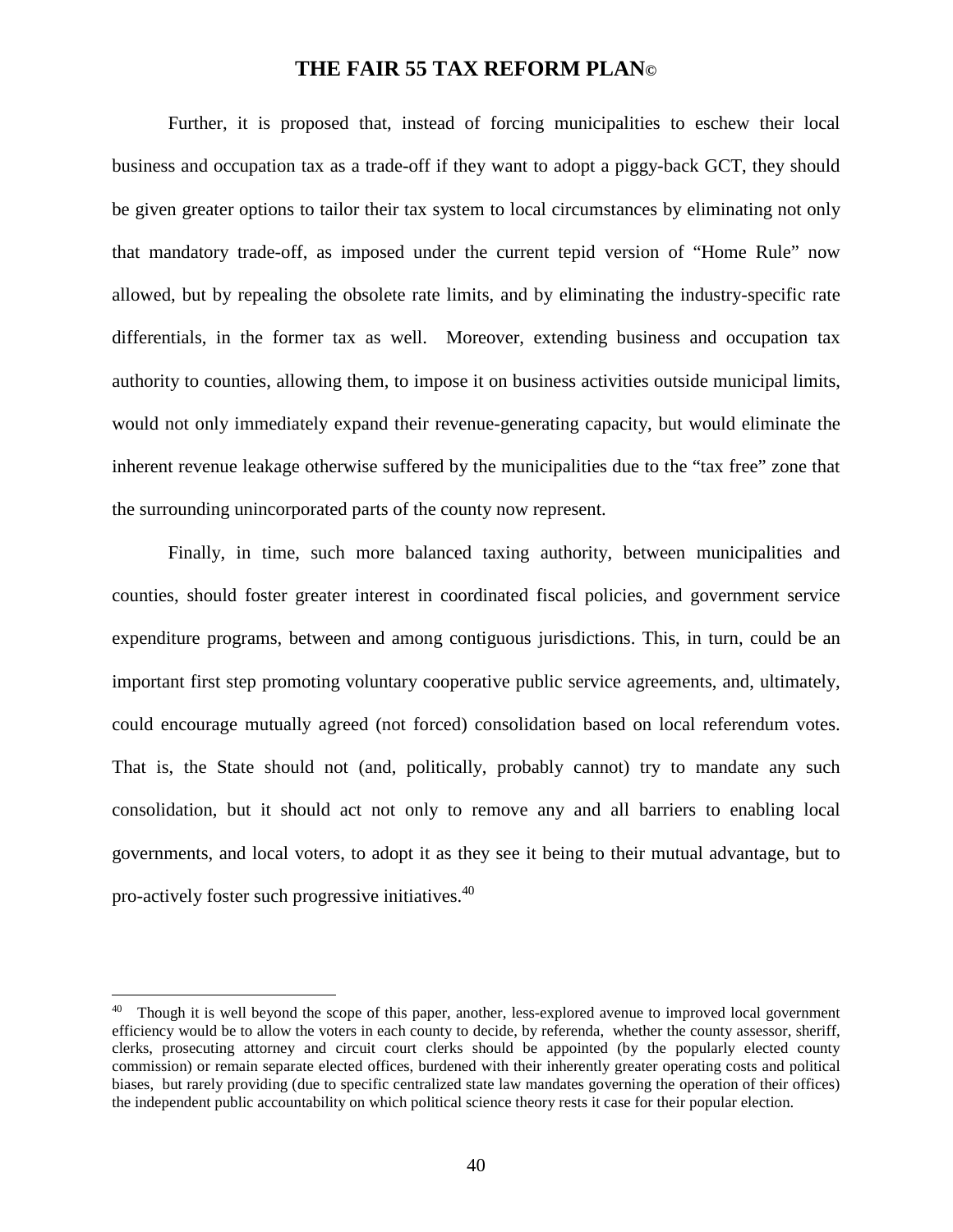For example, recent legislation, enabling multiple, local jurisdictional bonding compacts and authorities to finance road-building and maintenance and other infrastructure projects, through proposed expansion of local revenue-raising authority, should, if/when implemented, help relieve the presently unsustainable burden on the State of secondary road construction and maintenance.

### **J. AN IMPLEMENTING PROCESS WHICH IS BOTH HIGHLY RESPONSIBLE IN ITS CAUTIOUS RESTRAINT AND TRANSFORMATIONAL IN ITS RETURN OF GOVERNING POWER TO THE PEOPLE.**

The Fiscal Scorecard illustration provided for the "Fair 55 Tax Reform Plan"©, at page 5, *supra.*, is designed to simply demonstrate, that, on a static basis, when certain assumed tax rates are applied to a newly defined broad base of a few simple primarily consumption taxes, unencumbered by a myriad of exceptions and preferences which characterize today's structure, a revenue-generating capacity, at least comparable, and ultimately superior, to the existing system, will result. Of course, as discussed in section B. *supra*, to achieve the optimum level of government funding, based on the policy debate of that question, it is prudent, and probably practically necessary, to first establish the substance of a fair and efficient structure through which the ultimate public expenditure policy is implemented.

However, to responsibly determine the final form of such a structure, dynamic econometric modeling must be done which shows both the shifting of burdens among different industrial sectors and organizations as well as the aggregate revenue yield and overall economic effect of the new structure. The GCFT did just that, and, ultimately was able to demonstrate in an objective manner, that, though there was burden-shifting (generally from makers and sellers of goods to supporting service industries), all industrial sectors were expected to grow and thrive under the reformed structure it proposed.

41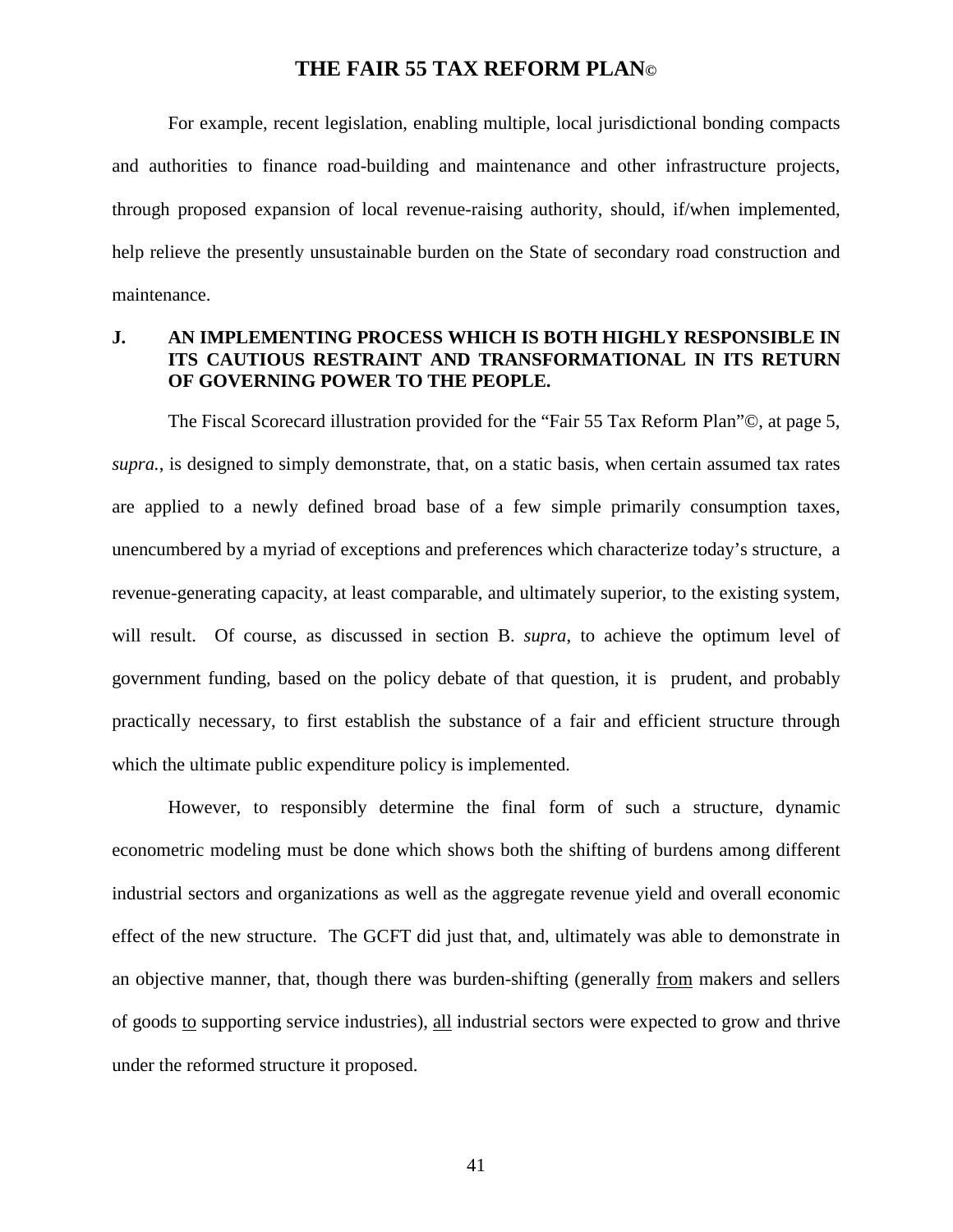Further steps, which should be taken, include (as did the Legislature-driven tax reform effort of the mid-1980s), a few years of the filing of parallel information returns before full implementation of the co-dependent aspects of the Fair 55 Tax Reform Plan©, consisting of the repeal of the taxes on earned income and TPP, and the imposition of the ECT, occurs. The limitation of that "dry run" process, of course, is that, inherently, its results reflect the outcome as if the new structure were in place but is being applied to the results of economic-decision making influenced by the prior system. Even with that important conceptual limitation, the results of the information return program accompanying the mid-1980s' business and occupation tax (BOT) repeal, etc., acccurately confirmed what painfully came true, to-wit: that the replacement taxes (i.e. business franchise tax (BFT) and an 50% increase in the CNIT rate) were manifestly inadequate to generate revenues to fully offset those lost due to repeal of the BOT. The real fiscal pain came soon thereafter, when, starting in 1989, the actual new tax burden was increased more than 50% to make up for what would have been the resultant unconstitutional budget shortfall (and then some). Equally unfortunate then was the fact that it has now taken thirty (30) years, after that "reform" to finally shed, by phased-out repeal and reduction, the uncompetitive burden of those replacement taxes and higher rates.

A better, more responsible approach is to implement what can be done immediately, upon legal authorization, such as adoption of the broader-based GCT in place of the current consumers sales and use tax, but to phase out the other replaced taxes (i.e. the current income tax on individuals' earnings and C corporations' profits, and the tax on TPP as applied to everything but the immediately exempt motor vehicles, etc.) and to concurrently phase in the replacement tax, to-wit: the ECT, all based on achievement of stated multi-year fiscal milestones. This was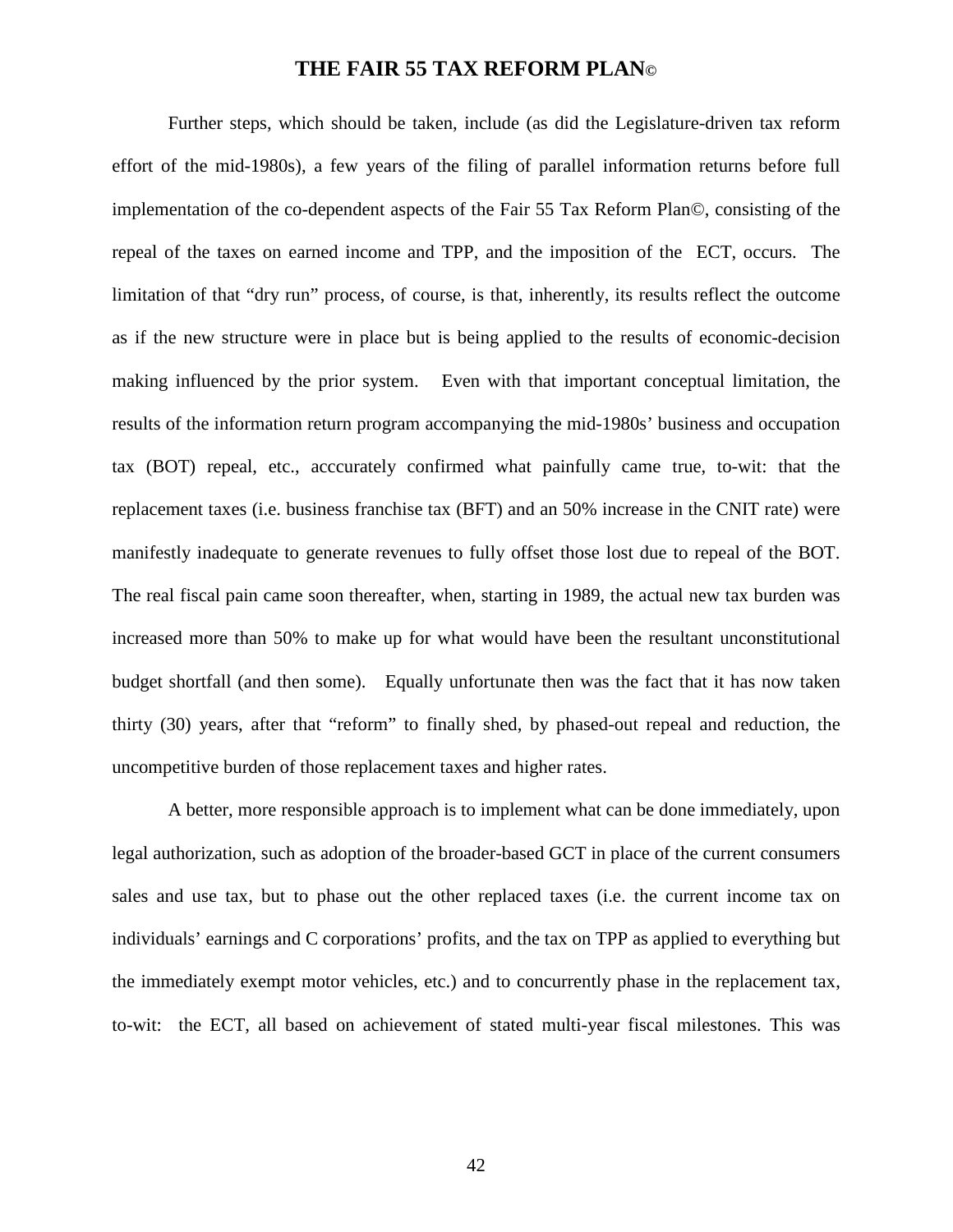exactly the approach the State took in successfully phasing down the rate of the CNIT based on achievement of minimum levels of surplus revenues in the rainy day funds.<sup>41</sup>

Finally, as one of the cornerstones of this proposal, and the ultimate means by which it can be said to achieve maximum fairness (to taxpayers as a whole, among taxpayers and to the government as the taxpayers' public servant), it is proposed that these changes be implemented through an amendment to West Virginia's Constitution. Thereby, the existing tax structure would be phased out, to the extent necessary as explained above, and the simpler, broader-based consumption tax structure, as succinctly described in the express language of the amendment, would be implemented on the same timetable. The description of the new structure in the amendment would include, not only a description of the bases, but also the initial rates, of the two, simple replacement consumption taxes (the GCT and ECT) and of the few retained other general fund taxes.

Of course, under the amendment, the Legislature would retain the full power to later change the initial rates as circumstances evolve, and the recurring debate over the proper size of government is settled, resumed and resettled from time to time. However, essential to the concept on which this proposal is based is the additional constitutional rule, in the amendment, that any change in the rate of the GCT, the ECT, the DPIT (until its full phase-out) or the severance tax, would automatically cause a change in the rates of the other three taxes that is exactly proportionate to the respective mathematical relationships among the initial rates of each of those same taxes. Thus, a 5% increase in the rate of the severance tax (from 2.5% to 2.625 %), would also automatically require that the rates of the GCT and the ECT be raised from 5.5%

<sup>41</sup> Indeed, the merits, of employing such "tax triggers" as policy analyst, Jared Walczak of the Tax Foundation described them to the Legislature's Joint Select Committee on Tax Reform in a September 20, 2016 presentation, were, thus, further affirmed as a prudent approach to tax reform.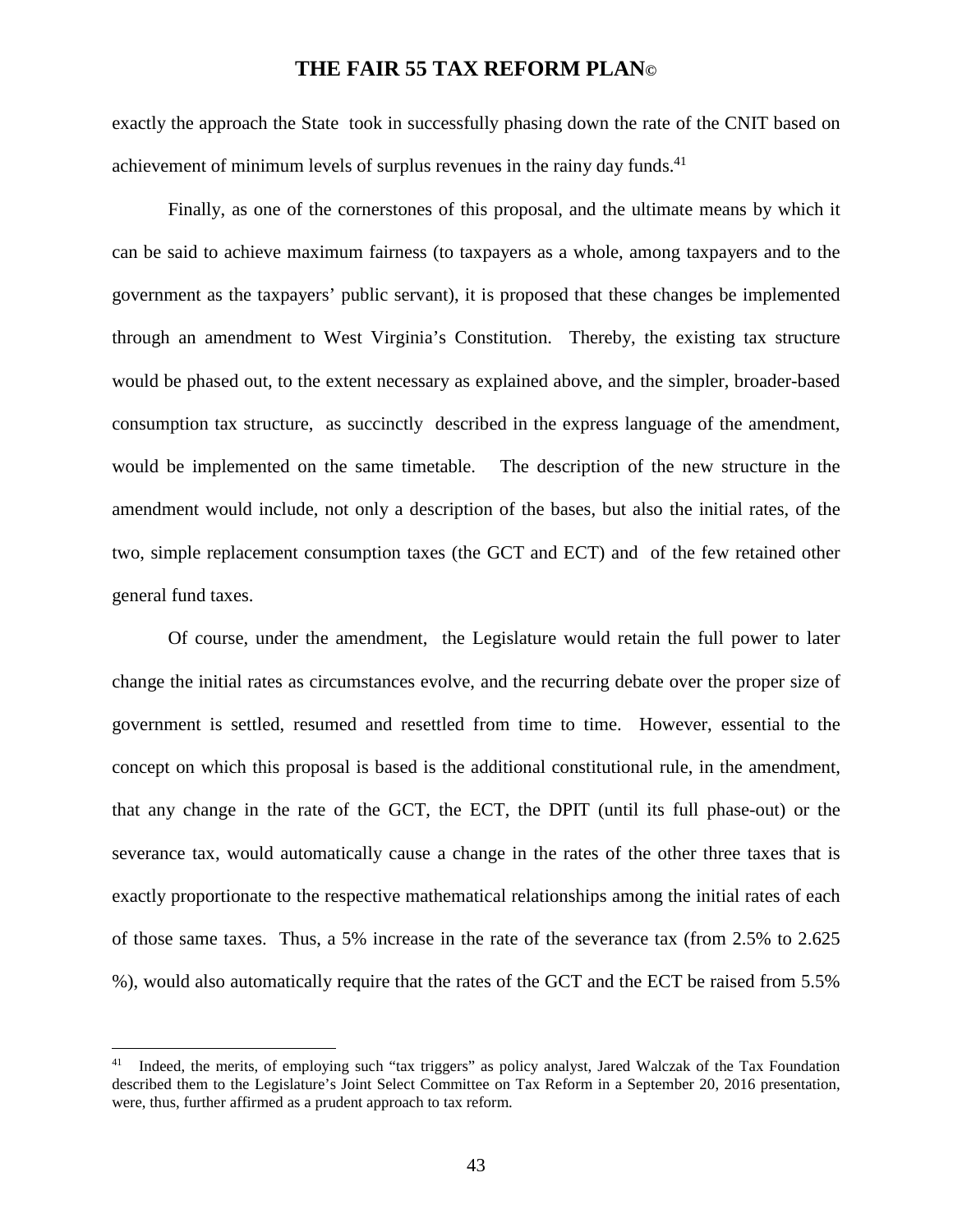to 5.775%, and the 3% rate of the limited DPIT (assuming it has not sunset under its own terms) would be increased to 3.15%.

Thus, through a structure, which the voters have overtly endorsed as "fair," the people's representatives in the Legislature would determine, from time to time, the proper level of government spending and taxation in light of evolving circumstances. The fiscal discipline and political accountability imposed by such mandated linkage of the rates of the major taxes would be almost unprecedented in its power to assure that actual levels of government taxing and spending had broad public support. Though certainly rare in the public revenue systems of the states of the U.S., and of nations which are home to free market economies, there are actual examples of that structure to be found.

Specifically, an example of the linked-tax-rate principle can be found very close to home in that it has been constitutionally embedded in West Virginia's own multi-rate property tax classification system for over three-quarters of a century. That is, subject to the maximum rates for each of what are now, functionally, two rate classifications, there is little doubt that the mathematical relationship between class II, on the one hand, and classes III and IV, on the other, must always be one to two. See, e.g. WV Code  $$11-8-6e(b)(5).42$  Another example of the arrangement could be found in the Midwestern state of Iowa the law of which provides that, "residential and agricultural classes of property are tied together for purposes of determining allowable growth in taxable value."<sup>43</sup>

 $42$  It is important to note that West Virginia's constitutionally embedded property tax rate classification linkage is cited here, not as an endorsement of the substantive policy it embodies, but solely to recognize the long-standing existence of such a procedural arrangement in a familiar tax structure. In fact, as explained in Section I, *supra,* the author of the Fair 55 Tax Reform Plan© strongly encourages, as an integral aspect of fundamentally reforming the entire structure, a reconsideration of the continuation of those property tax rate differentials, and of their function as maximum rates altogether.

<sup>&</sup>lt;sup>43</sup> "The Property Tax Landscape" 2012, Taxpayer Association of Central Iowa.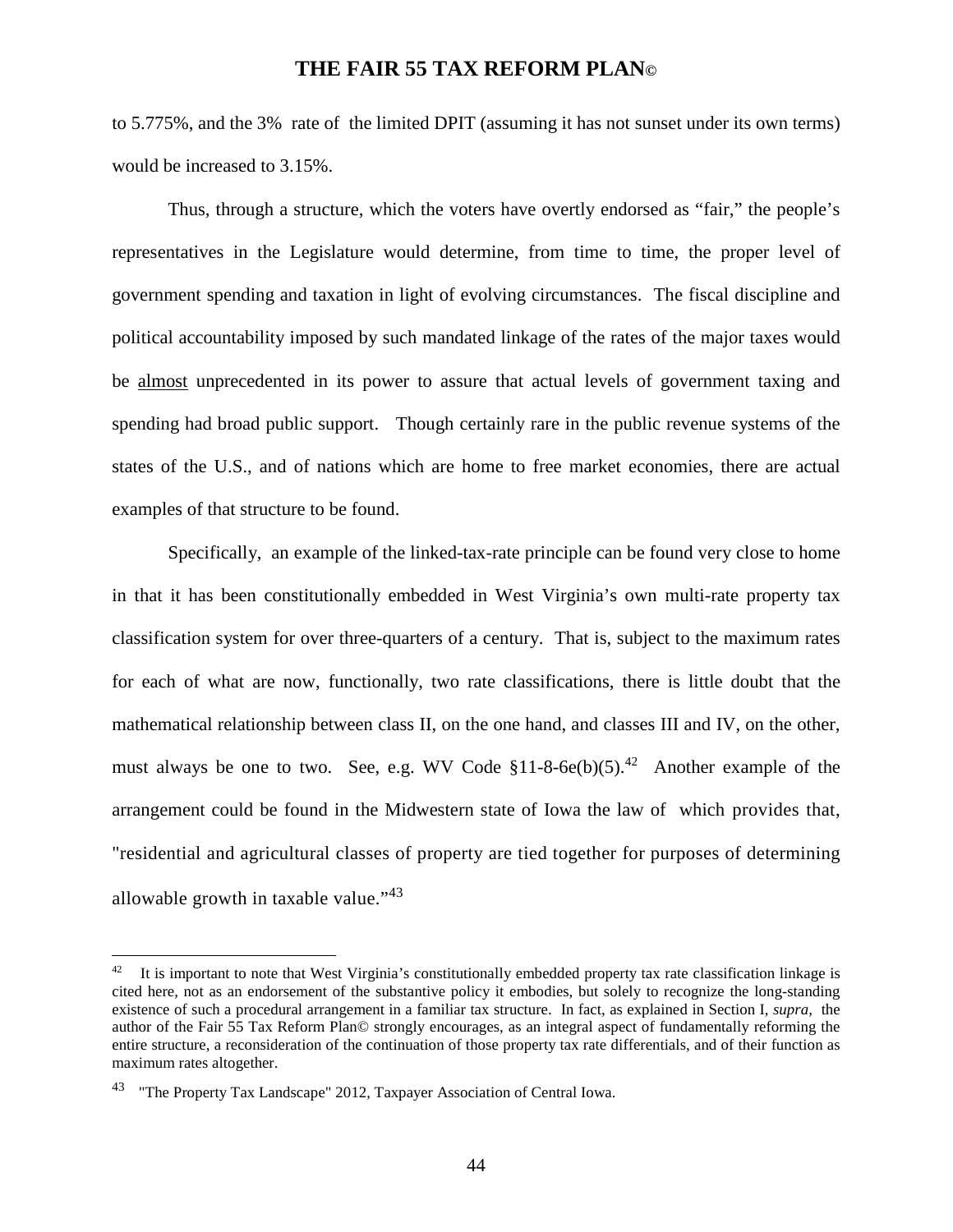The best example of a full-scale implementation of the linked-tax-rate principle, applied throughout an entire sovereign jurisdiction, is found in the eastern European nation of Estonia. Estonia (population: 1.3 million) is a democratic republic, home to a free market economy and a member of the Organization for Economic Co-operation and Development (OECD). Estonia also excels in competitiveness. Thus, "[a]ccording to [a recent] year's International Tax Competitiveness Index, Estonia has the most competitive tax system in the developed world."<sup>44</sup>

An important aspect of the tax structure of Estonia is a one-to-one ratio between the corporate income tax rate and the personal income tax rate, "[t]he business rate also is 21 percent and it will drop in lock-step with the personal income tax rate."<sup>45</sup> Estonia recently dropped both tax rates to 20 percent, maintaining the proportionality of the two rates.

Another authoritative report recommends that "Congress should look to the example set by Estonia. A tax code that correctly defines business income and eliminates all the biases against saving [and] investment would be a boon to US investment and economic growth."<sup>46</sup>

 Wales and Scotland also recently saw legislation which proposed tying together the different bands [brackets] of income tax rates, meaning a change in one would require proportionate changes in all. "The lockstep, for those among you who have better things to do than focus on fiscal devolution, was the clause of the Wales Bill that would have ensured any

<sup>44</sup> Lundeen, Andrew. "Estonia has the Most Competitive Tax System in the OECD". Tax Foundation, Sept. 2014.

<sup>45</sup> Mitchell, Daniel. "The Global Flat Tax Revolution: A Lesson for Policy Makers". Center for Freedom and Prosperity, Feb. 2008.

<sup>46</sup> Lundeen, *supra.*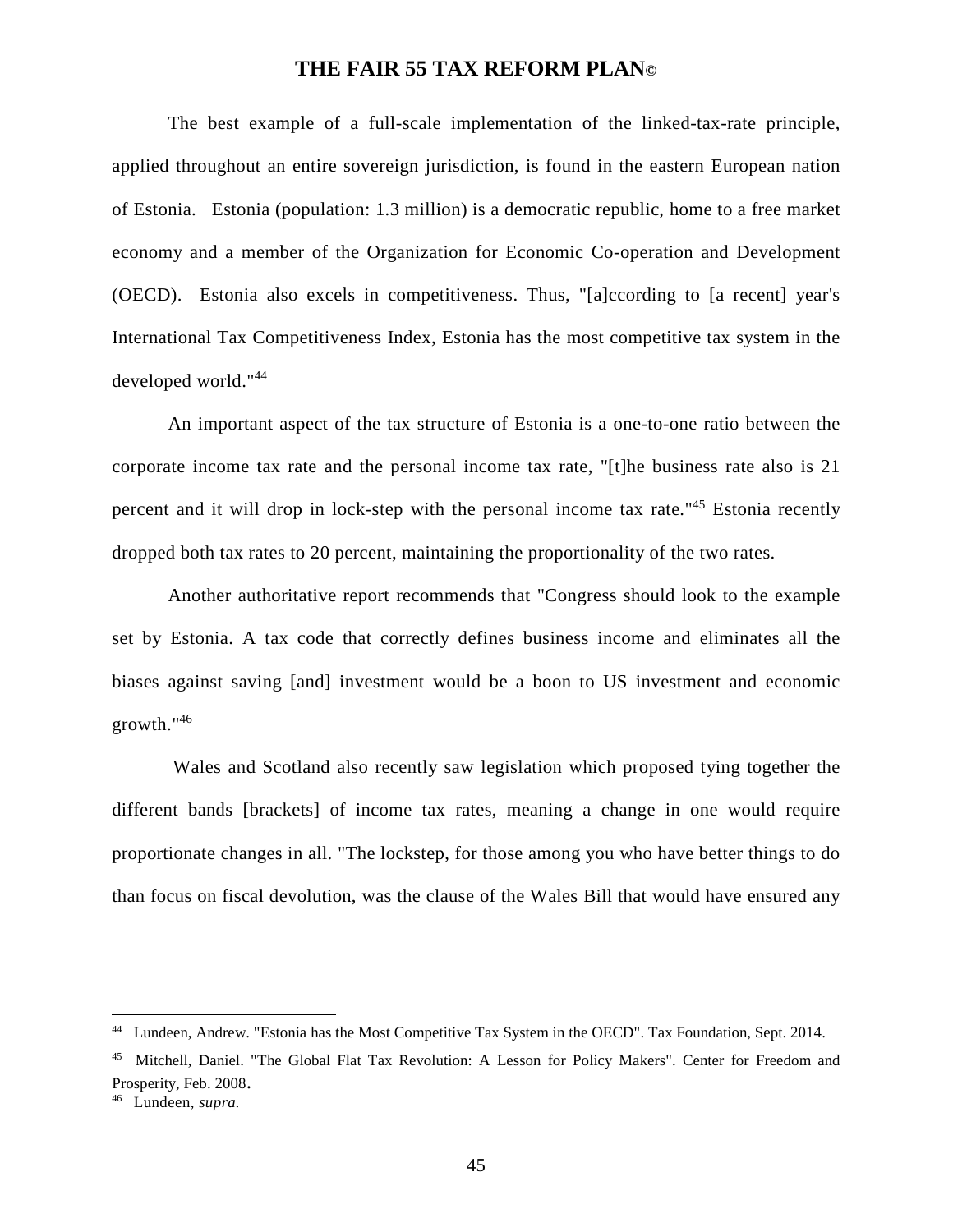change in the basic rate of Welsh income tax had to be mirrored by a similar change in the higher or top rate."<sup>47</sup>

Thus, though there is a paucity of precedent for the synchronized tax rate principle, the best example of a jurisdiction which actually did implement it (Estonia) is highly regarded with respect to the competitiveness of its tax system. Moreover, leading public finance commentators express support for the concept. Specifically, the Mirrlees Review "brought together a high-profile group of international experts and early career researchers to identify the characteristics of a good tax system for any open, developed economy in the 21st century.<sup>"48</sup> Mirrlees states that, "too often policy on corporate taxes, personal income taxes, and taxes on savings are designed almost in isolation. The result is inefficiency, complexity, and opportunities for avoidance."<sup>49</sup> Mirrlees suggests looking at the system as an integrated whole. Thus, "the way that different tax rates fit together matters, as does being clear about the role of each tax within the system."<sup>50</sup>

The principle of proportionality among the rates of different taxes emphasizes the way the taxes are integrated in a coordinated system of taxation. Tying the different tax rates together and maintaining proportionality among them is an effective way to preserve the overall structure of a tax system. The Institute of Economic Affairs, a UK-based think tank, suggests "a reduction in corporation tax rates to the basic rate of income tax [and also

<sup>47</sup> Cornock, David, "Tax Powers Bill Clears Hurdle- how many more to come". BBC, Dec. 2014.

<sup>&</sup>lt;sup>48</sup> "Reforming the Tax System for the  $21<sup>st</sup>$  Century: The Mirrlees Review". Mirrlees Review, Institute for Fiscal Studies.

<sup>49</sup> Mirrlees, James. "The Mirrlees Review: A Proposal for Systematic Tax Reform". National Tax Journal, Sept. 2012.

<sup>50</sup> Id.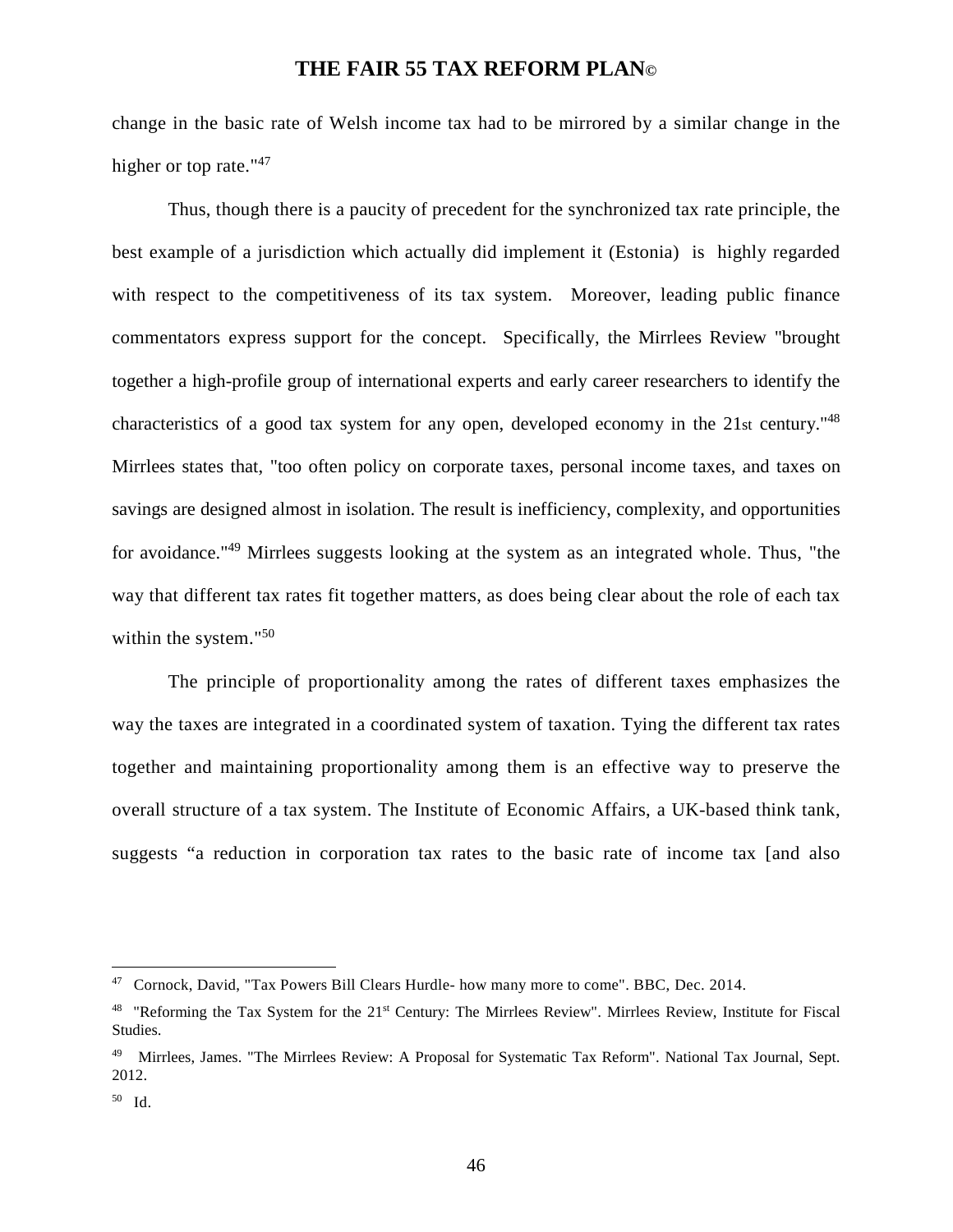proposes] maintaining the link between the basic rate of income tax and the corporation tax rate as a basic principle of the tax system."<sup>51</sup>

 This would have the effect of keeping a one-to-one ratio between the corporation tax rate and the basic rate of income tax. Daniel Goldberg, a professor of taxation law at the University of Maryland, says that, "these top rates should be tied together in structure, so that they could be increased or decreased in later years only simultaneously, not individually or separately."<sup>52</sup>

 Such rate synchronization maintains the original balance designed into a coordinated tax structure. Peter Katt, a nationally recognized financial services expert, providing a thoughtful and real-world perspective beyond the public finance academic circle, suggests linking income tax and sales tax. He says, "requiring that any future increases or decreases in either income tax or national sales tax must be done in unison on a proportional basis."<sup>53</sup>. Katt would justify that linkage because it "would give us a greater sense of shared citizenship because every adult would have a stake not only in government spending decisions, but also in how government is funded, while still retaining a sense of fairness necessary to obtain bipartisan support." Also, "[l]inking a very low national sales tax with income tax rates is very visible and combines tax fairness with maximizing the number of citizens with a stake in paying for government."<sup>54</sup>

<sup>51</sup> Booth, Phillip. "Aligning Corporate Tax and Income Tax- as a prelude to radical reform". Institute of Economic Affairs, March 2012.

<sup>52</sup> Goldberg, Daniel. "The Death of Income Tax", Oxford University Press, May 2013.

<sup>53</sup> Katt, Peter. "Tax Reform Proposals Need Reforming". Journal of Financial Planning, 1996

<sup>54</sup> Id.